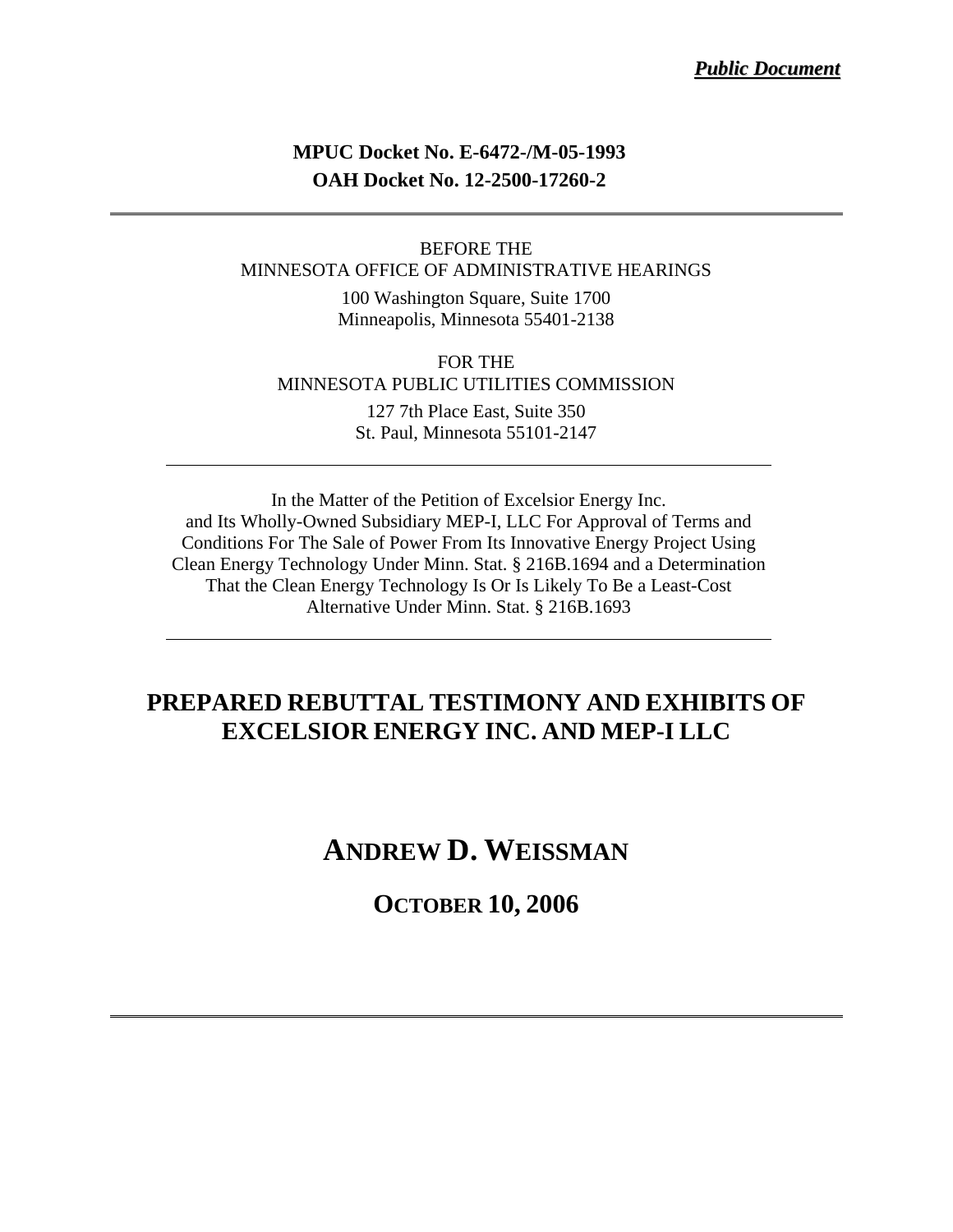| $\mathbf{1}$   |              | <b>EXCELSIOR ENERGY, INC.</b>                                                                |
|----------------|--------------|----------------------------------------------------------------------------------------------|
| $\overline{2}$ |              | BEFORE THE MINNESOTA PUBLIC UTILITIES COMMISSION                                             |
| 3              |              | PREPARED REBUTTAL TESTIMONY OF                                                               |
| 4              |              | <b>ANDREW D. WEISSMAN</b>                                                                    |
| 5              |              |                                                                                              |
| 6              |              | <b>QUALIFICATIONS</b><br>I.                                                                  |
| 7              | Q            | Please state your name, current employment position and business address.                    |
| 8              | $\mathbf{A}$ | My name is Andrew D. Weissman. I am a Senior Managing Director for FTI                       |
| 9              |              | Consulting Inc. ("FTI"). My business address is 1201 I Street NW, Washington D.C.            |
| 10             |              | 20005.                                                                                       |
| 11             | Q            | Have you previously submitted testimony in this proceeding?                                  |
| 12             | $\mathbf{A}$ | Yes, I have. On June 19, 2006 I submit testimony in this proceeding on behalf of             |
| 13             |              | Excelsior Energy Inc. ("Excelsior").                                                         |
| 14             | Q            | Please describe your background as it relates to this proceeding.                            |
| 15             | A            | Throughout my career I have been involved in the evaluation of environmental                 |
| 16             |              | regulatory frameworks and utility power supply planning and I have extensively analyzed      |
| 17             |              | fossil fuel markets. I have also directed major reviews of the prudence of utility decision- |
| 18             |              | making and also helped to pioneer the market for trading of emissions credits in the U.S.    |
| 19             |              | Finally, I also drafted one of the first state statutes in the Midwest providing a specific  |
| 20             |              | mechanism for state regulatory commission review and pre-approval of expenditures for        |
| 21             |              | clean coal technology. During the past two decades, and in particular following the          |
| 22             |              | implementation of the Clean Air Act of 1990, environmental regulation has had a marked       |
| 23             |              | impact on fuel markets. During the past decade I also have followed closely how              |
| 24             |              | greenhouse gas emissions control policy has been evolving worldwide.                         |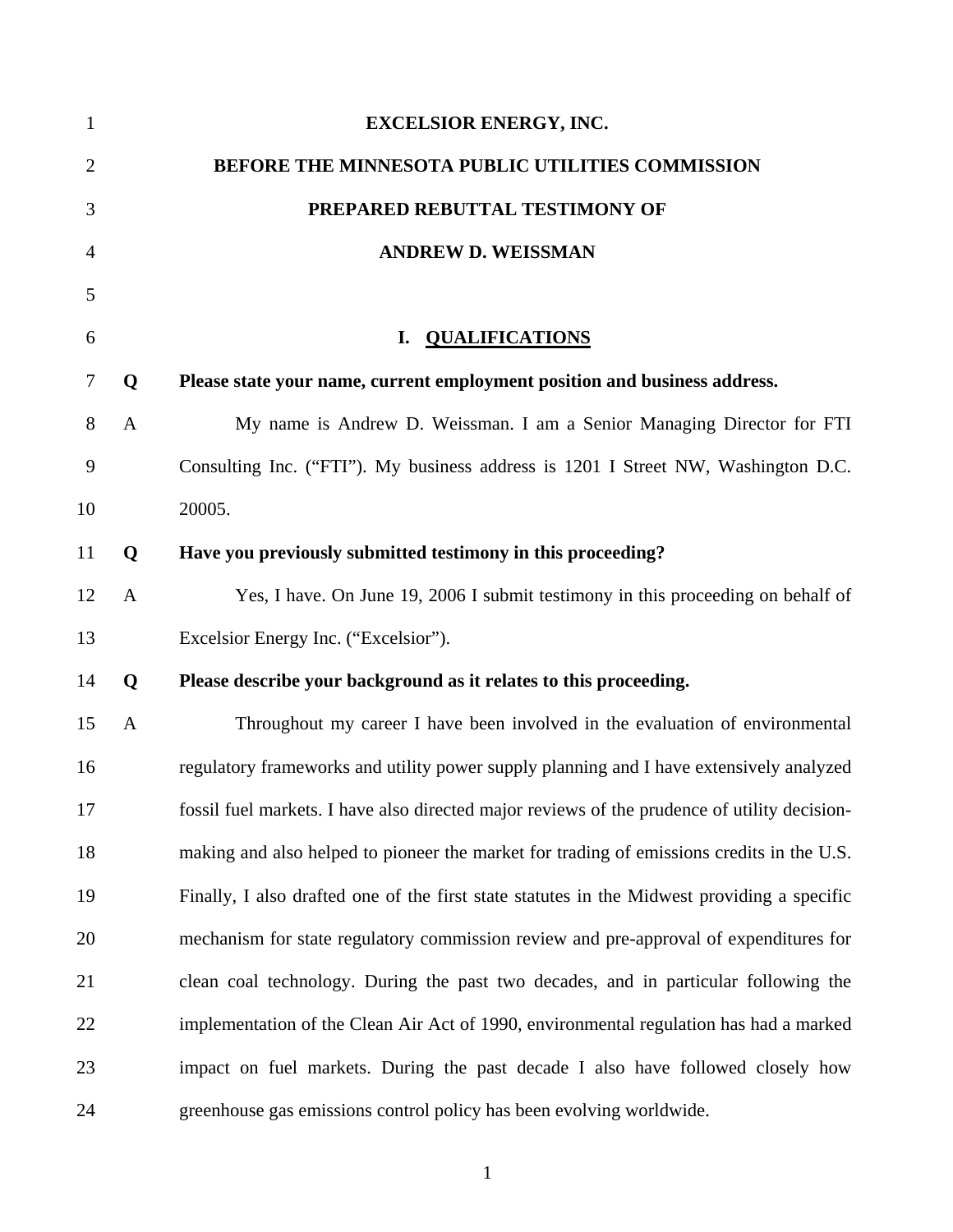| $\mathbf{1}$   | Q            | How does your experience relate to this proceeding?                                         |
|----------------|--------------|---------------------------------------------------------------------------------------------|
| $\overline{2}$ | A            | Considerations of environmental policy, power supply planning, the response of              |
| 3              |              | fuel markets, and fuel price uncertainty are vital aspects of this proceeding. My expertise |
| 4              |              | is precisely focused on these particular areas of inquiry.                                  |
| 5<br>6         |              | <b>II. SCOPE AND ORGANIZATION OF</b><br><b>TESTIMONY AND SUMMARY OF FINDINGS</b>            |
| $\tau$         | Q            | On whose behalf is your testimony submitted?                                                |
| 8              | $\mathbf{A}$ | My testimony is submitted on behalf of MEP-I LLC and Excelsior Energy Inc.                  |
| 9              |              | (collectively "Excelsior"), the developers of the Mesaba Energy Project (the "Project").    |
| 10             | Q            | How is your testimony organized?                                                            |
| 11             | $\mathbf{A}$ | My testimony is divided into two sections:                                                  |
| 12             |              | Section III discusses the flaws in the analysis presented by expert witness Elizabeth       |
| 13             |              | M. Engelking on behalf of Northern States Power Company ("NSP") d/b/a Xcel                  |
| 14             |              | Energy ("Xcel"), who assesses the potential impact on system costs of the proposed          |
| 15             |              | Purchased Power Agreement ("PPA") for Mesaba. I go on to address certain                    |
| 16             |              | additional factors that I believe must be considered in order to properly assess these      |
| 17             |              | costs and evaluate the potential costs and benefits of the Mesaba Project to energy         |
| 18             |              | users in Minnesota.                                                                         |
| 19             |              | Section IV discusses specific assumptions that should be evaluated regarding                |
| 20             |              | potential fuel price volatility, potential new environmental requirements and other         |
| 21             |              | factors that are relevant in evaluating system costs. This Section then describes the       |
| 22             |              | specific range of scenarios that I believe need to be modeled as part of any properly       |
| 23             |              | conducted assessment.                                                                       |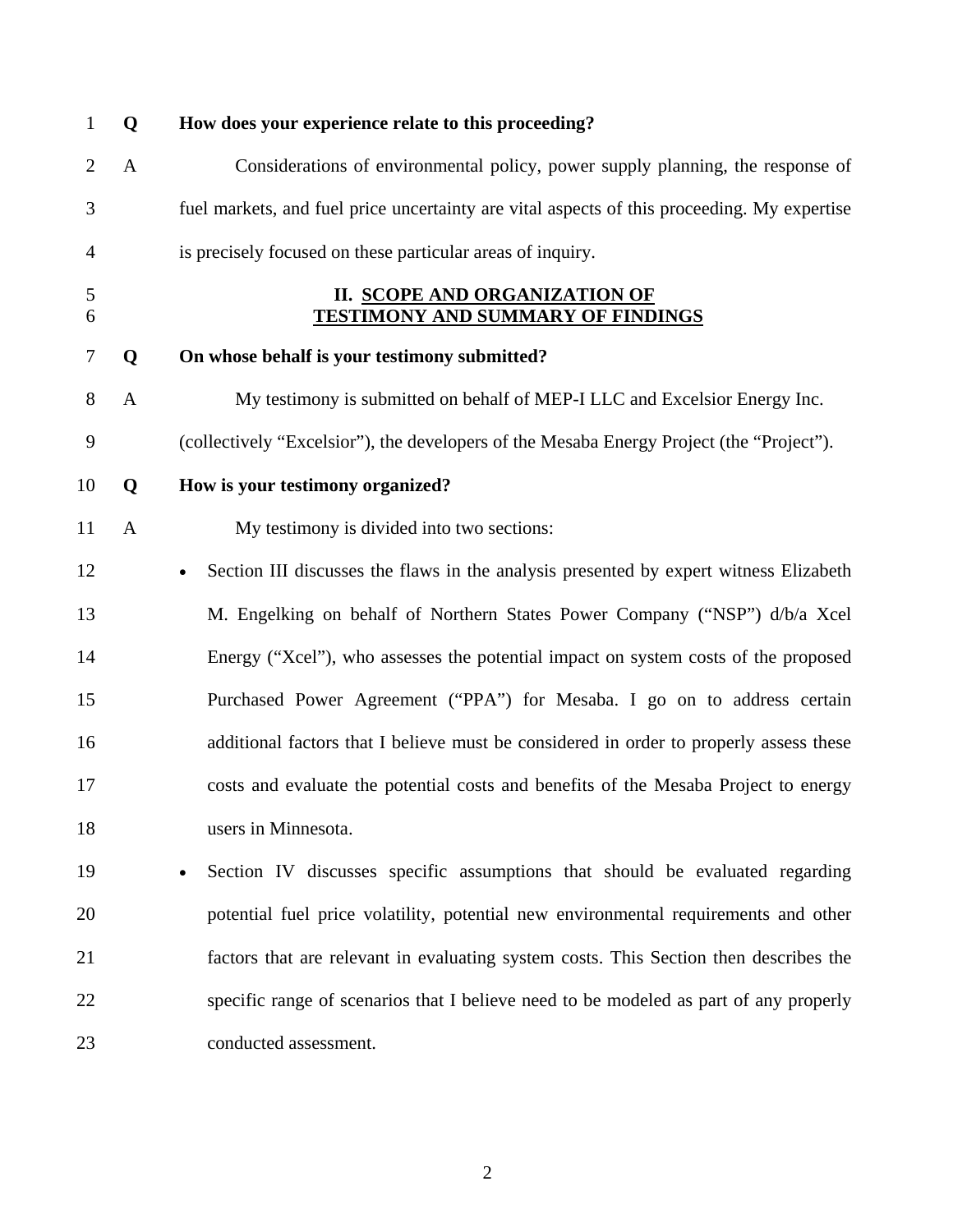#### 1 **Q What have you done to prepare your testimony?**

2 A I have studied Ms. Engelking's Direct Testimony and Schedules, as well as the 3 Direct Testimony and Schedules of Xcel witness Mark. A. Hervey and any associated 4 work papers provided with the testimony, including the output files from their efforts in 5 Xcel's various integrated resource plans ("IRP"). I have also researched and studied 6 various other NSP IRPs and annual filings submitted over the last few years. I have 7 worked closely with ICF Consulting ("ICF") to define and evaluate various modeling 8 scenarios that I discuss in my testimony.

9 **Q Please summarize your findings.** 

- 10 A My testimony reaches three principal conclusions:
- 11 1. NSP's analysis of the impact of Mesaba on system costs is deeply flawed, and has no 12 probative value for this proceeding;
- 13 2. A properly conducted analysis demonstrates that prompt completion of the Mesaba 14 Project offers compelling benefits for NSP's customers in Minnesota;
- 15 3. NSP should proceed forward immediately, therefore, with both Mesaba units.

16 **Q Do you believe there is an urgent need to proceed forward with the Mesaba Project,** 

17 **if possible on an accelerated basis?** 

18 A Yes, I do.

19 **Q What creates this urgent need?** 

20 A Due in part to NSP's growing dependence upon gas-fired generation, NSP and its 21 customers are far more exposed to severe price spikes, due to potential increases in 22 natural gas prices, unexpected outages at the Company's nuclear or coal units, and other 23 factors (such as continued hotter-than-normal summers or failure of DSM or renewable 24 energy programs to achieve their goals) than NSP's witnesses in this proceeding appear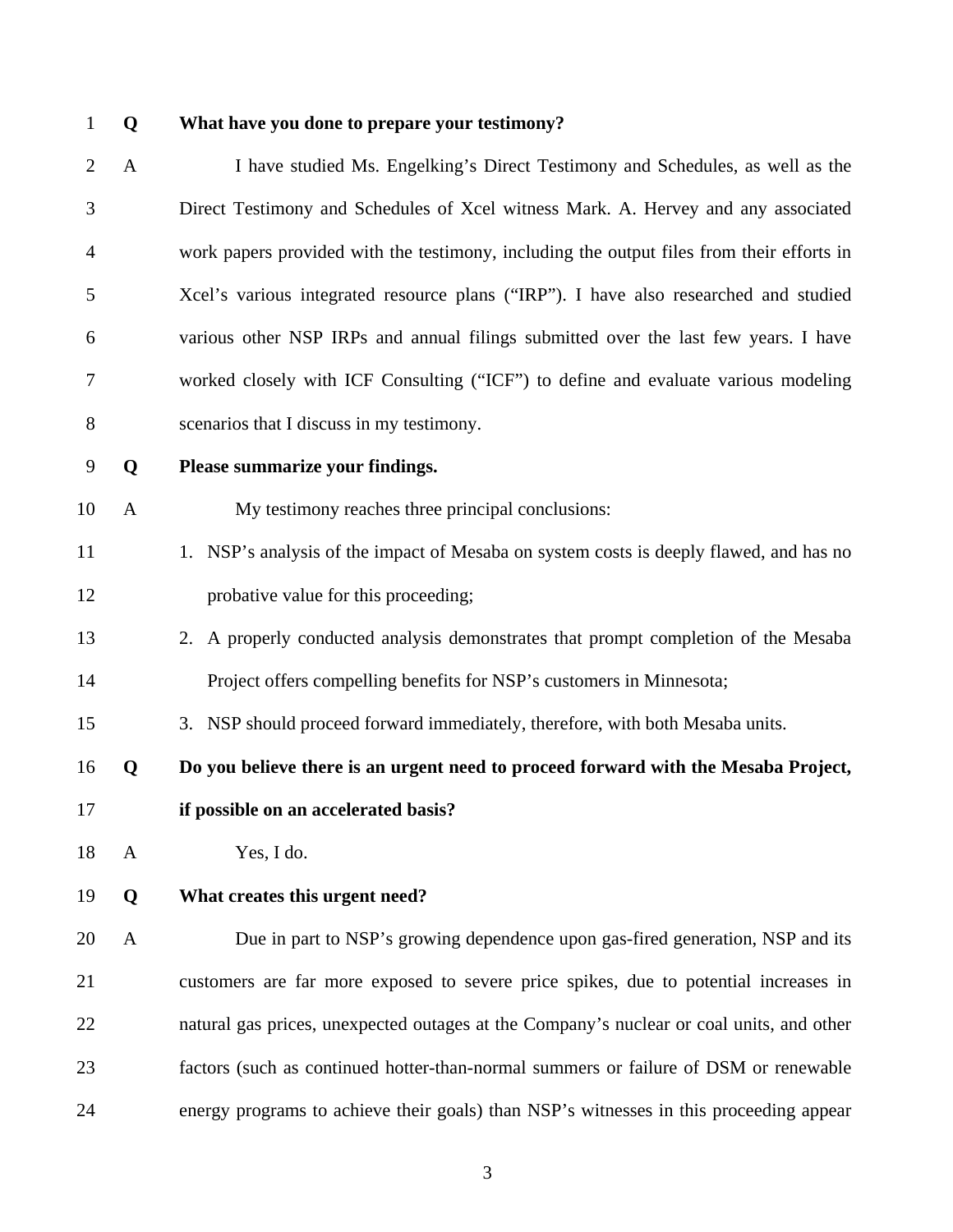1 to recognize. These price spikes could easily result in hundreds of millions of dollars in 2 increased costs to NSP's customers in Minnesota in a single year, and could result in 3 several billion dollars in increased costs over the course of the next decade. In addition, 4 there is a significant potential for major changes in environmental requirements, which 5 could add dramatically to NSP's costs of serving its customers, potentially beginning 6 early in the next decade. Further, if NSP fails to prudently plan for these contingencies, it 7 could be precluded from fully recovering its costs – which could have serious financial 8 consequences for the Company.

9 From a resource planning standpoint, therefore, there is an urgent need for NSP to 10 immediately develop a well conceived plan to reduce its customers' exposure to these 11 risks. NSP's filings in this docket provide little indication that it is focusing on these 12 issues – even though their importance is well known within the industry.

13 If NSP were attempting to develop a plan to address these issues, I believe it 14 would quickly conclude that it should be taking all reasonable steps to move forward as 15 rapidly as possible with both Mesaba units – rather than trying to create roadblocks to the 16 creation of a project which is likely to greatly benefit the State, NSP's ratepayers and 17 Xcel's shareholders.

#### 18 **III.XCEL'S FLAWED SYSTEM IMPACT ANALYSES**

19 **Q In your judgment, has NSP's properly assessed the impact of the Mesaba PPA on**  20 **system costs?** 

21 A No. Although Ms. Engelking's testimony provides a system impact analysis of the 22 Mesaba PPA, the analysis is based on inappropriate assumptions and cannot be relied 23 upon. I find that the analysis is seriously flawed in at least two major respects: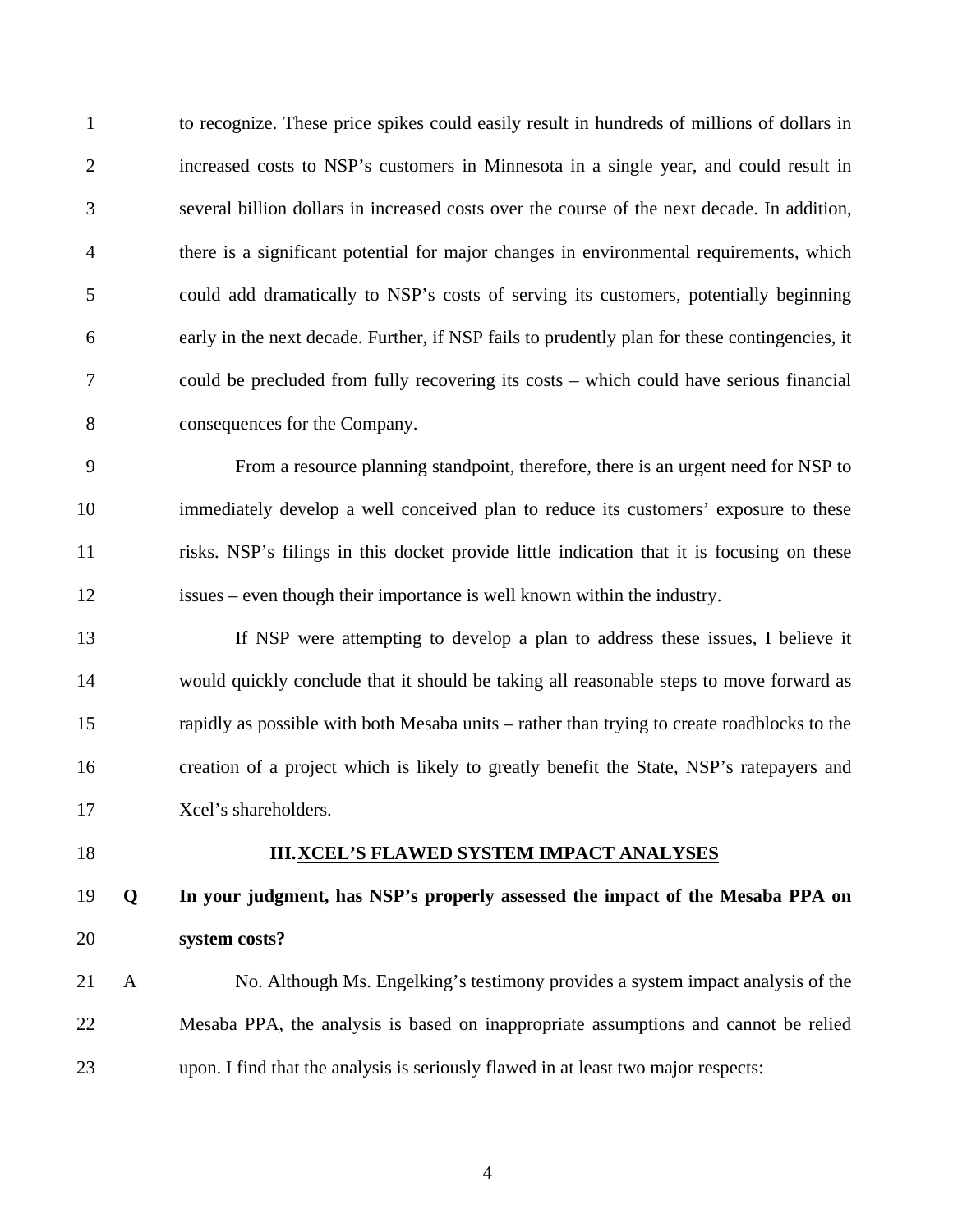1 First, Xcel appears to have made numerous technical errors in its analysis of the 2 costs of pursuing different resource plans. The effect of these errors is to significantly 3 overstate the likely cost to Xcel and its customers of a resource plan that includes the 4 Mesaba PPA and to significantly understate the likely cost of Xcel's proposed alternative 5 plan. These errors include: (i) using unreasonably low future natural gas prices; (ii) 6 understating the likely cost of alternatives to building Mesaba; and (iii) including 7 unnecessary resources in its proposed Mesaba expansion plan.

8 Second, the basic methodology Xcel uses to compare alternative resource plans 9 leaves much to be desired. Among other short-comings, Xcel: (i) examines only one set 10 of assumptions regarding load growth, natural gas prices and other key factors; (ii) fails 11 to make any systematic effort to take into account natural gas price volatility or other 12 major uncertainties that might affect its plan, even though these factors could expose its 13 customers to hundreds of millions of dollars per year in increased costs; (iii) makes no 14 attempt to identify major risk factors facing NSP or its customers or to evaluate the extent 15 to which different resource planning decisions might reduce the exposure of NSP and its 16 customers to these risks; and (iv) assumes that there will be no material changes in 17 environmental requirements at any time during the period covered by its analysis.

18 Further, Xcel commits these errors even though: (i) the assumptions Xcel has 19 used regarding natural gas prices in other dockets before the Commission in recent years 20 (which generally are similar to those it appears to be using in this proceeding, although 21 we cannot be sure given they are not available for review) repeatedly have proven to be 22 far off the mark – resulting in resource commitments over the past several years that are 23 likely to result in billions of dollars in potentially avoidable costs for NSP and its 24 customers in future years; and (ii) Xcel's assumptions regarding natural gas prices appear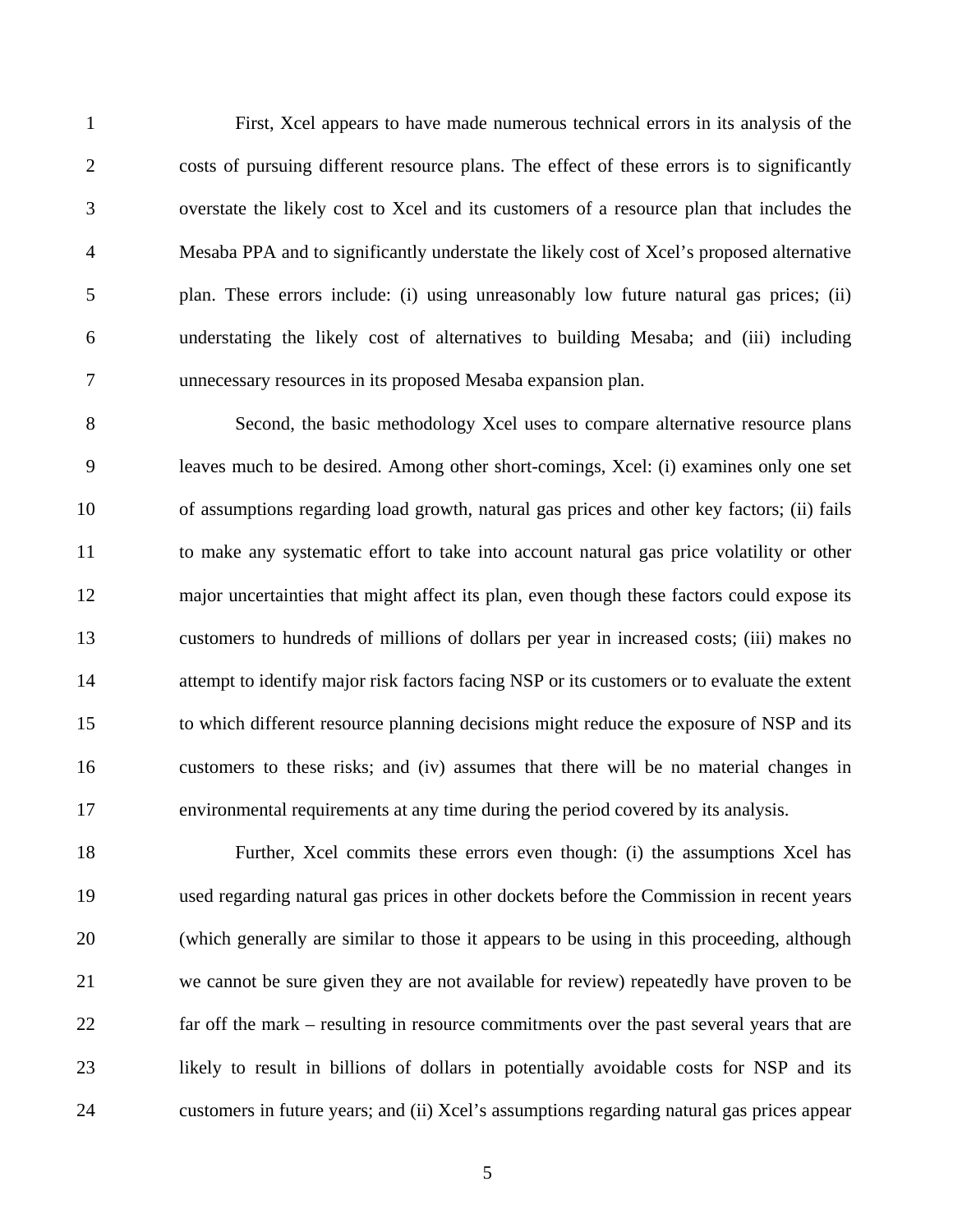1 to be inconsistent with the Company's own publicly-stated position regarding the likely 2 relationship between the future price of natural gas and the price of oil.

3 The effect of these errors (some of which are discussed principally by other 4 witnesses) is to paint a fundamentally misleading picture of the potential costs and 5 benefits of the decision regarding whether to enter into the Mesaba PPA. Moreover, the 6 combination of the errors and an insufficiently sensitized system impact analysis do not 7 result in a prudent resource evaluation sufficient to draw any conclusions about the 8 benefits of the Mesaba PPA to Xcel's ratepayers.

#### 9 **Q How serious are these flaws?**

10 A In my judgment, the flaws in Xcel's analysis raise serious issues as to whether 11 Xcel's resource planning process is consistent with the requirements for sound resource 12 planning. Further, these deficiencies in Xcel's planning process are particularly troubling 13 since: (i) Xcel already should be well aware that the natural gas price forecasts it has used 14 in the past have proven to be unreliable; (ii) Xcel has acknowledged in previous filings 15 before the Commission that it might be beneficial to add new baseload coal-fired 16 resources to its NSP system as early as 2011; and (iii) during the period since reaching 17 this conclusion, Xcel appears to have taken only limited steps, beyond looking at 18 conceptual cost estimates, to add coal-fired capacity to NSP's system.

#### 19 **Q Could these actions result in significant harm to NSP's customers?**

20 A Yes, they could. As a result of its failure to take action to protect its customers 21 against readily-foreseeable increases in the price of natural gas, NSP is now locked into a 22 resource plan which, at least near-term, dramatically increases its exposure to potential 23 further increases in the price of natural gas. During the period between 2003 and 2015, 24 use of natural gas to generate electricity for NSP's customers is expected to increase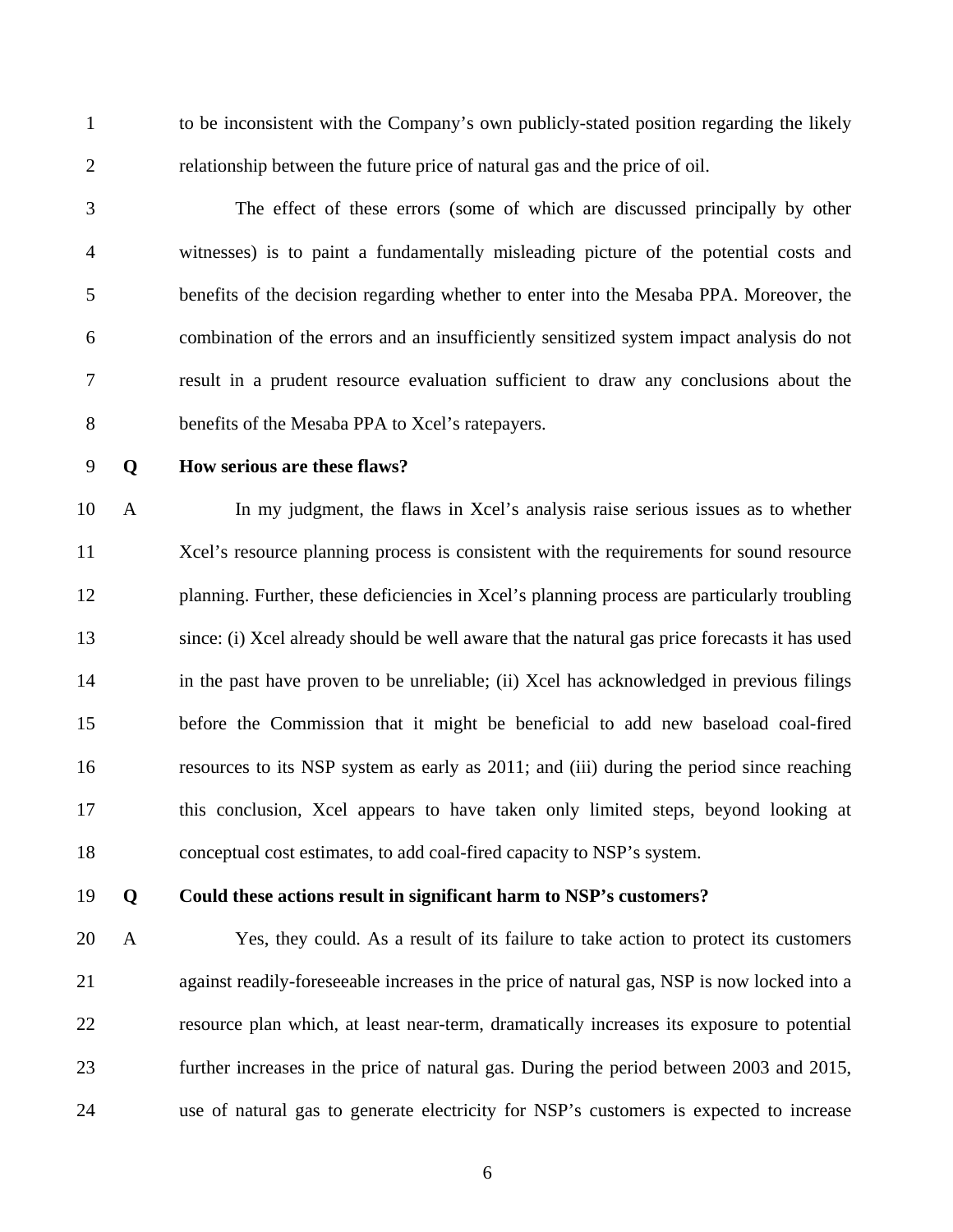1 dramatically, even under a relatively favorable scenarios – and could increase further in 2 years in which load growth is higher-than-expected, summers are hotter-than-normal, or 3 one or more of NSP's existing nuclear or coal-fired units does not operate at expected 4 levels.

5 As discussed further in Section IV of my testimony, in which I discuss potential 6 future increases in natural gas prices, it is entirely possible – perhaps even likely – that, 7 during the next decade, higher natural gas costs will increase costs to NSP's customers in 8 Minnesota by as much as \$250 to 500 million in a single year, over and above the levels 9 that Xcel estimated at the time of its earlier filings with the Commission. In addition, 10 during the course of the next decade, it would not be surprising if the increase that 11 already is expected to occur in NSP's dependence upon gas-fired generation leads to 12 billions of dollars in previously unanticipated costs. Any of these events could have a 13 brutal impact on NSP's customers. And, if there is ever any question at any point 14 regarding NSP's ability to flow through these costs to its customers, it could quickly 15 affect the credit-rating of the company. I believe exposing NSP's customers to these risks 16 is unacceptable, and as I describe below, a proper system impact analysis clearly shows 17 these risks and that the Mesaba PPA provides a means to manage these risks.

## 18 **Q Has Xcel acknowledged the importance of attempting to minimize NSP's**  19 **dependence upon gas-fired capacity?**

20 A Yes, it has, albeit in a very limited way. The proposed NSP resource plan 21 presented in the Engelking Direct Testimony relies heavily on the addition of coal-fired 22 capacity beginning in 2015 – the earliest date on which the Company apparently believes 23 it can build a new coal-fired generating unit of its own. This reflects, at least implicitly,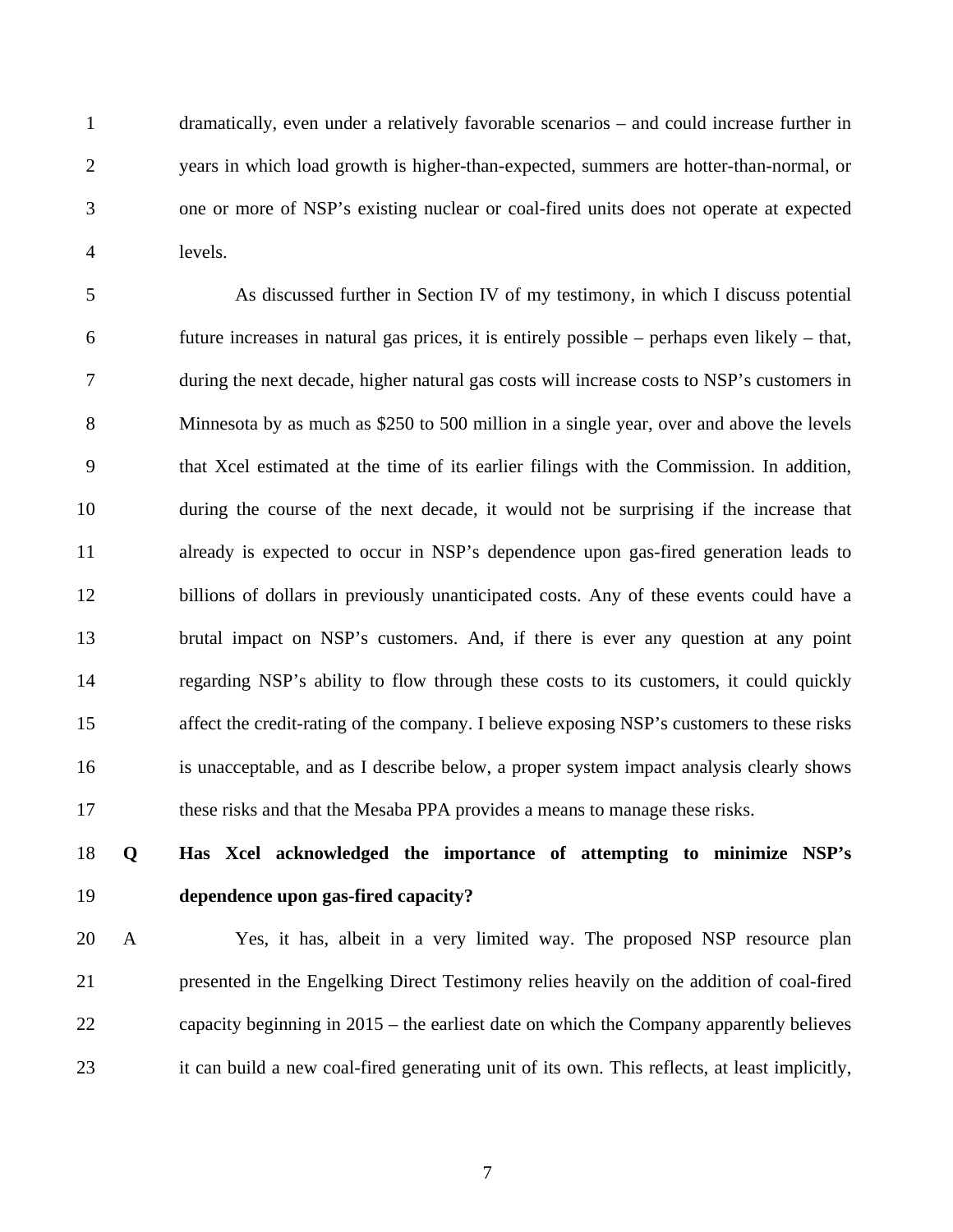1 the Company's recognition of the potential importance of adding additional coal-fired 2 capacity to its system and reducing dependence upon natural gas.

#### 3 **Q Is this a satisfactory solution?**

4 A No, it is not. As a practical matter, Xcel's approach to resource planning for NSP 5 is creating the worst of both worlds. By failing to anticipate possible future increases in 6 prices for natural gas, and not acting in a timely manner to add needed baseload coal-7 fired capacity to its system in Minnesota, Xcel increasingly is being forced to consider 8 the addition of gas-fired generation that would not otherwise be needed on NSP's system. 9 This generation includes both combined cycle units and combustion turbines, either built 10 directly by NSP or procured through purchase power agreements with third parties.

11 Including both purchased power commitments and the MERP project, Xcel 12 already has asked NSP's customers to effectively fund close to \$2 billion in new gas-fired 13 capacity. If NSP fails to enter into the Mesaba PPA, however, there is a substantial 14 likelihood that it will continue adding a large number of otherwise unneeded gas-fired 15 units, dramatically increasing its customers' exposure to higher prices for natural gas.

16 Over time, this is likely to result in huge cost increases for NSP and its customers 17 and could seriously impede economic growth in the State.

18 **Q Please explain.** 

19 A As discussed more fully below, over the next five to ten years, if Mesaba is not 20 built, NSP's customers are likely to be asked to help finance the construction of a 21 continuing series of new gas-fired units – a significant portion of which might not be 22 needed if a modest amount of coal-fired capacity is added to NSP's system in a timely 23 manner, consistent with that expected in recent years' integrated resource plans. 24 Construction of these gas-fired units could result in the needless expenditure of hundreds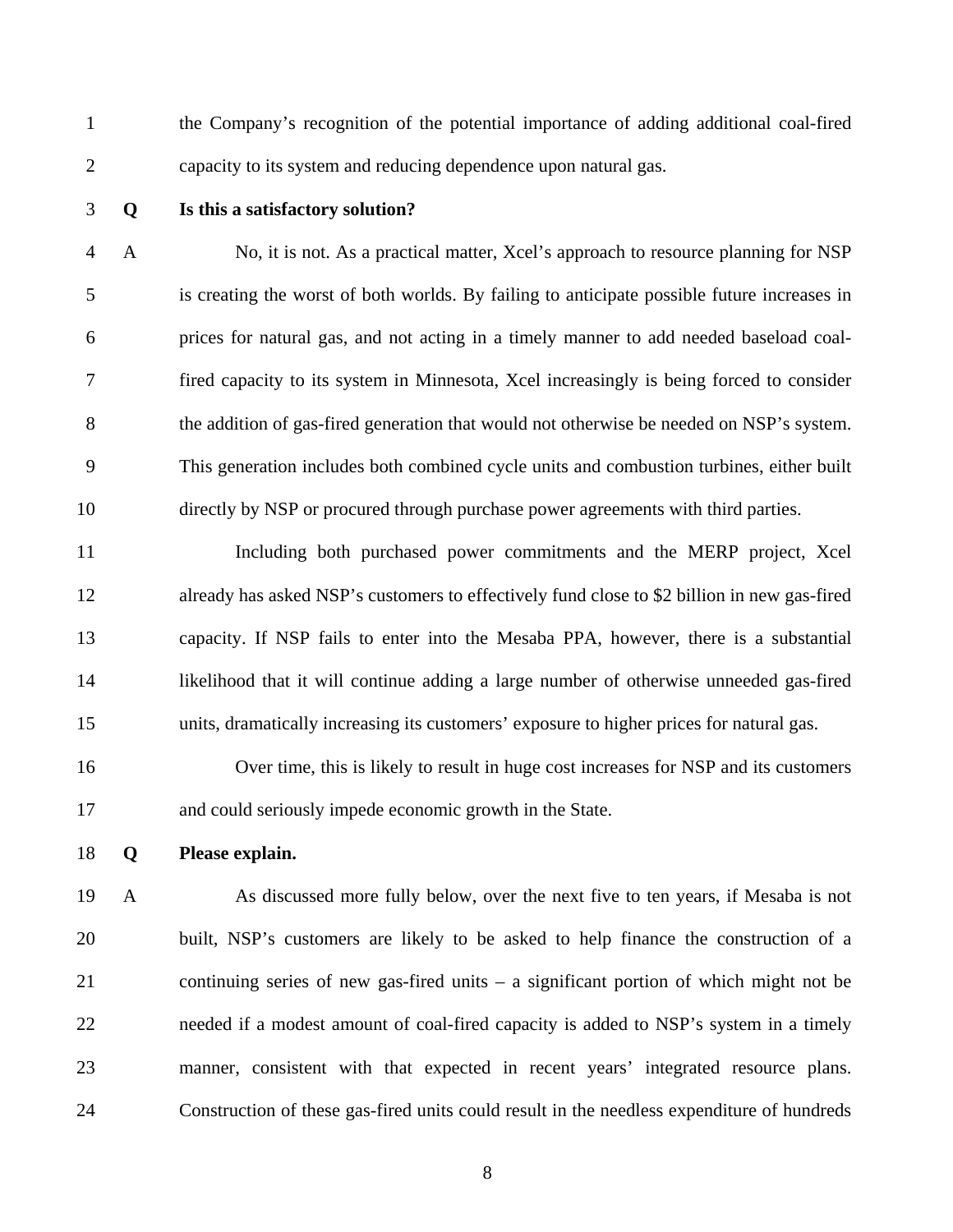1 of millions or even billions of dollars, and lock NSP into burning increasing quantities of 2 the highest-priced fuel used on its system.

3 Further, if NSP then succeeds in eventually adding at least some additional coal-4 fired capacity to its system, some of these gas-fired units may operate at relatively low 5 capacity factors for extended time periods. When this occurs, NSP's customers could, in  $6$  effect, be required to pay twice for the deficiencies in Xcel's planning process – i.e., first 7 in the form of high cost energy for extended time periods, and then for the fixed costs for 8 under-utilized gas-fired generation. The burden this could place on NSP's customers over 9 the planning horizon that is relevant to Mesaba is potentially huge – i.e., potentially 10 reaching several billion dollars.

#### 11 **Q Are there additional impacts?**

12 A Yes. The potential adverse impacts of NSP's growing dependence upon natural 13 gas as a fuel to generate electricity are not limited to NSP's electricity customers. In 14 addition, NSP's increased use of natural gas as a fuel to generate electricity also could put 15 significant increased pressure on the natural gas supplies available to serve other natural 16 gas users in the State.

#### 17 **Q How do NSP's evolving IRPs impact Minnesota's reliance on natural gas?**

18 A As shown in the testimony of Mr. Cavicchi, NSP's IRPs have been showing an 19 unexplained increased reliance on natural gas during a time period where natural gas 20 prices have risen and become more volatile. This increased reliance on natural gas causes 21 NSP's estimated consumption of natural gas compared to statewide total estimated gas 22 consumption to increase significantly during the next several years. For example, as the 23 Minnesota Department of Commerce reported in Direct Testimony (Docket No. 24 E002/CN-05-123, DOC Exhibit No.\_\_(MFG-8), Page 3 of 12) filed on November 18,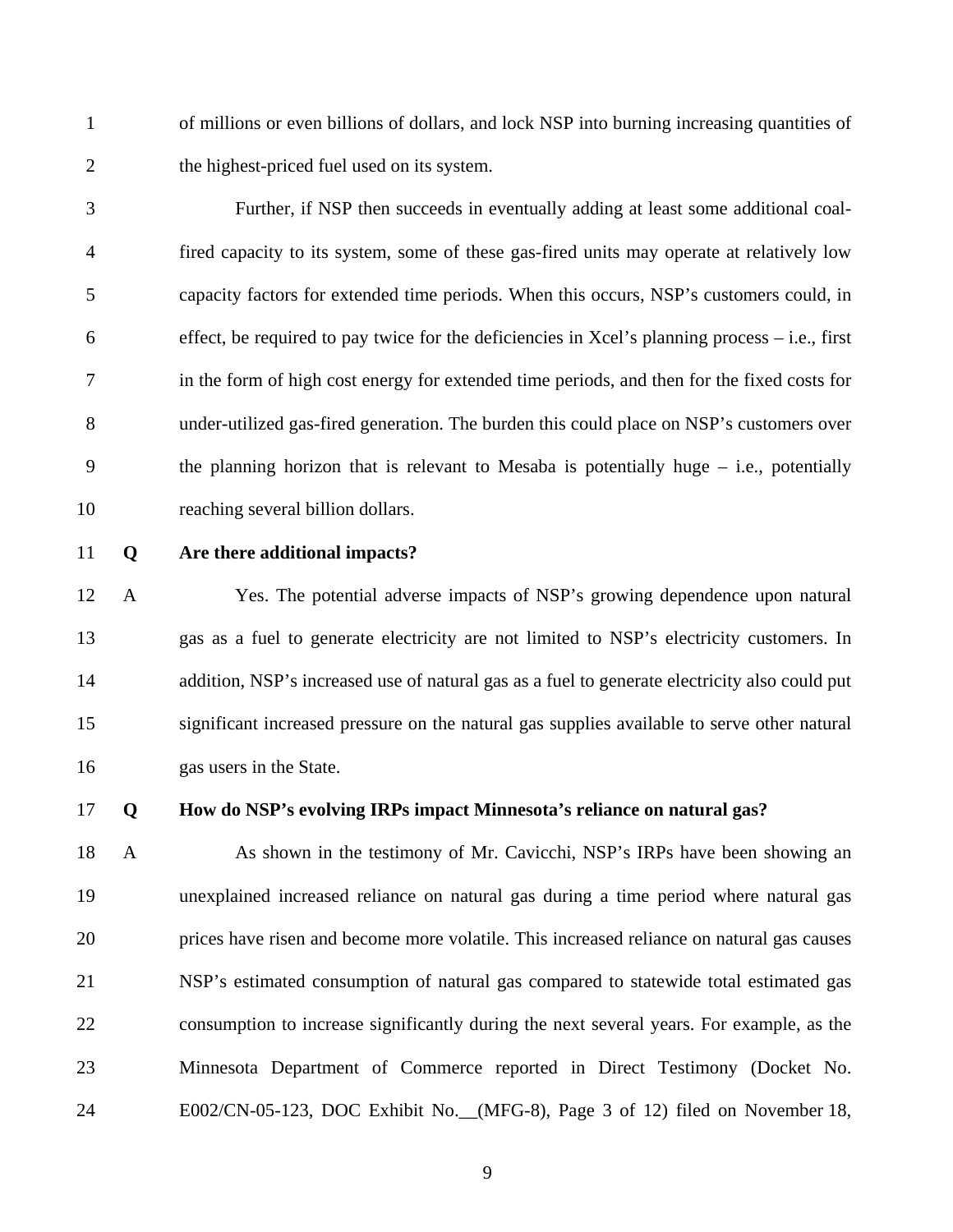1 2005 in relation to NSP's Certificate of Need filing for spent fuel storage at Monticello, 2 we see NSP's gas consumption projected to grow quickly from 2-3% of the state wide 3 total in recent years to over 10% of the statewide total by 2010, even in years in which 4 weather matches long-term climatological norms and coal and nuclear generation has 5 reasonably good availability. In years in which load growth is higher, summer weather is 6 significantly hotter-than-normal and/or one or more coal or nuclear units is out of service 7 for extended periods, NSP's share of statewide natural gas consumption could grow 8 dramatically.

9 Thereafter, as the Exhibit shows (depending on assumed available electricity 10 generation facilities) the consumption will continue to rise at a growth rate of 5-6% per 11 annum reaching more than 20% of the statewide total in another decade. Moreover, as I 12 describe below, to the extent NSP becomes unable to construct coal fire facilities in the 13 future, natural gas consumption will increase even further – potentially quite rapidly.

14 **Q Why does this create cause for concern?** 

15 A Because gas prices are significantly higher and more uncertain than competing 16 fuels' prices, an increased reliance on natural gas will expose NSP customers to 17 significantly greater price volatility. That is, to the extent NSP is consuming large 18 amounts of expensive natural gas, the costs will be passed through directly to NSP's 19 customers. If unexpected disruptions in natural gas supplies, lower-than-expected imports 20 of Liquefied Natural Gas ("LNG"), reductions in natural gas imports from Canada, severe 21 natural gas price spikes or changes in environmental regulatory policy increase use of 22 natural gas to generate electricity nationwide occur, customers will be directly exposed to 23 these costs as they are incurred. In addition, if NSP's increased consumption puts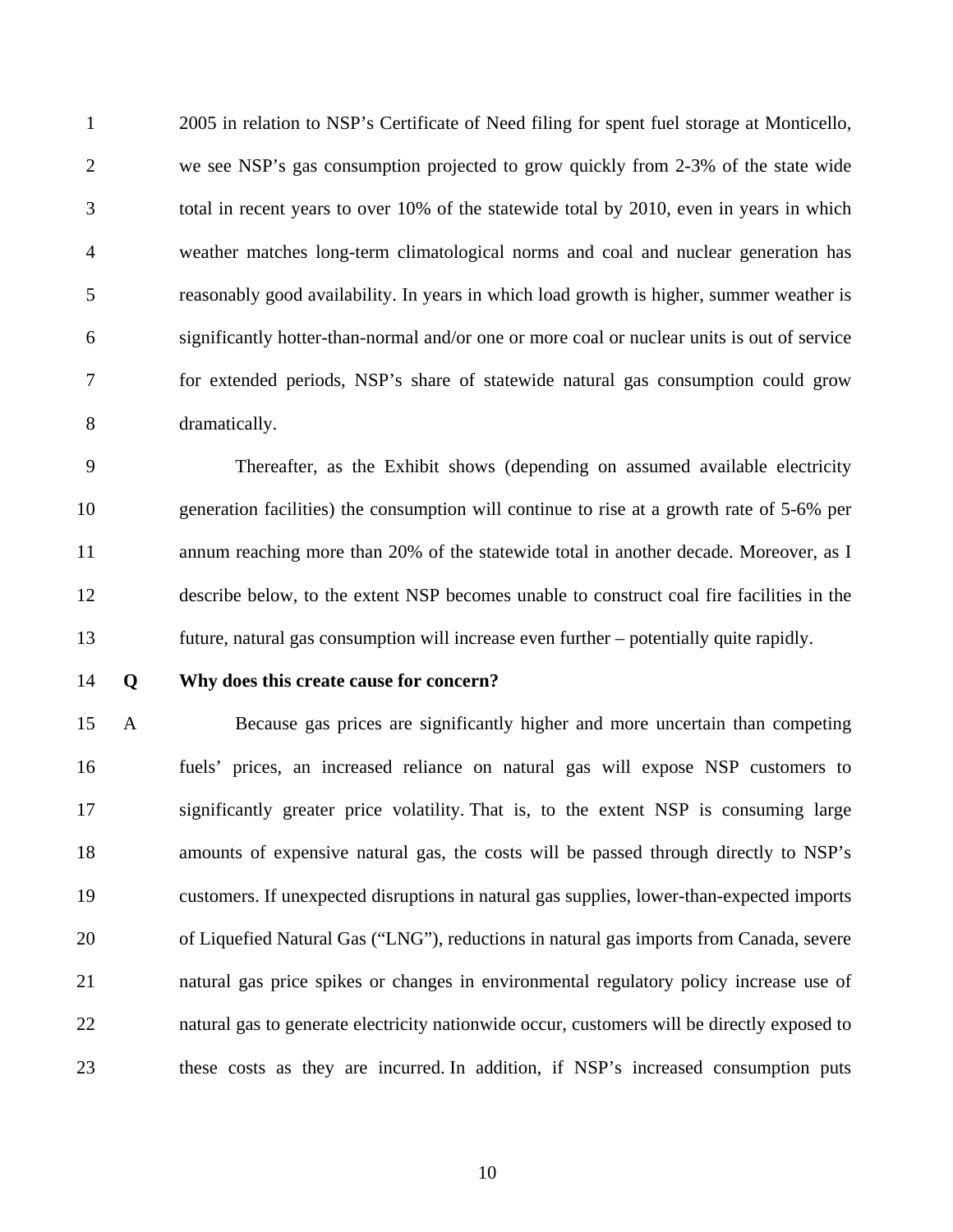1 pressure on Minnesota's natural gas delivery infrastructure, further cost increases could 2 occur.

3 **Q Does Xcel analyze the potential impacts of natural gas price volatility on the State?** 

4 A No, remarkably, even though natural gas price volatility already has had a 5 significant impact on energy users in NSP's service territory, and is one of the factors 6 Xcel cites to support construction of its proposed coal gasification project in Colorado, 7 Xcel ignores this issue entirely in its filing in this docket.

8 Notably, Xcel never addresses in any way the potential secondary impacts of its 9 increased use of natural gas on residential and commercial users of natural gas and on 10 other power generators in the State.

11 Further, Xcel obscures the potential cost burden on NSP's customers by 12 presenting the Commission only with an evaluation of the cost of its proposed resource 13 plan under one gas plan. While I was not allowed to view the gas forecasts by NSP, I was 14 informed by Excelsior who did view the data that NSP used a market based forecast for a 15 short period of time, and then reverted to forecasted gas prices from PIRA. They 16 communicated to us that this analysis ignored the clear potential for significant price 17 spikes in future years. The Commission should not allow this to occur. Instead, Xcel 18 should be required to evaluate the potential consequences of its resource planning 19 decisions (both past and prospective) under a range of different scenarios regarding 20 possible future natural gas prices, as discussed further below.

#### 21 **Q What else is troublesome about the Engelking analysis of system costs?**

22 A Xcel's analysis does not reflect any apparent recognition by the Company of the 23 urgent need to minimize its utilization of natural gas during the next decade. It is 24 precisely during this period, however, when NSP's exposure to natural gas price spikes is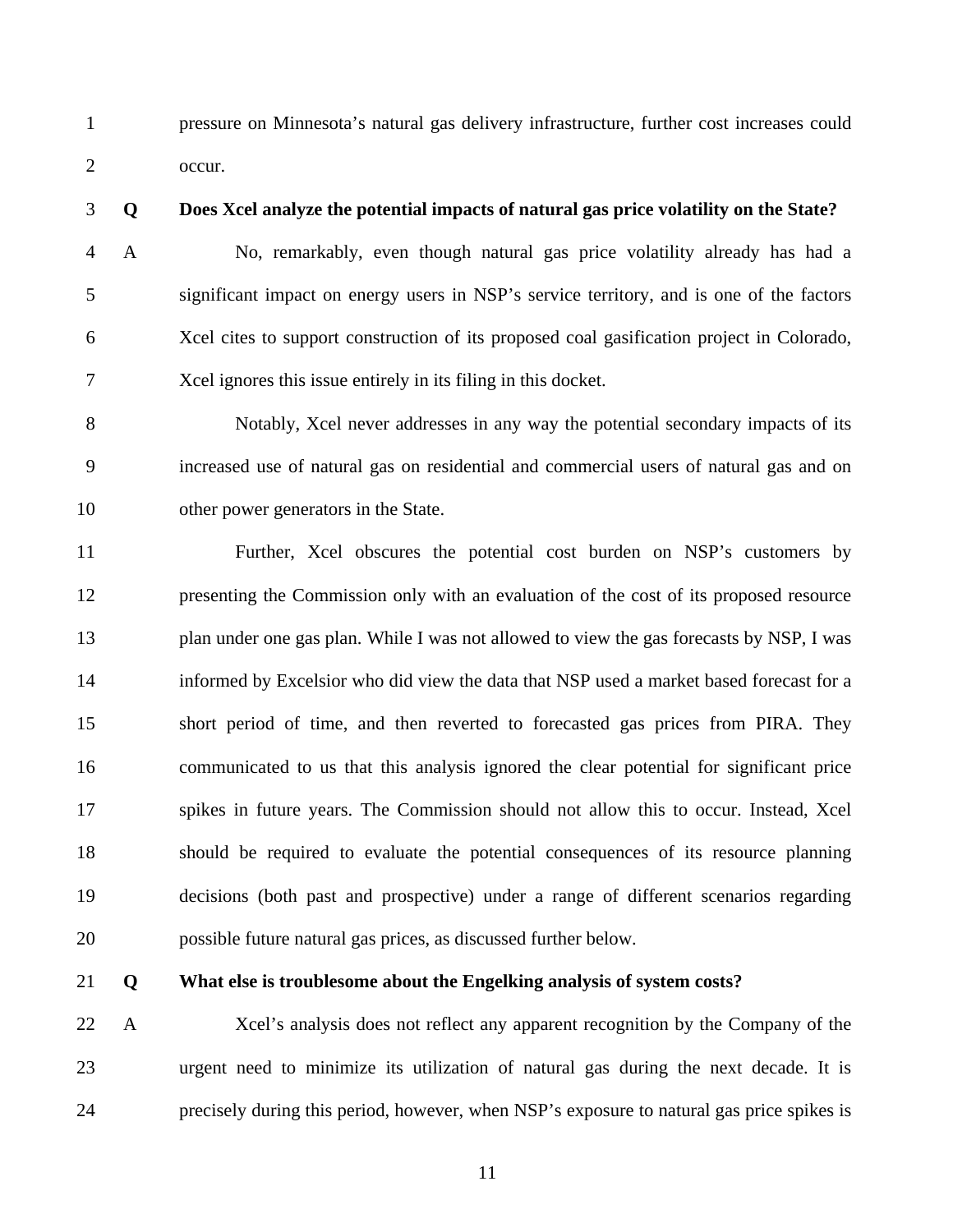1 potentially the most severe. Rather than attempting to develop a well-thought out plan to 2 minimize dependence upon natural gas, however, Xcel simply assumes, as part of a paper 3 planning exercise, that NSP can construct a coal fired plant by 2015 – without 4 specifically committing the Company to build such a plant or even initiating a serious, 5 good faith effort to develop such a plant.

6 This failure to develop an effective plan for minimizing utilization of natural gas, 7 especially during the period between 2011 and 2020, could have a major adverse impact 8 on economic growth in the State, and potentially on NSP's financial health. And in 9 addition, realistically it may be many years before NSP is able to add conventional 10 pulverized coal-fired capacity to its system – if such capacity is ever added.

#### 11 **Q What do you mean when you question the addition of a coal plant in 2015?**

12 A In the Engelking Direct Testimony, Xcel proposes adding new baseload coal-fired 13 capacity to the NSP system in 2015 – i.e., just over eight years from now. There is no 14 evidence in the record, however, to suggest that NSP has initiated any serious efforts to 15 put itself in a position to build such a plant. While there is discussion in Xcel's testimony, 16 for example, of possibly building an additional unit at the Sherco site, with other utilities 17 potentially participating in the project, there is no evidence that a detailed site evaluation 18 study has been performed or that has made any progress in attracting partners for such a 19 project. Nor does it appear that any of the required permit applications have been filed, 20 that preparation of permit applications has begun or that detailed cost estimates have been 21 developed, either generically or for construction of a specific plant at a particular site.

22 Instead, the super-critical pulverized coal-fired plants compared to Mesaba in 23 Xcel's analysis appear to be purely hypothetical paper units that may or may not ever be 24 built. Further, even if NSP ultimately builds its own pulverized coal generation as a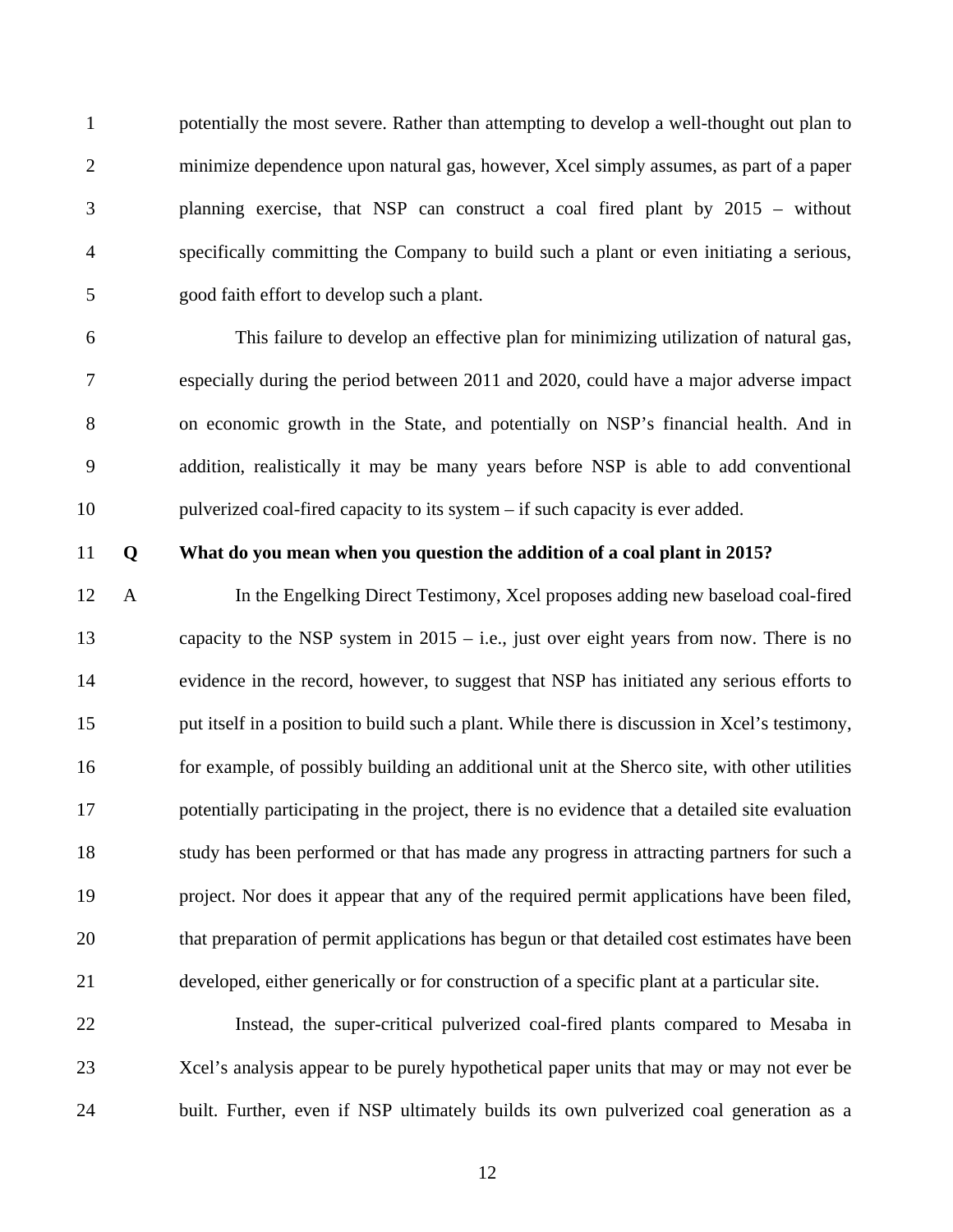1 substitute for Mesaba, it also is exceedingly unlikely that the first of these units would 2 come on line in 2015.

## 3 **Q What is your basis for concluding that Xcel's assumed 2015 in-service date for new**  4 **coal-fired capacity is unrealistic?**

5 A Even under the best of circumstances, eight years would be an ambitious schedule 6 to select a site for a new coal-fired generating unit, negotiate a joint ownership agreement 7 and design, permit and construct a new unit – especially for a project of this size and 8 complexity potentially involving multiple partners, many of whom are likely to be 9 required to obtain regulatory approvals before the project can be financed. Here, 10 however, the clock doesn't even appear to have started to run – i.e., NSP hasn't even 11 started serious efforts to initiate the project. Nor is it clear when (if ever) it intends to do 12 so.

## 13 **Q Is this the principal basis for questioning whether it is realistic for Xcel to assume**  14 **that NSP can add a new pulverized coal unit to its system in eight years or less?**

15 A No, not by any means. Even if NSP were to begin serious development efforts 16 before the end of this year (as it would need to do in order to have a realistic hope of 17 bringing a new jointly-owned pulverized coal plant on line early in 2015), opposition to 18 building a conventional coal-fired plant in Minnesota could be intense – in part because a 19 conventional coal-fired plant (unlike Mesaba) would not be readily adaptable to carbon 20 sequestration. This could delay the regulatory approval process for years. Even if the 21 required approvals are ultimately granted, the project could then be tied up in litigation 22 for much of the next decade. Further, over the past year, pressure to take action on global 23 warming clearly has been mounting. Other new environmental initiatives also are clearly 24 possible at any time.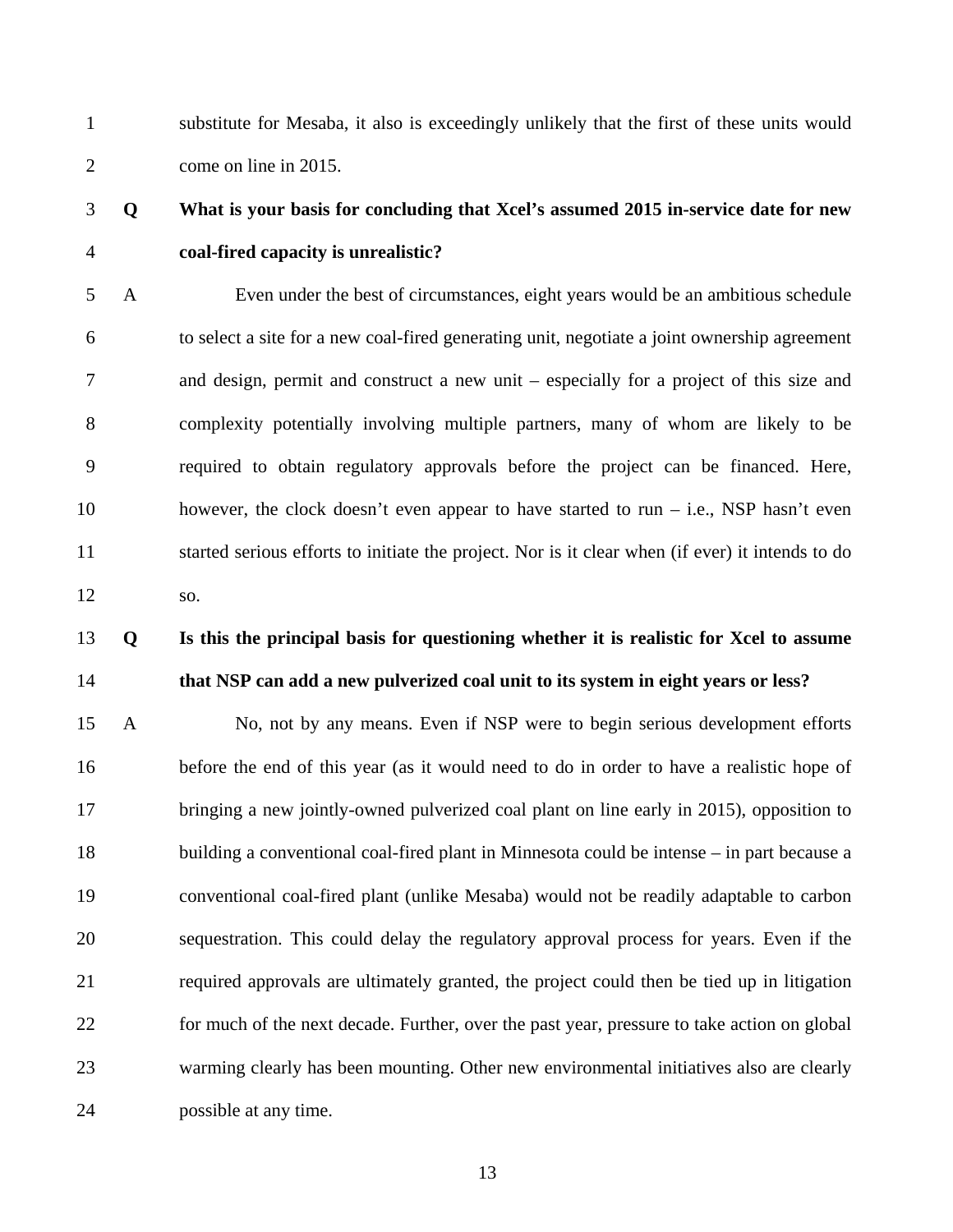#### 1 **Q Please explain these environmental regulatory risks.**

2 A While no one can predict with certainty what new measures might be considered 3 in the future, over time, the perceived risk of requirements that disfavor construction of 4 conventional pulverized coal-fired plants could increase significantly. This perceived risk 5 might be sufficient to stop any proposed pulverized coal plant dead in its tracks at any 6 point – or at least delay any new project for many years. Indeed, it is possible that the 7 point already has been reached at which NSP and Xcel will never be willing to build 8 another conventional pulverized coal-fired unit in Minnesota – without Xcel's 9 management necessarily even fully recognizing this fact.

#### 10 **Q Why is this a problem for NSP's customers?**

11 A Xcel's management, as I understand it, has not yet squarely faced up to the 12 decision of whether to commit to build a new coal-fired plant in Minnesota – either by 13 2015 or by some later date; while NSP's resource plan considers possible additions of a 14 series of new super-critical pulverized coal plants, no definitive decision has been made 15 as to whether the Company is willing to build a new conventional coal-fired plant (as 16 contrasted with, for example, a coal gasification project). Further, it would not be 17 surprising if one of the reasons Xcel ultimately decided to propose construction of a coal 18 gasification project in Colorado was to avoid the risks that might be entailed if it built a 19 pulverized coal-fired unit and restrictions on greenhouse gases were then enacted at the 20 State or federal level. If and when a decision is made to add new coal-fired generation in 21 Minnesota, the same conclusion might well be reached here – especially given the 22 potential for opposition by environmental groups to construction of a conventional coal-23 fired plant in the State and the potential that environmental requirements will continue to 24 tighten over time.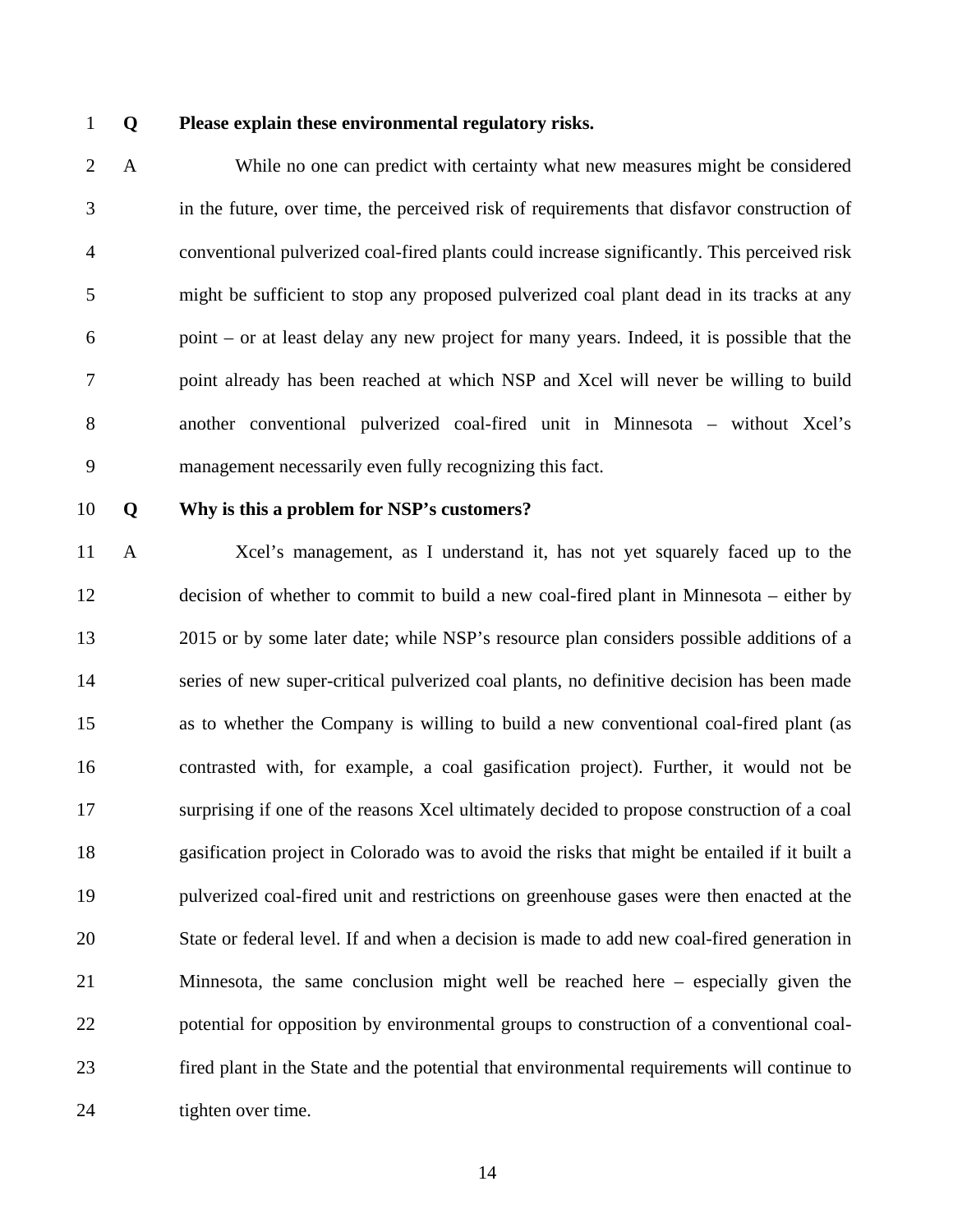1 Notably, the mere threat of significant restrictions on emissions of greenhouse 2 gases might be enough to deter NSP from ever building a new pulverized coal plant in the 3 State (or, alternatively, potentially delay the start of construction of such a plant for many 4 years), even if no new restrictions are enacted any time in the next five to ten years. This 5 is especially true since Xcel's Chairman, Richard Kelly, has publicly stated that Xcel is 6 not willing to proceed with construction of new generation on an "at risk" basis. It is 7 unclear, however, whether the Minnesota Commission would be willing to fully insulate 8 NSP, in advance of legislation, from the potential adverse impacts of legislation 9 pertaining to global warming or other environmental legislation that has not yet been 10 drafted (much less signed into law) – or that it could lawfully do so, even if it were so 11 inclined. Thus, at least at this point, the hypothetical pulverized coal unit to which Xcel 12 compares Mesaba consists entirely of "paper" megawatts, which Xcel has not specifically 13 committed to build – and which may not ever see life, beyond the testimony filed in this 14 proceeding.

15 In addition, environmental control standards evolve over time. It is possible that, 16 by the time NSP files a permit application for a new pulverized coal-fired plant 17 (assuming such an application is ultimately filed), the U.S. Environmental Protection 18 Agency and/or other parties will take the position that the "Best Available Control 19 Technology" ("BACT") requirement applicable to such a plant should be defined in a 20 way that effectively would require NSP to build an IGCC project, rather than a 21 pulverized coal-fired plant. If so, it is entirely possible that disputes over the appropriate 22 definition of BACT could delay the issuance of a new permit for several years – and 23 potentially result in NSP eventually building a project similar to Mesaba, but at a much 24 later date.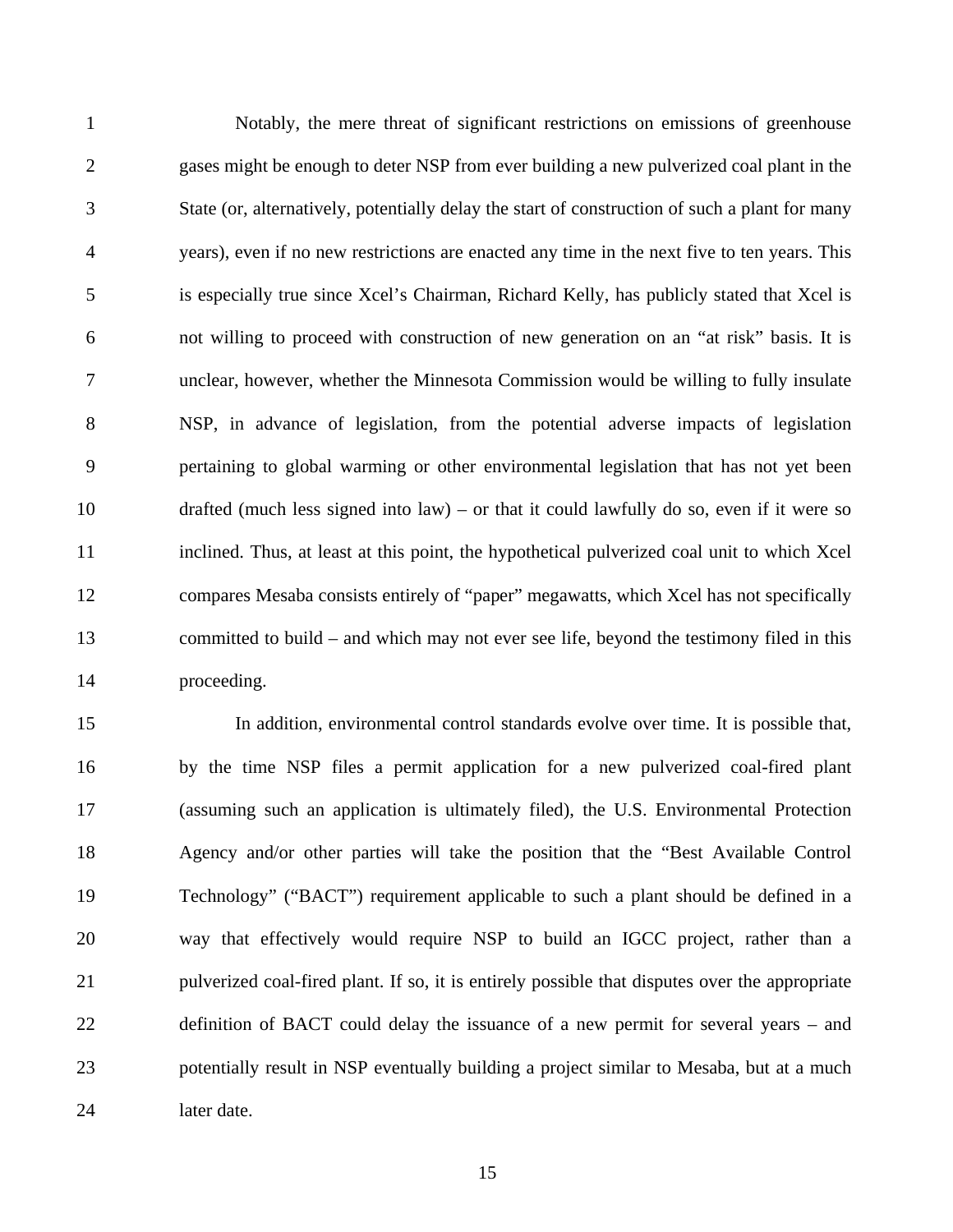## 1 **Q Why is it important for the Commission to realistically assess the likely feasibility**  2 **and timing of the addition of pulverized coal-fired units on NSP's system?**

3 A It is significant because Xcel effectively is asking the Commission to compare the 4 potential costs and benefits of Mesaba to a hypothetical strawman that, as a practical 5 matter, even under a "best case" scenario, has virtually no chance of being built by 2015  $6$  – if it is built at all. As a result, it does not provide a realistic point of comparison to 7 Mesaba. Further, Xcel has not proposed that it bear any of the risks associated with it 8 failing to add new baseload coal-fired capacity by 2015 or with that capacity proving to 9 be far more costly than Xcel assumes. Instead, under its plan, those risks would be borne 10 entirely by NSP's customers.

11 Finally, as discussed further below, however, these risks potentially could cost 12 NSP's customers billions of dollars – and potentially seriously impair the economic 13 health of the State. The stakes are too high, therefore, for NSP continue dealing in 14 hypothetical, paper-planning exercises that keep shifting every time a new filing has to be 15 made before the Commission, and aren't backed by concrete steps to implement proposed 16 plans.

#### 17 **Q How does this compare with the Excelsior proposal?**

18 A It does not. Excelsior has offered a specific, concrete plan, to build a specific unit 19 with specific performance characteristics at a particular site. This option should be 20 compared with the most likely, realistic alternative coal scenarios for resource additions 21 on NSP's system determining whether IGCC is or is likely to be a least cost resource.

#### 22 **Q Are you surprised that Xcel's evaluation of Mesaba is so deeply flawed?**

23 A Not necessarily. It is of course disappointing that Xcel's evaluation of the 24 resource alternatives available to NSP's system would reflect such fundamental errors –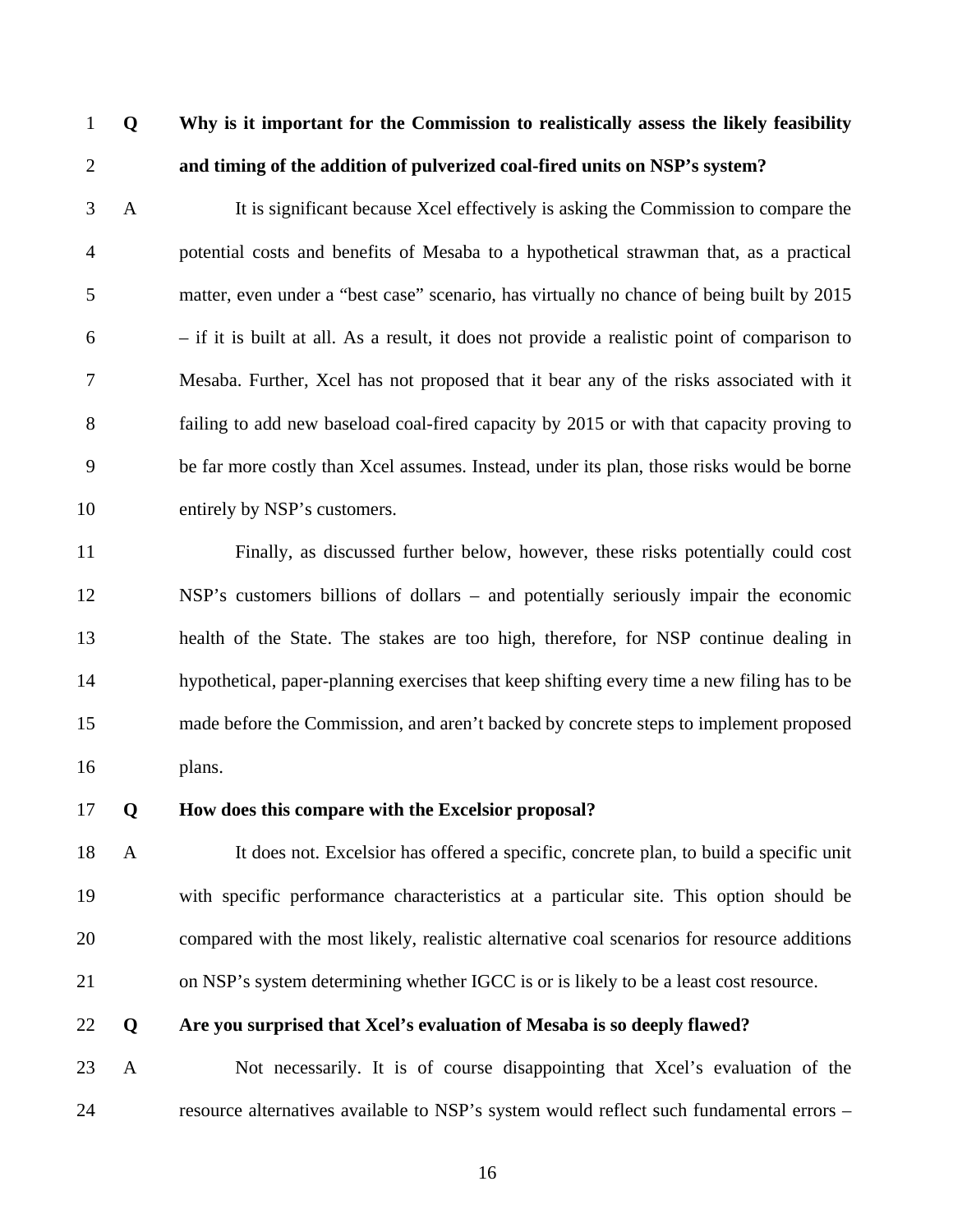1 especially since the stakes for NSP and its customers are so high. To at least a significant 2 degree, however, the flaws in Xcel's assessment stem from more deep-seated issues and 3 problems, which are not unique to Xcel.

4 **Q Please explain.** 

5 A Certainly. Fundamentally, the flaws in Xcel's assessment reflect two much deeper 6 issues. First, sound resource planning has become considerably more difficult than it was 7 just five to ten years ago. The range of uncertainty that planners should be taking into 8 account in their decision-making has increased dramatically. The natural gas market, for 9 example – which in the 1990's generally was relatively stable – has undergone far-10 reaching changes, both on the supply side and the demand side (as discussed further 11 below). Supply and demand – which generally had not fluctuated significantly during the 12 1990's – began to shift significantly, with major new sources of demand and sudden, 13 steep declines in existing sources of supply. These shifts, if anything, are likely to 14 accelerate in future years.

15 These changes have led to extraordinary price volatility – price volatility which, if 16 anything, could increase dramatically in future years. Not all of the analysts who cover 17 the industry, however, fully grasp these changes – or have the training or tools needed to 18 properly understand a rapidly changing market. As a result, price forecasters whose 19 forecasts have been reliable in the past have issued price forecasts that (predictably) have 20 proven to be far off the mark. Similarly, if anything, the uncertainties created by 21 emerging environmental issues – particularly global warming – are even greater. At this 22 point, it remains uncertain whether new restrictions will be adopted or, if so, what form 23 they will take or when they will become effective.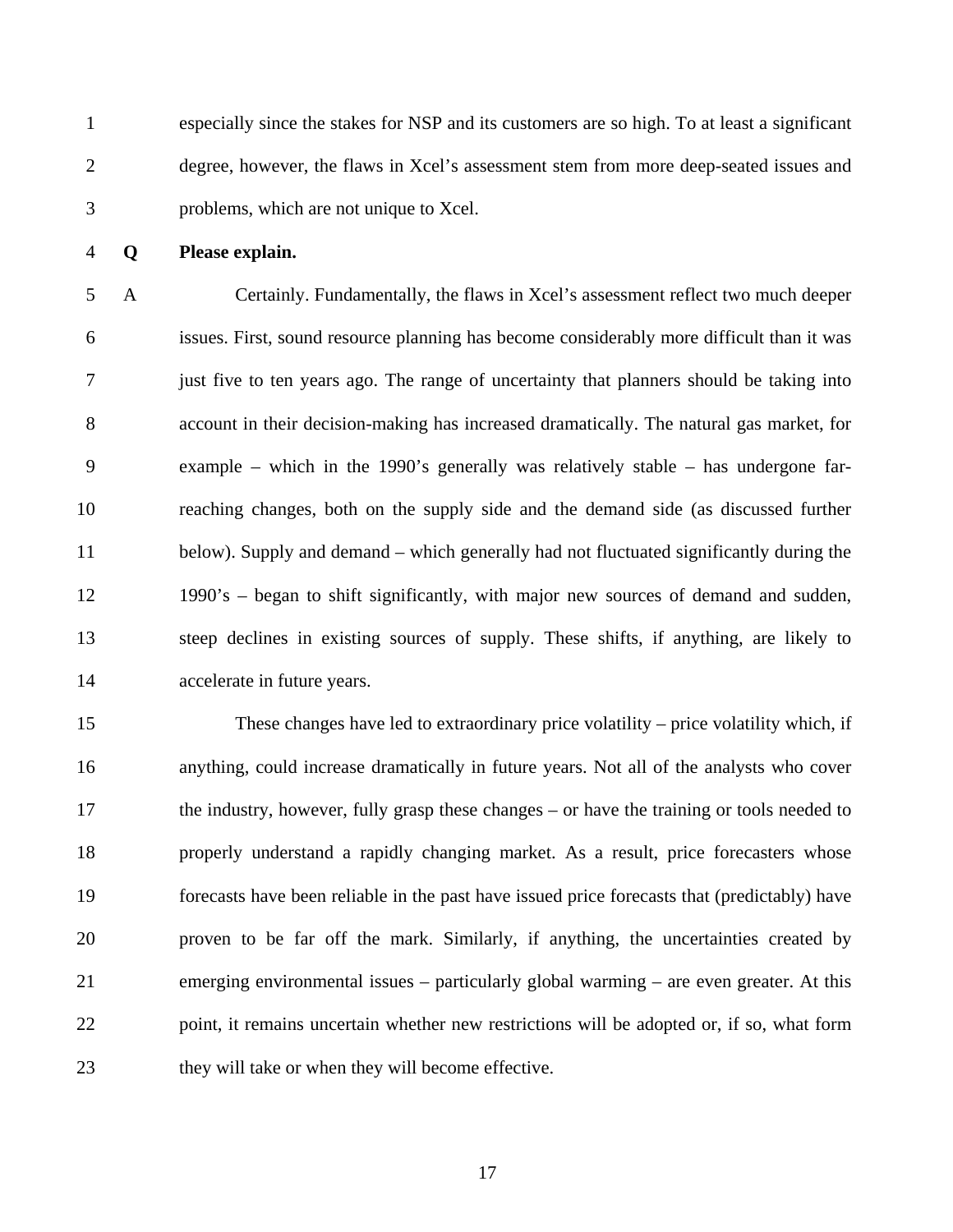1 The potential clearly exists, however, for sweeping new restrictions, with far 2 reaching implications for how NSP and other electric utilities operate their systems, at 3 some point during the useful life of generating assets expected to remain in service for at 4 least thirty to forty years. This poses difficult new challenges, which the industry has 5 seldom previously been required to face and for which there is no readily-available 6 template. It should not necessarily be surprising, therefore, if many companies initially 7 stumble in attempting to grapple with a daunting challenge of this nature.

### 8 **Q Is this quantum leap in uncertainty and accelerated rate of change in technology**  9 **and the fuel markets the only major factor complicating utility resource planning?**

10 A No, it is not. At the same time that the challenge faced by planners has become 11 more difficult, the experienced resources devoted to the planning process are often 12 declining, both nationally and at the company level. All the ingredients are present, 13 therefore, for a blow-up: the decisions to be made are more challenging, and less 14 knowledge and experience often is being brought to bear to resolve these issues. Not 15 surprisingly, therefore, serious mistakes are often made.

#### 16 **Q Can you provide an example?**

17 A Certainly. Perhaps the most striking example is the failure at the national level to 18 better anticipate the steep increase in natural gas prices that has occurred over the past 19 several years – or to better understand the extent of the risk of continued high prices in 20 future years. This failure already has resulted in more than \$150 billion in higher-than-21 expected costs for natural gas and electricity. By any standard, it reflects a severe 22 breakdown in the process of utility resource planning. Yet, the reasons these cost 23 increases occurred, and the implications for utility resource planning, are not yet fully 24 understood – as Xcel's own actions on behalf of NSP amply demonstrate.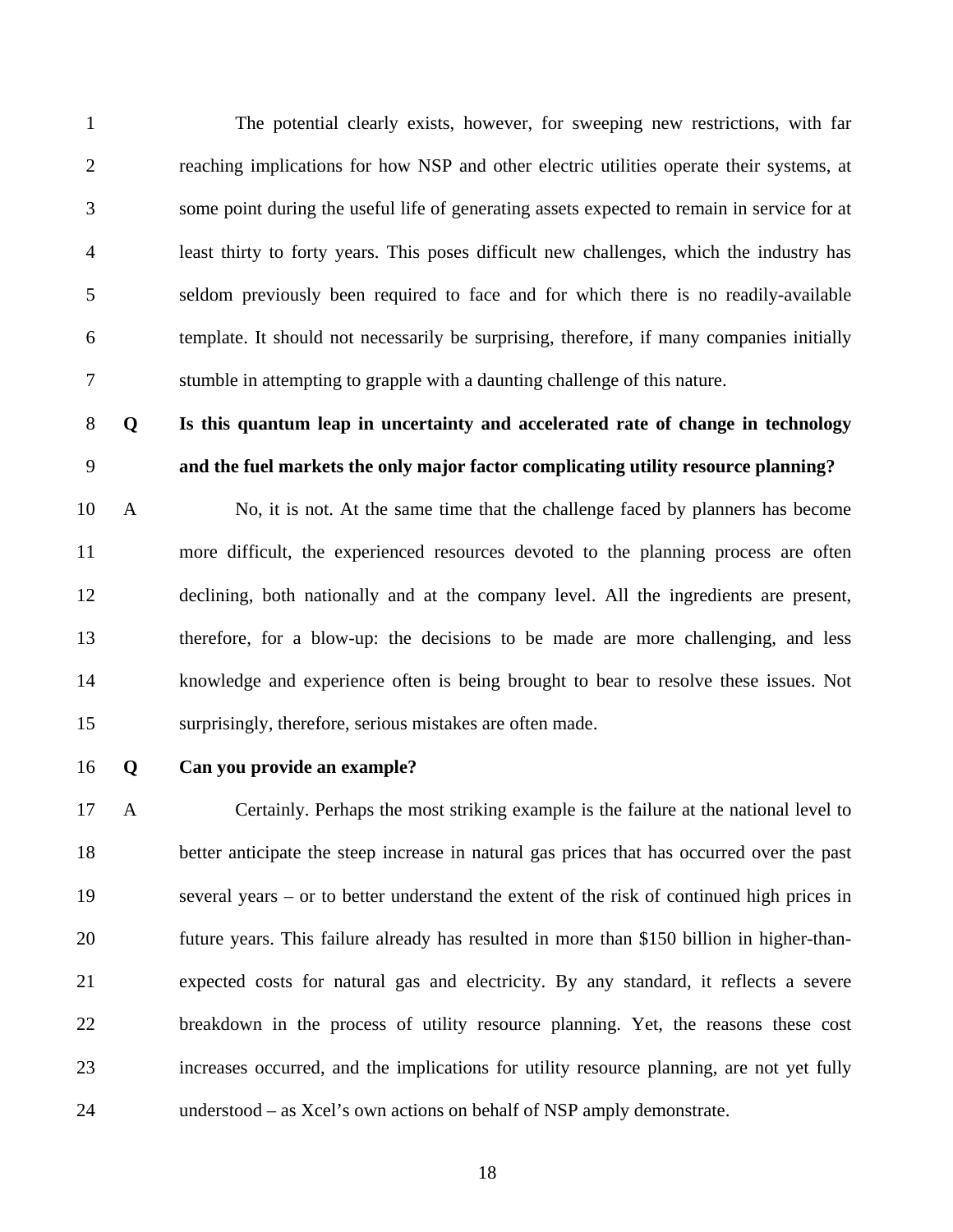1 Just four years ago, for example, the U.S. Department of Energy's Energy 2 Information Administration ("EIA") was confidently predicting that the wellhead price of 3 natural gas would indefinitely remain in the high \$2.00 to low 3.00/MMBtu range in real 4 terms. *See* Annual Energy Outlook 2002, Table 92. Analyses conducted for the Secretary 5 of Energy concluded that the supplies available to the U.S. market from the U.S. and 6 western Canada could be increased by almost 50% between 2000 and 2015 with at most 7 only a modest price increases. *See* Figure 1.



9



10 Source: National Petroleum Council, Meeting the Challenges of the Nation's Growing Natural Gas Demand (Dec. 1999).

11 Price forecasts by leading industry price forecasting firms were generally consistent with

12 these predictions.

#### 13 **Q Did utilities and regulators rely on these forecasts?**

14 A Yes, they did – with tragic consequences. After December, 1999, when the 15 National Petroleum Council ("NPC") issued an important Study (prepared jointly with 16 the Staff of EIA), claiming that adequate gas supplies could be obtained from the U.S. 17 and Canadian sources south of the Arctic Circle to meet growing U.S. power demand, the 18 power industry undertook an unprecedented construction program, building more than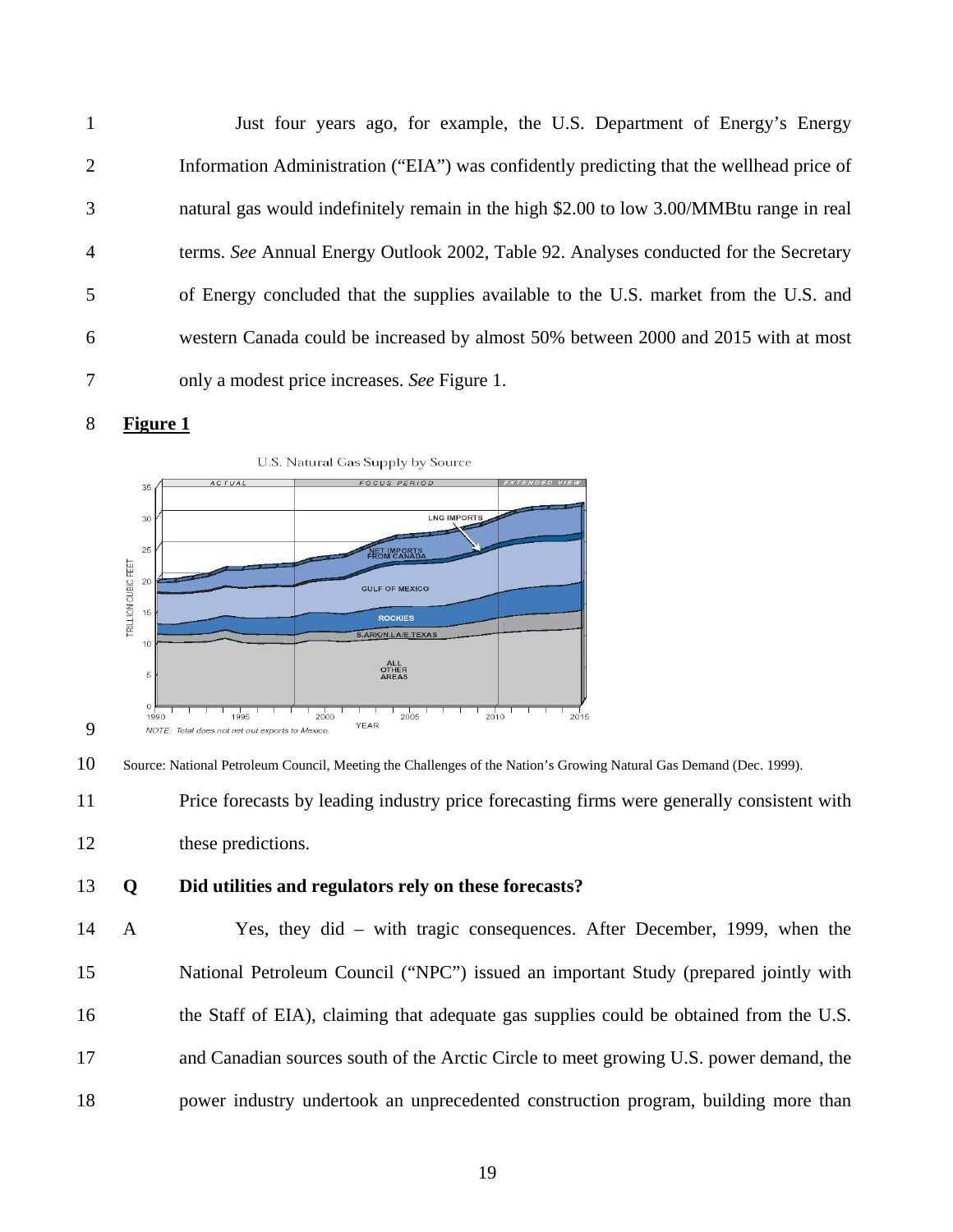1 225,000 MW of new generation – at a cost of more than \$100 billion. In planning this 2 new generation, most generators accepted the joint EIA/NPC finding that adequate 3 supplies of natural gas would be available to meet growing U.S. needs. As a result, more 4 than 98% of generation constructed during this time period was gas-fired. *See* Figure 2.





6

7 Source: U.S. Energy Information Administration

#### 8 **Q Has this proven to be a wise decision?**

9 A No, it has not. Instead, it undoubtedly will go down as one of the worst failures of 10 energy supply planning and regulatory policy in U.S. history – leading to literally trillions 11 of dollars in potentially avoidable costs.

12 **Q Please explain.** 

13 A The effect of the decision to build this gas-fired generation, rather than a more 14 diverse generating mix, has been to fundamentally change the generating mix in the U.S., 15 at least for the course of the next decade – increasing the percentage of gas-fired 16 generation from approximately 25% of total U.S. generation (much of which consisted of 17 peaking units, used for only limited time periods) to more than 40% of total U.S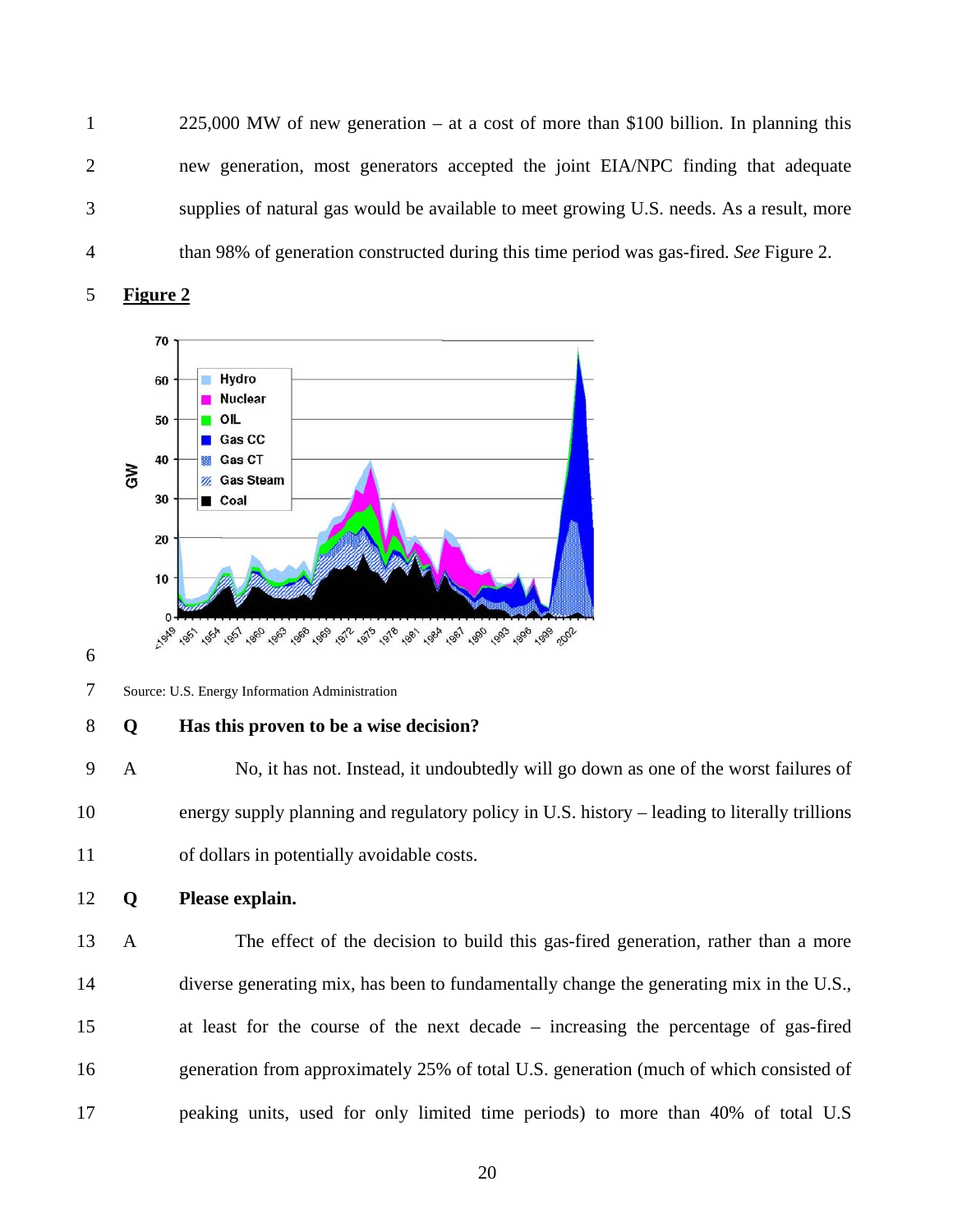1 generation. As a result, at this point, gas-fired generation is now the marginal source of 2 generation in virtually every Region of the country for an increasing number of hours 3 every year. Further, the increase in power sector consumption of natural gas in summer 4 months has been particularly steep – to the point that, this past July, power sector 5 consumption of natural gas exceeded 1 Trillion Cubic Feet (i.e., approaching 5% of total 6 U.S. supply for the year, for all uses of natural gas in the U.S. economy) in just thirty-one 7 days!

## 8 **Q Has the North American natural gas industry been able to supply this increase in**  9 **power sector demand for natural gas?**

10 A No, despite a huge ramp-up in drilling of new wells, and expenditure of record 11 amounts of capital on new development, it has not even come close to being able to meet 12 this increased demand for natural gas. Contrary to the earlier EIA and NPC projections, 13 U.S. production peaked in 2001 – and (despite record U.S. prices) has since *fallen* by 14 more than 1 Trillion Cubic Feet/year (i.e., by more than 5%). Further, while damage due 15 to hurricanes contributed to lower-than-expected production during the past two years, 16 even if no hurricane-related damage had occurred, production *still* would be *far below*  17 2001 levels.

#### 18 **Q Is this a short term problem?**

19 A No, it is not. It is a chronic, structural issue – which creates an urgent need to 20 minimize future dependence upon natural gas as a fuel to generate electricity, in order to 21 avoid exposing customers to potentially devastating cost increases.

22 **Q Should Xcel be more aware of the magnitude of this problem?** 

23 A Yes, it should be. Less than forty-eight months after the National Petroleum 24 Council issued its 1999 Report, at the request of the Secretary of Energy, it completed a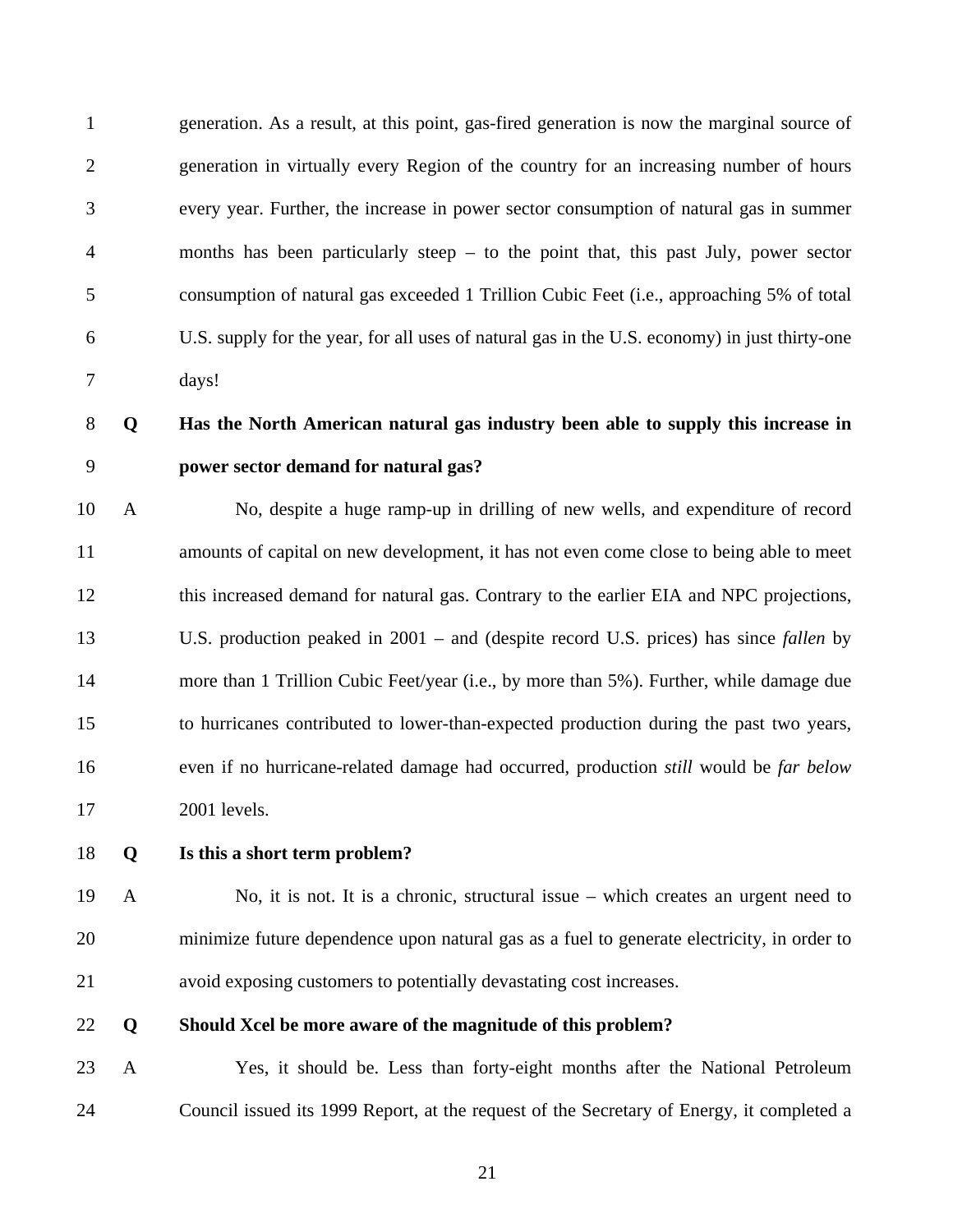1 new, more comprehensive study of likely North American natural gas supply, which 2 superseded its December, 1999 Report. This Study, completed in September of 2003, 3 reflects the results of a detailed, ground-up basin-by-basin study of every major natural 4 gas producing Region in North America and is perhaps the most thorough examination 5 ever undertaken of potential future natural gas supply in North America.

#### 6 **Q What did this study conclude?**

7 A The 2003 Study concluded that the results of the Council's own 1999 Study were 8 no longer valid. Instead, more careful inquiry had demonstrated that, even with 9 significantly higher prices, it was no longer realistic to expect *any* significant increase in 10 production from "traditional North American sources of supply" (which the Council 11 defined as any source of supply south of the Arctic Circle) at any point in the foreseeable 12 future.

13 Based upon this assessment, the Council reduced its estimate of likely North 14 American supplies in 2010 by 6 Trillion Cubic Feet, and reduced its estimate of likely 15 supplies in 2015 by 9 Trillion Cubic Feet.

#### 16 **Q Are these significant reductions?**

17 A Yes, they are huge. By way of comparison, for example, in Btu equivalent terms, 18 6 Trillion Cubic Feet is one and one-half times current U.S. oil imports from the Middle 19 East.

20 In effect, therefore, the Council's Report concluded that there was a hole in 21 expected U.S. energy supplies equivalent to losing all of our current oil supplies from the 22 Middle East in another four years!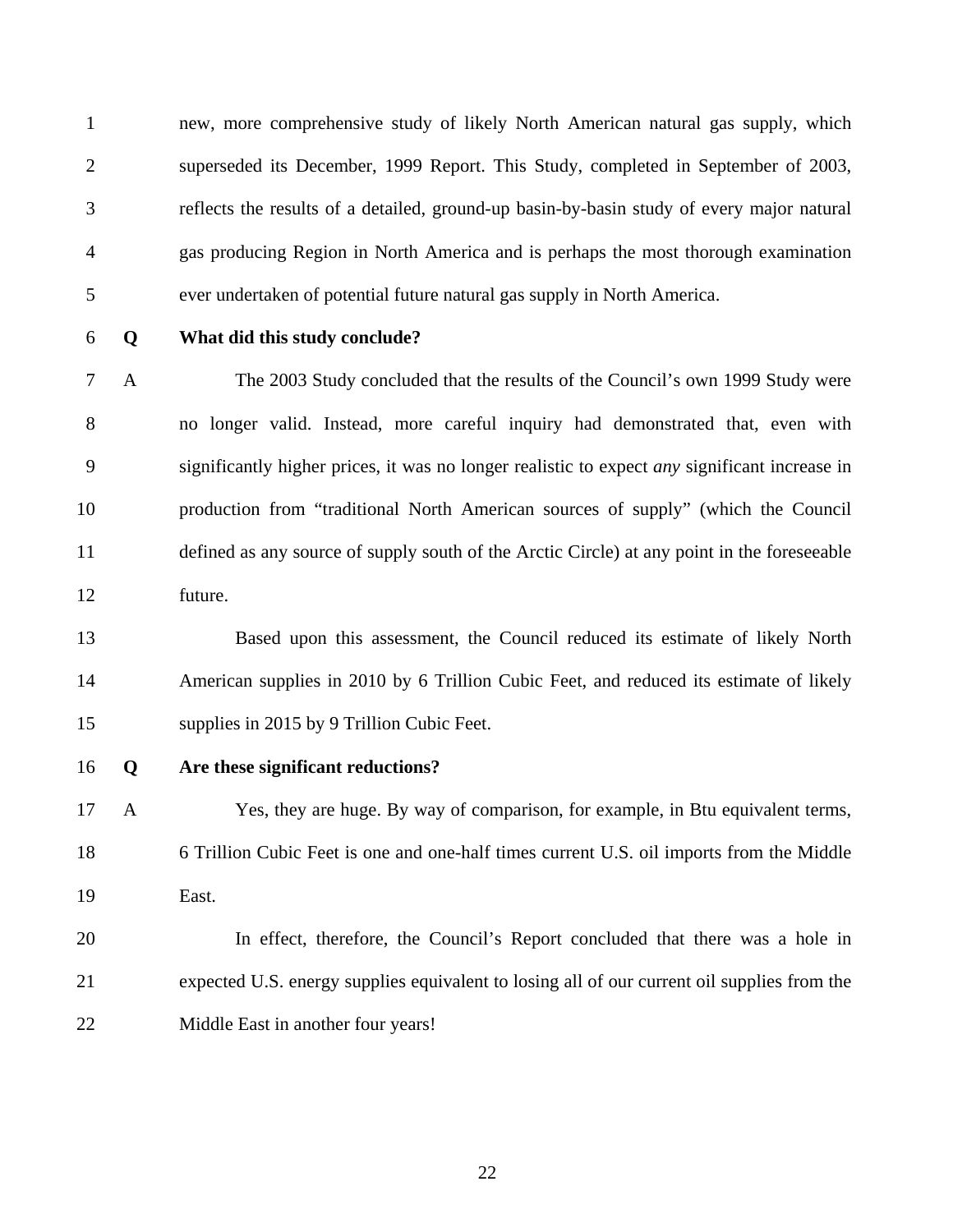### 1 **Q Why have estimates of expected future production fallen sharply even though prices**  2 **are soaring?**

3 A While many factors are at work, fundamentally, most major fields in the U.S. and 4 Canada are aging. The days of peak production are long gone. Further, production from 5 existing wells typically declines significantly every year. Just to maintain total U.S. 6 production at constant levels, therefore, the E&P industry at this point must drill a 7 sufficient number of new wells to replace approximately 32% of the previous year's 8 production from existing wells.

9 Even a decade ago this would have been a daunting task. At this point, however, 10 the oil and gas industry has been using increasingly sophisticated seismic technology 11 effectively for many years to find and develop the most attractive pockets of natural gas 12 and has developed increasingly effective extraction techniques that allow it to rapidly 13 drain most new wells.

14 As a result, in many fields, therefore, relatively few attractive prospects remain to 15 be developed. Just to replace lost production from existing wells, therefore, every year 16 the industry must drill a larger-and-larger number of increasingly smaller wells (the so-17 called "treadmill effect"). Drilling a sufficient number of new wells to *expand* total 18 production becomes an almost impossible task.

#### 19 **Q Have the Council's production forecasts proven to be accurate?**

20 A No, they have not been. While the Council's prediction that production would be 21 far-lower-than expected has proven to be directionally correct, at least so far, its revised 22 estimates have still proven to be too optimistic.

23 During the three years since its 2003 Study was issued, the price of natural gas 24 has been far higher than it expected, and far more new wells have been drilled. During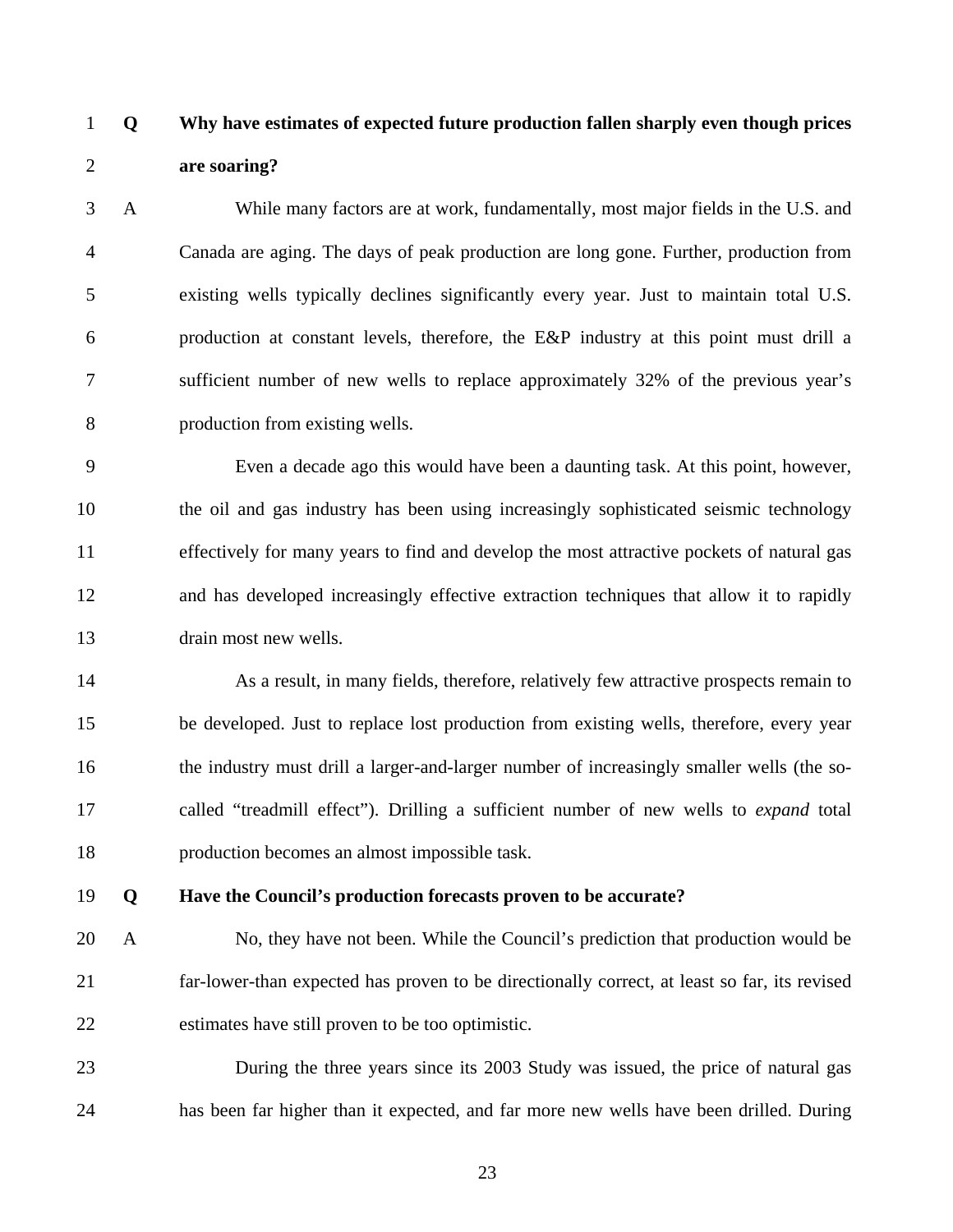1 this same period, however, production has fallen even more rapidly than it expected, with 2 a particularly rapid decline in the size of new wells.

## 3 **Q How have shortfalls in North American production affected the price of natural**  4 **gas?**

5 A Not surprisingly, as power sector demand for natural gas has begun to rapidly 6 increase at the same time that U.S. production has been flat or declining, prices have risen 7 dramatically. *See* Figure 3:





9

10 Not all of these price increases, of course, are due to structural changes in the 11 market. Hurricanes also played a significant role, particularly for a brief period in the fall 12 of 2004 and again in the fall of 2005, as did very hot weather during the last two 13 summers.

14 Over the past four years, however, structural changes in the market have resulted 15 in at least \$300 billion in unanticipated costs for natural gas and electricity nationally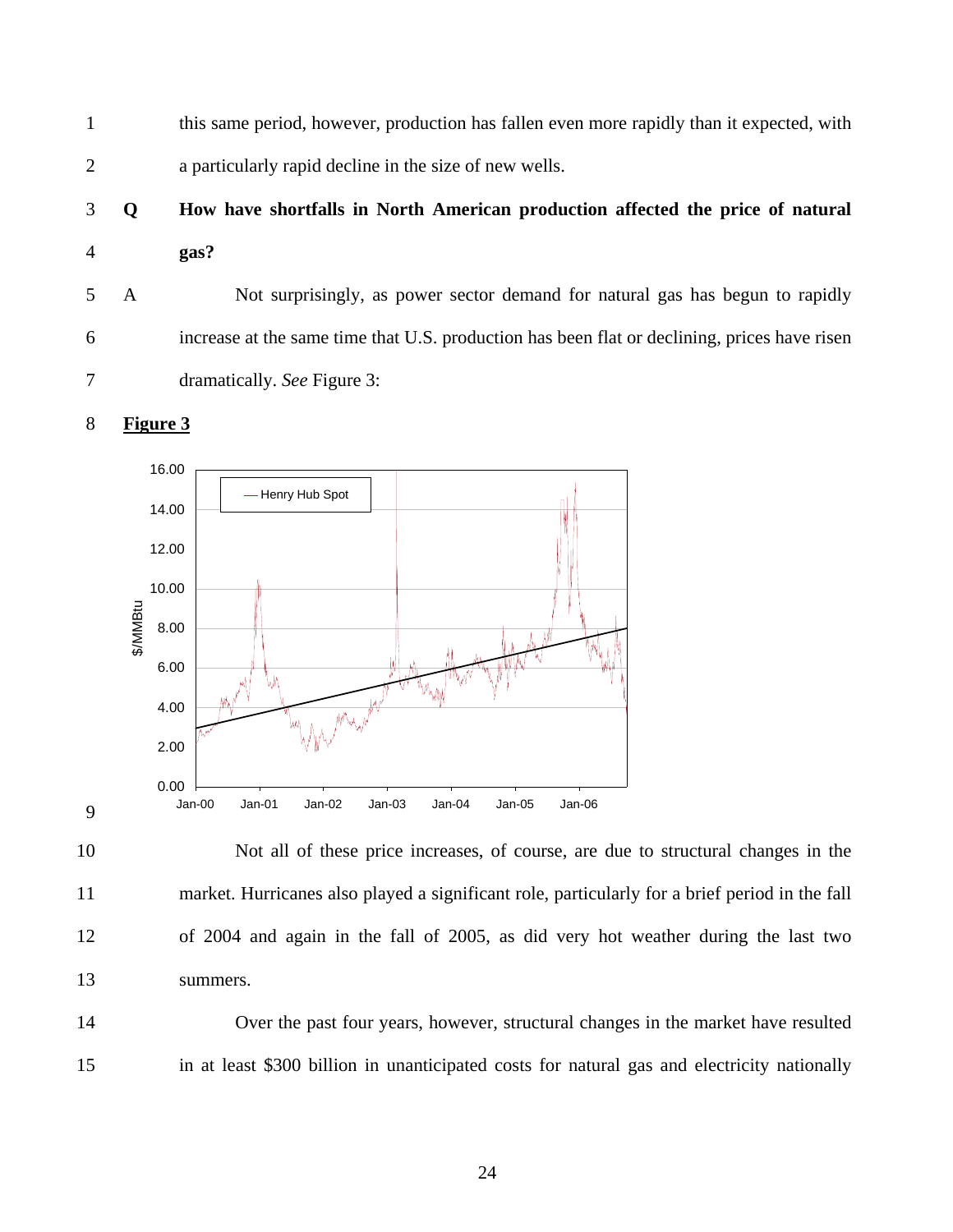1 which cannot reasonably be attributed to production losses due to hurricanes. In addition, 2 numerous U.S. manufacturers have been forced to permanently exit the U.S. market.

3 Further, since the spring of 2003, the net impact of deviations from 4 climatologically normal has been to *reduce* demand for natural gas significantly, 5 compared to the level that might be expected if weather conditions during each 6 successive twelve-month period had matched long-term climatological norms. If weather 7 last winter had matched long-term norms, natural gas prices might well be at an all-time 8 high as this testimony is being filed.

#### 9 **Q Have the most severe natural gas price spikes already occurred?**

10 A No, almost certainly not. The price spikes that have occurred to date could prove 11 to be just the "tip of the iceberg." It is important to keep in mind three factors:

12 1. As the expected increases in natural gas consumption on NSP's system 13 illustrate, over the next seven to ten years, power sector consumption of 14 natural gas is likely to rapidly expand in every Region of the Country.

15 While power sector consumption of natural gas has increased rapidly in recent 16 years, many companies are just beginning to "grow into" their new gas-fired units. While 17 many coal-fired plants are being discussed (including NSP's), few are ready to break 18 ground or at an advanced stage in the planning and permitting process. As a result, only a 19 small amount of new coal-fired capacity is expected to come on line anywhere in the U.S. 20 any time between now and 2015. Even then, the number of new coal-fired additions is 21 still very much in doubt.

22 For at least the next seven to nine years, therefore – and in all likelihood longer – 23 a high percentage of all of the incremental load growth in the U.S. will need to be met 24 through increased use of existing gas-fired capacity.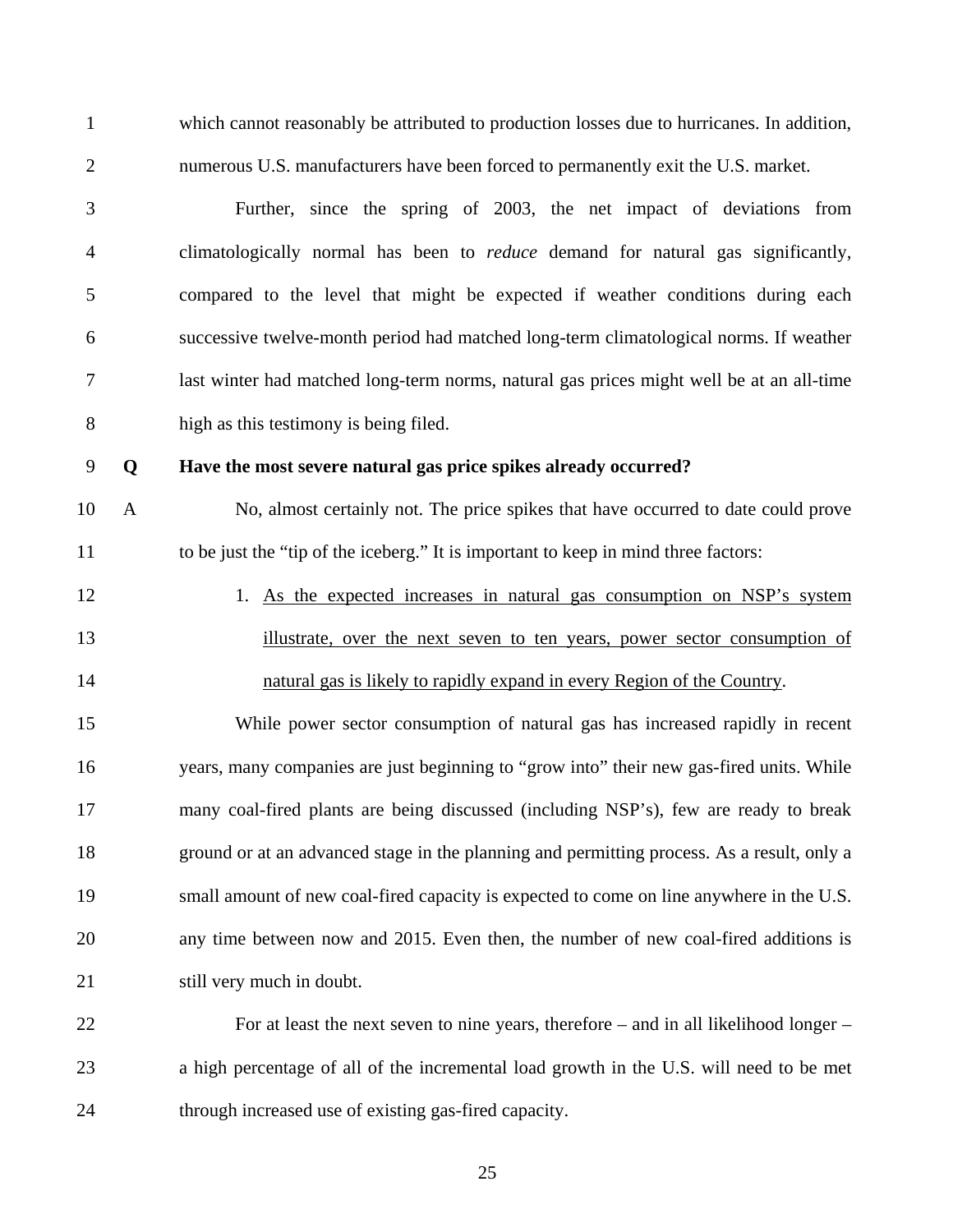| $\mathbf{1}$   | This virtually guarantees significant increases in power sector demand for natural            |
|----------------|-----------------------------------------------------------------------------------------------|
| $\overline{2}$ | gas every year on a weather-normalized basis - potentially on the order of at least 400 to    |
| 3              | 500 Bcf per year, for the better part of a decade (i.e., a total increase in demand of 2.8 to |
| 4              | 5.0 Tcf).                                                                                     |
| 5              | There is now a consensus within the oil $\&$ gas industry that the additional<br>2.           |
| 6              | supplies required to meet this increased demand cannot be obtained from                       |
| 7              | traditional North American sources of supply.                                                 |
| 8              | At the same time, however, there is now a consensus within the industry that little           |
| 9              | if any of this increased demand can be met by increased production from U.S. or               |
| 10             | Canadian sources south of the Arctic Circle. Thus, at the same time that demand is            |
| 11             | certain to increase dramatically, North American supply is likely at best to be stagnant –    |
| 12             | creating the raw ingredients for a potential explosion in prices during the course of the     |
| 13             | next decade.                                                                                  |
| 14             | 3. Finally, when price spikes occur, they could be far more severe than in the                |
| 15             | past.                                                                                         |
| 16             | Over the past four years, a high percentage of the most price sensitive users of              |
| 17             | natural gas already have been driven from the market. At the same time, the composition       |
| 18             | of the market is changing rapidly. Due to tighter Clean Air Act restrictions (particularly    |
| 19             | on $NOx$ ), fuel switching options have diminished radically (removing one of the principal   |
| 20             | safety valves that has limited natural gas price spikes in the past). Further, as a result of |
| 21             | several rounds of high prices, almost every industrial user who was likely to exit the        |
| 22             | market at prices in the \$8.00 to 10.00/MMBtu range or lower already has left the market      |
| 23             | (e.g., fertilizer manufacturers or methanol producers along the Gulf Coast who have           |
| 24             | permanently shut their doors). In the future, therefore, when supplies tighten $-$ as they    |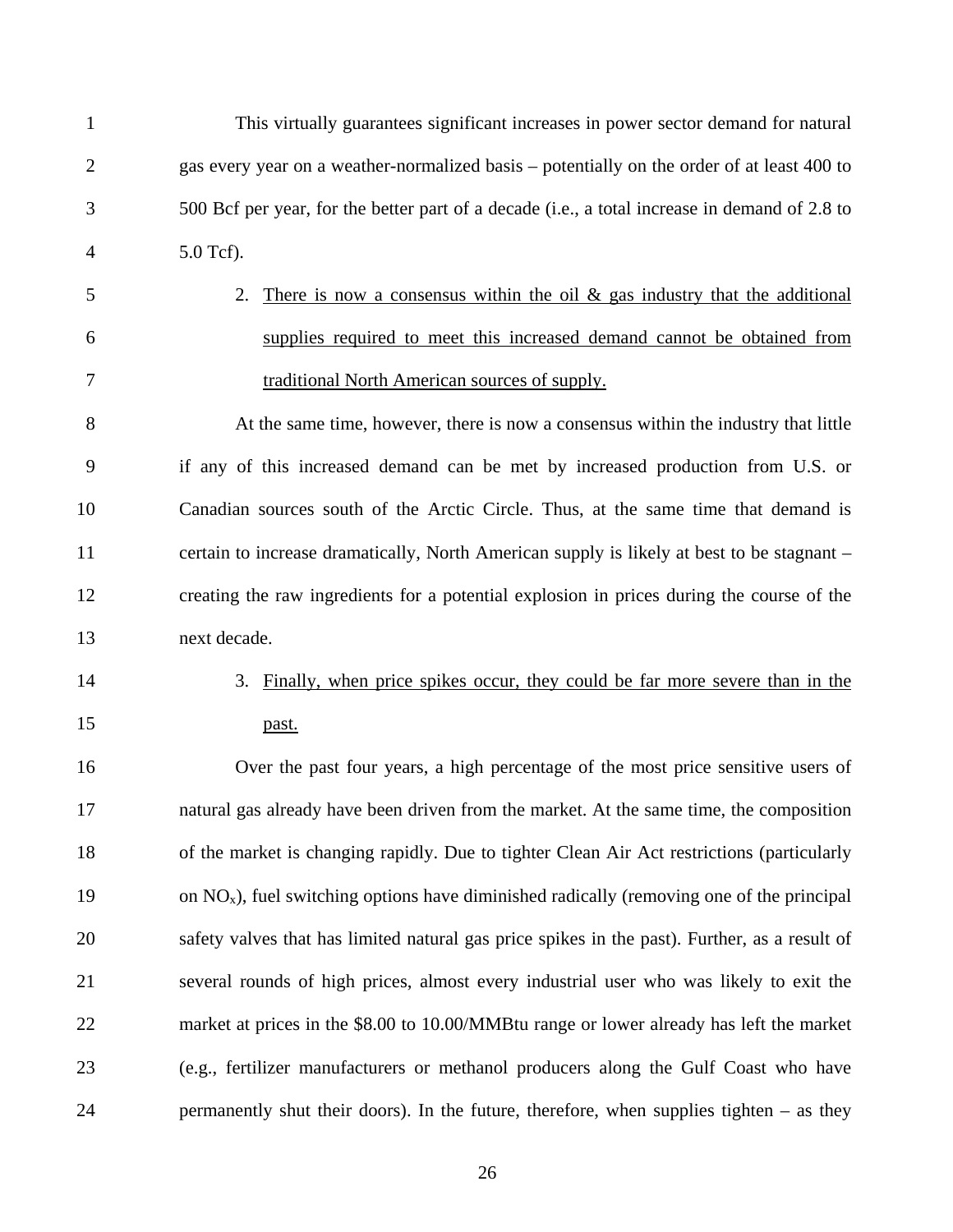1 almost inevitably will – steep further price increases may be required to drive additional 2 users out of the market and free up additional supplies of natural gas for use by electric 3 generators.

4 In the past, CityGate prices of \$30.00/MMBtu or above occasionally have been 5 required to balance the market in Chicago, New York or Boston, and prices as high as 6 \$55.00 have been required in San Francisco, at least for brief periods. Over the next few 7 years, it would not be surprising if similar price levels from time-to-time are required to 8 achieve market equilibrium in other markets as well.

9 **Q What lessons should be drawn from the failure to anticipate the steep increase in**  10 **natural gas prices that has occurred over the past four years?** 

11 A The failure to anticipate the dramatic increase in natural gas prices that has 12 occurred over the past four years already has caused several hundred billion dollars in 13 unexpected costs, and saddled the industry with over \$100 billion in "steel in the ground" 14 that is likely to be far more expensive to operate than expected at the time the decision 15 was made to build these plants. This suggests a high level of caution, in determining what 16 assumptions to make regarding future natural gas prices as part of any planning analysis.

17 At least three specific lessons can be drawn from the experience of the past four 18 years.

19 **Q Please describe the first of these lessons.** 

20 A Certainly. One clear lesson is that any forecast of future natural gas prices is 21 inherently subject to a high degree of uncertainty. In the past four years, even the most 22 "optimistic" price forecasters (i.e., those predicting the smallest price increases) generally 23 have almost doubled their price forecasts – even though projections of future demand 24 have now declined.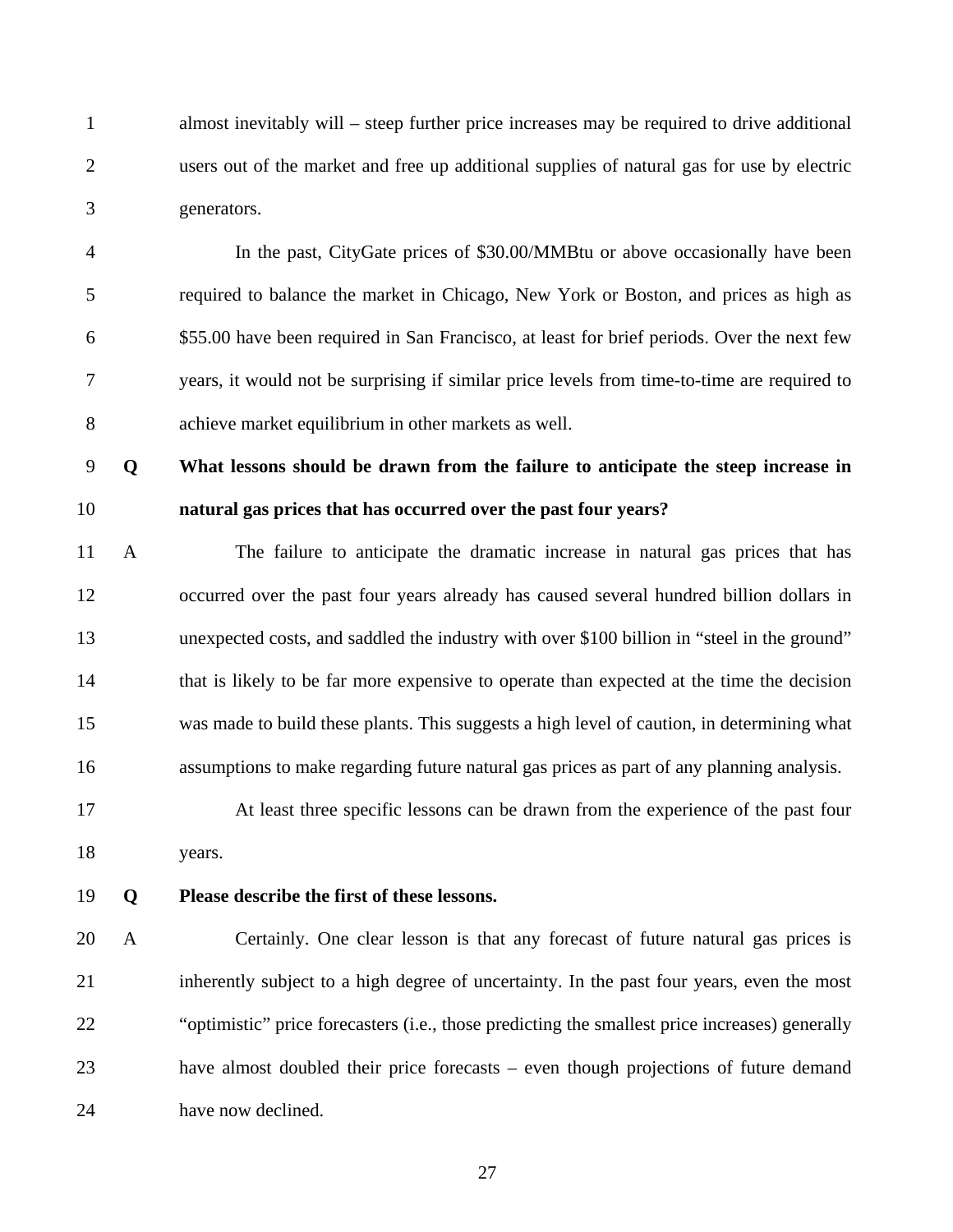| $\mathbf{1}$   |              | There is no guarantee, however, that even these revised forecasts will prove to be             |
|----------------|--------------|------------------------------------------------------------------------------------------------|
| $\overline{2}$ |              | accurate. Instead, the errors in previous forecasts demonstrate fairly clearly that the "state |
| 3              |              | of the art" in developing natural gas price forecasts leaves much to be desired in terms of    |
| $\overline{4}$ |              | accuracy or reliability. Almost every forecast starts, either directly or indirectly, with     |
| 5              |              | EIA's assessment of supply and demand. EIA, however, only has a tiny staff devoted to          |
| 6              |              | developing its natural gas price forecasts. Further, as the experience of the past several     |
| 7              |              | years demonstrates, the assumptions used in developing supply estimates are inherently         |
| 8              |              | imprecise. Even projections two or three years out have proven to be far off the mark.         |
| 9              |              | Projections further out in time are inherently even more suspect $-$ subject to a much         |
| 10             |              | higher degree of error.                                                                        |
| 11             |              | This suggests that any natural gas price forecast must be assumed to potentially be            |
| 12             |              | subject to a high degree of error. These errors, however, are not necessarily symmetrical.     |
| 13             | Q            | Why is the risk of error not necessarily symmetrical?                                          |
| 14             | $\mathbf{A}$ | In years in which prices are lower-than-expected, producers are likely to cut back             |
| 15             |              | on production, limiting the decline in prices. When supplies are tight, however, there is      |
| 16             |              | no necessary upper limit on price increases – especially as more and more natural gas is       |
| 17             |              | used for essential uses, such as electric generation, where the cost may be spread over        |
| 18             |              | many users and there may be no ready substitute in some Regions.                               |
| 19             | Q            | Is there a second lesson?                                                                      |
| 20             | A            | Yes, in NSP's case in particular, there is special reason for caution, due to its              |
| 21             |              | experience relating to the Metropolitan Emission Reduction Project ("MERP").                   |
| 22             | Q            | What is this lesson?                                                                           |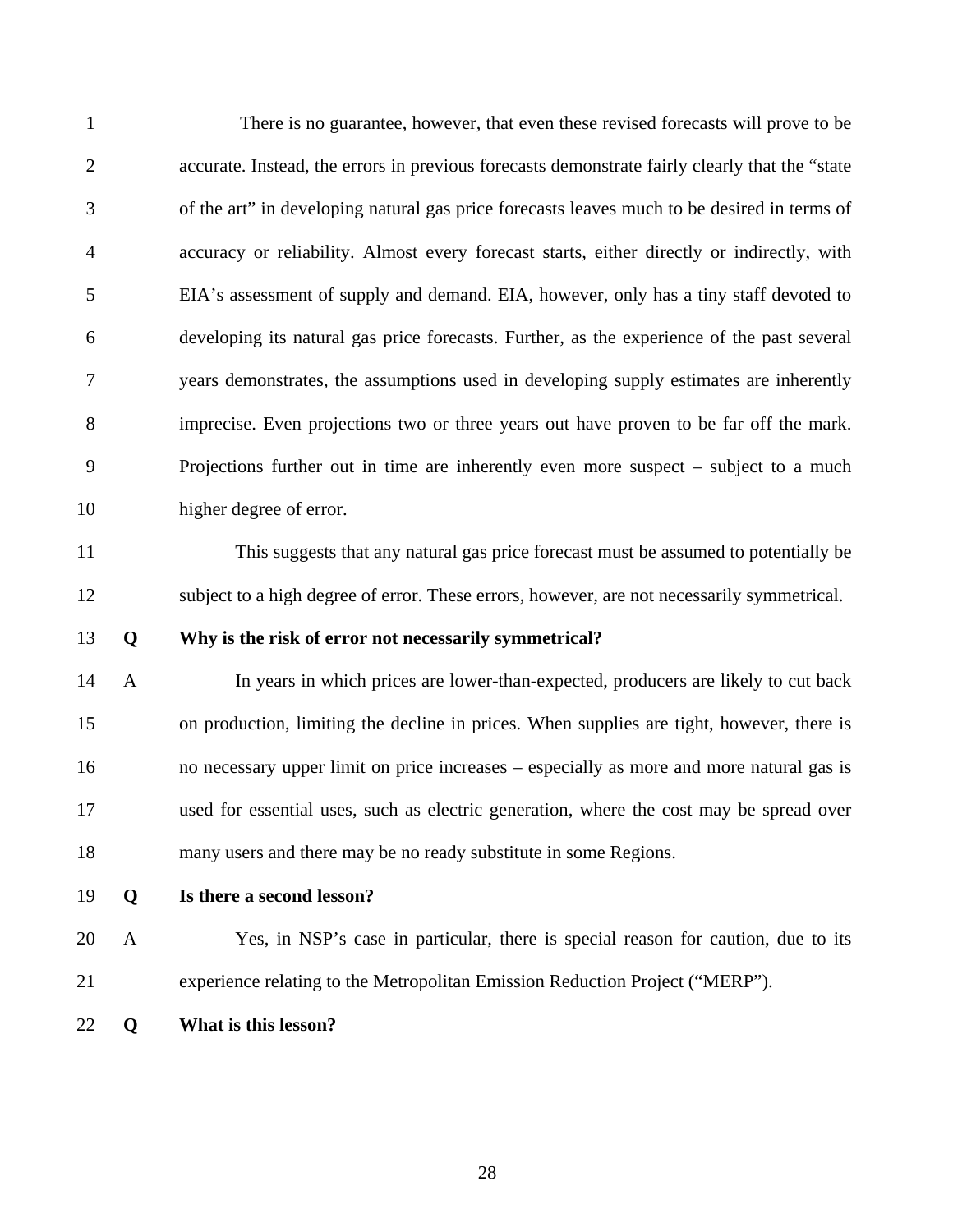1 A I want to make clear that, in raising this issue, I'm not addressing the question of 2 whether the MERP project should have been undertaken – regarding which I have no 3 view.

4 At the time the MERP project was being considered by the Commission, 5 however, in the fall of 2003, Chairman Koppendrayer asked me to appear before the 6 Commission to discuss the reasonableness of the natural gas price assumptions Xcel had 7 used in the analysis it had presented to the Commission regarding the project. I indicated 8 at the time that, in my judgment, the prices Xcel assumed were far too low, and had the 9 effect of severely underestimating the likely cost to NSP and its customers of undertaking 10 the project. In my presentation, I explained many of the reasons why natural gas prices 11 were likely to increase significantly in future years.

12 Since subsequent events have strongly vindicated that analysis, I would have 13 assumed that Xcel would have considered this analysis seriously.

### 14 **Q During the past three years, has Xcel re-evaluated its assumptions regarding natural**  15 **gas prices?**

16 A At least from the record in this proceeding, I see little evidence that it has. Since 17 the assumptions Xcel used previously proved to be far off the mark, and potentially will 18 prove very costly to ratepayers, I would have assumed that, following the MERP 19 proceeding, Xcel would have thoroughly re-examined the basis for its natural gas price 20 forecasts and tried to determine why the forecasts it had used previously proved to be so 21 inaccurate.

22 Every indication, however, is that Xcel simply is proceeding on a "business as 23 usual" basis, without trying to understand the basis for its previous mistakes and instead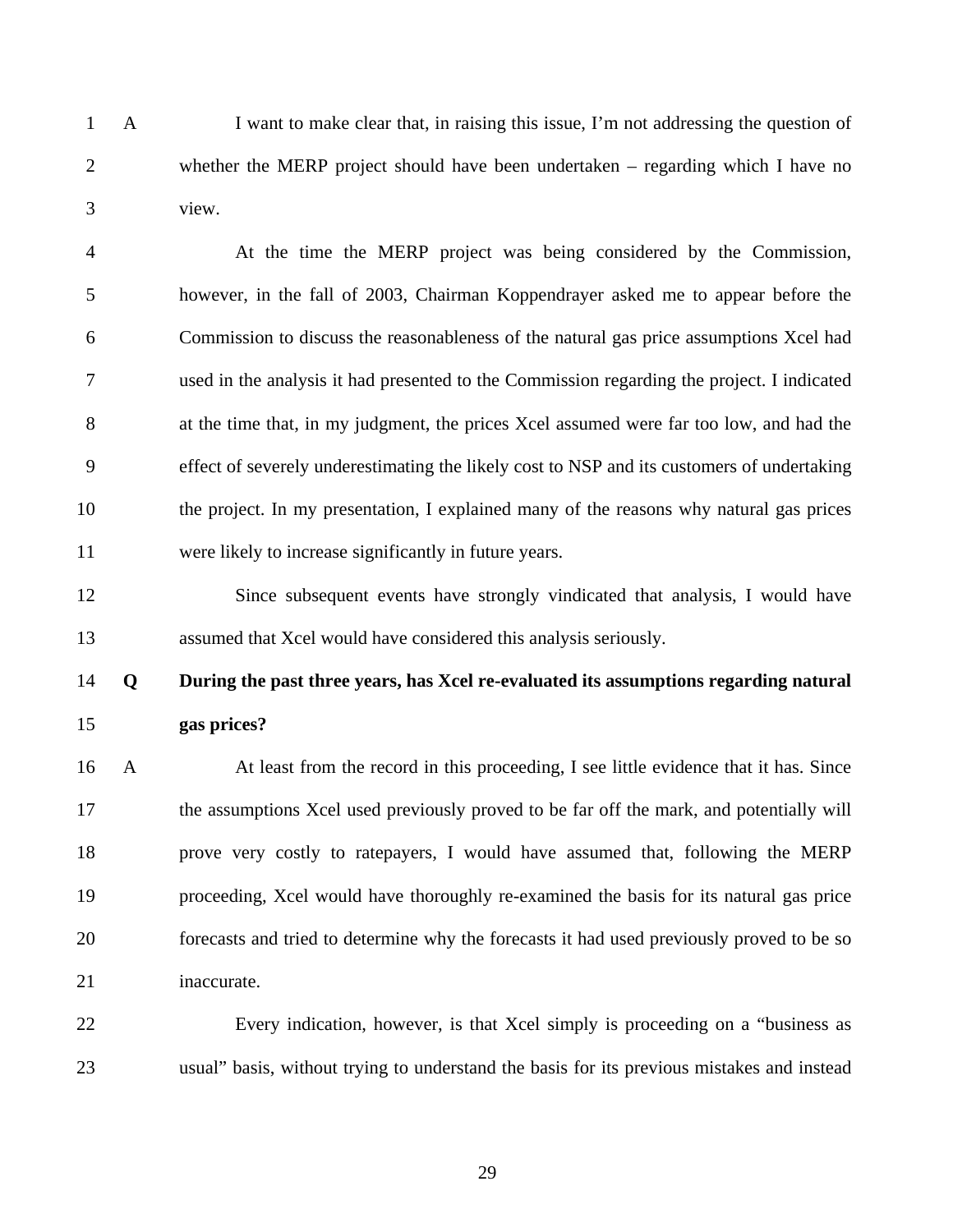1 simply using an updated version of the same basic forecasts that proved to be so far off 2 the mark in the past.

- 3 **Q Is there a third lesson?**
- 4 A Yes, there is. If Xcel had more carefully examined the reasons why past forecasts 5 were inaccurate, it would have quickly concluded that there is an even greater risk of 6 further price increases in future years.

#### 7 **Q Why is the risk of additional price increases in future years so great?**

- 8 A Fundamentally, price forecasts developed during the 2000-2002 time frame 9 proved to be far too low because they: (i) greatly overestimated likely future production 10 from U.S. and Canadian fields; and (ii) underestimated likely future increases in power 11 sector consumption of natural gas.
- 12 The risk of overestimating future supplies is even greater now, however, than it 13 was four years ago. Further, estimates of future power sector consumption of natural gas 14 still are almost certainly too low.

### 15 **Q Why is the potential for major shortfalls in supply even greater now than it was four**  16 **years ago?**

17 A It is important to remember that, four years ago, almost all of U.S. supply still was 18 expected to come from existing supply basins in the U.S. and Canada. Forecasts were 19 attempting to predict future production, therefore, from fields in their own backyard. 20 Further, except for deepwater projects in the Gulf, most of this production was expected 21 to be obtained from on-shore drilling, using existing technologies. The fact that, even 22 relatively near-term, most estimates proved to be far off the mark should prove to be 23 sobering, to say the least.

#### 24 **Q Do the same risks still apply to future estimates of North American production?**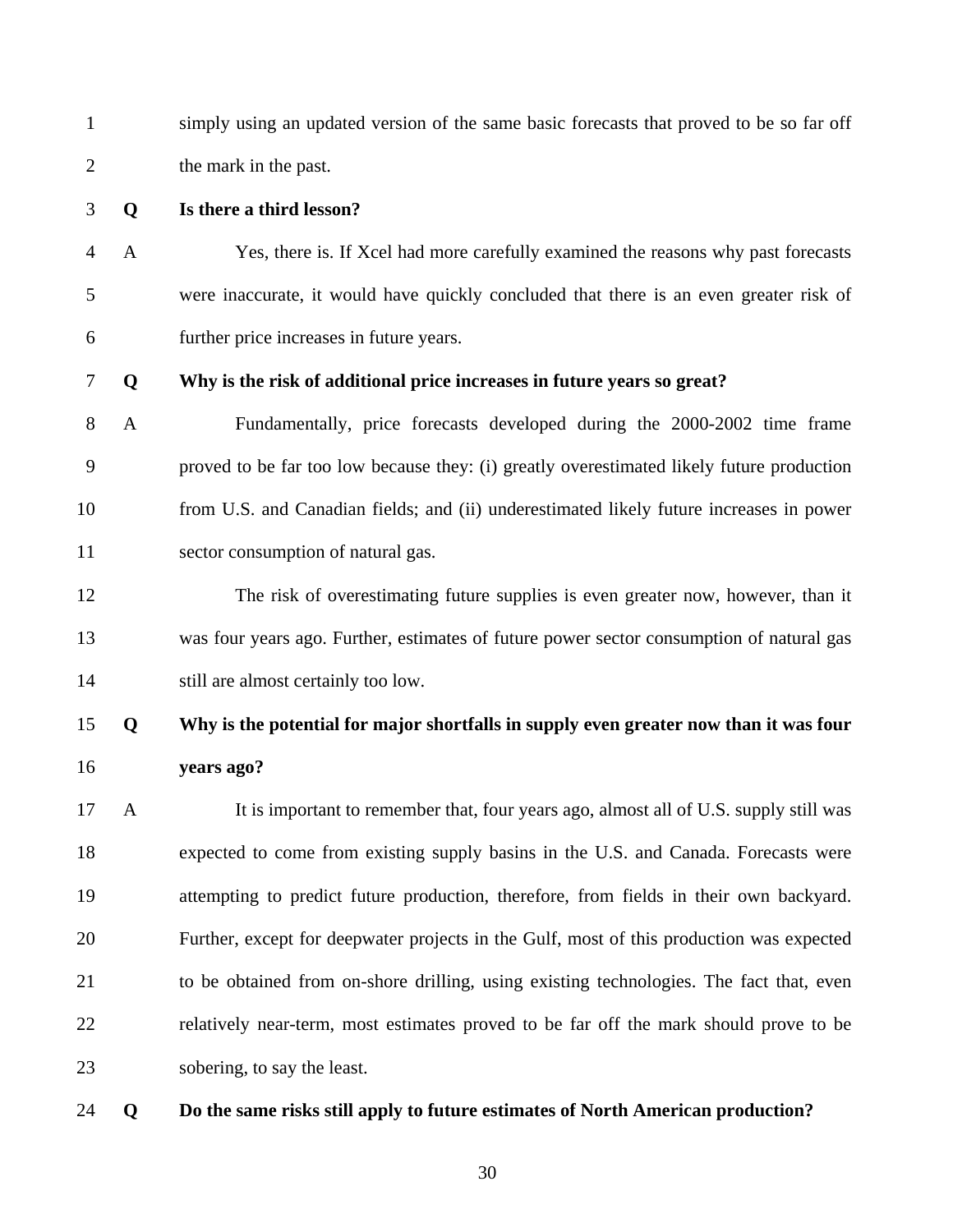1 A Yes, they do. The pattern continues to be that the decline rate for U.S. and 2 Canadian fields is increasingly more rapidly than expected. In addition, several other 3 factors, discussed later in my testimony, could lead to larger-than-expected shortfalls in 4 production. The most significant risks, however, relate to expected "new" sources of 5 supply.

6 **Q Please comment.** 

7 As noted earlier, to the best of my knowledge, no one in the industry any longer 8 believes that natural gas requirements of the U.S. economy can be met from traditional 9 sources of supply. Instead, the incremental natural gas requirements of the U.S. market 10 are expected to be met primarily from two sources of supply:

- 11 The proposed Alaskan natural gas pipeline; and
- 12 A huge increase in U.S. imports of LNG.
- 13 In EIA's most recent forecast, for example, these two sources of supply account 14 for all but a small percentage of future growth in U.S. supply. *See* Figure 4.



#### 15 **Figure 4**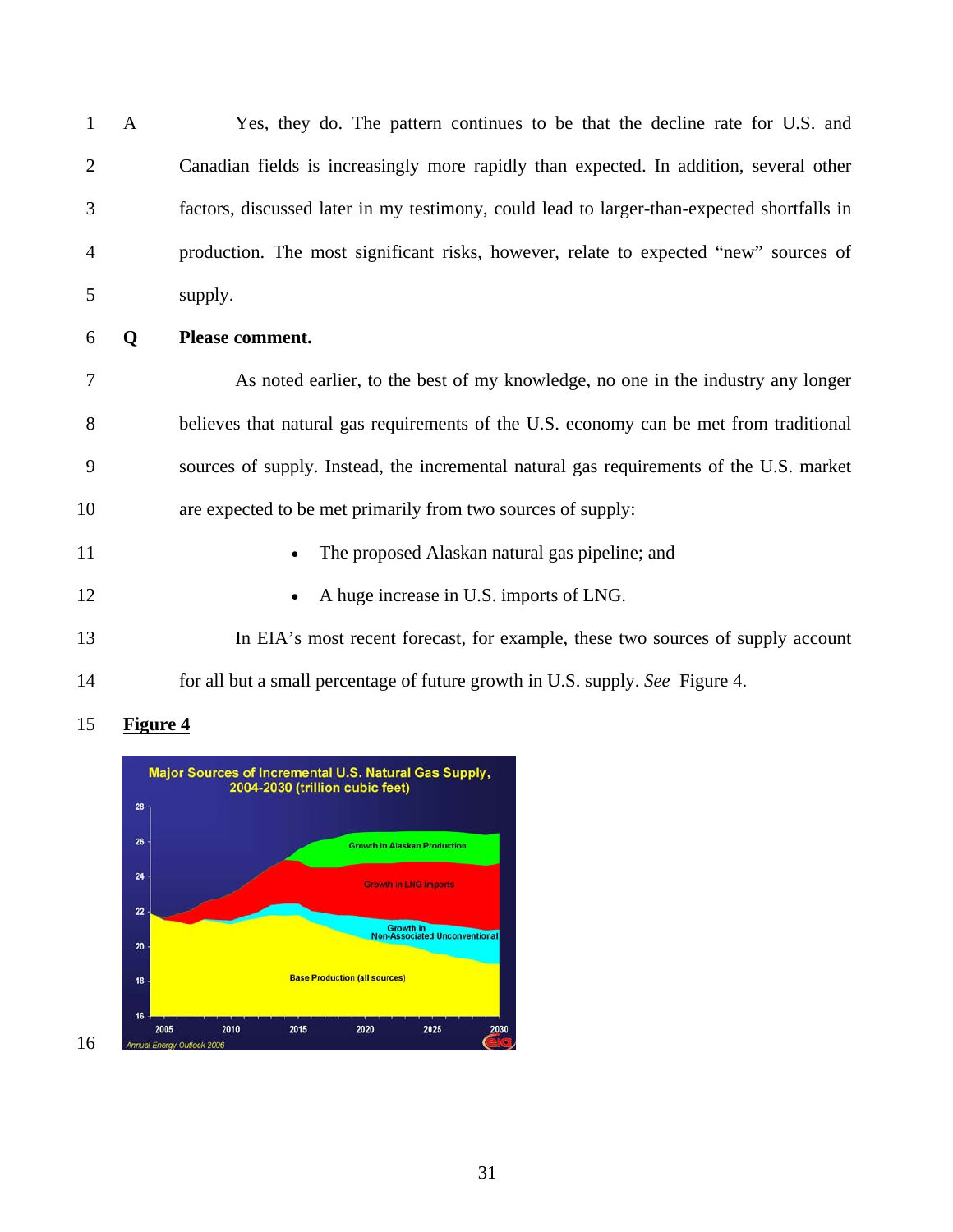- 1 Each of these sources of supply, however, involves uncertainties and risks of a 2 nature never previously faced in the U.S. market. 3 **Q What are some of these risks and uncertainties?**  4 A EIA's most recent projections, for example, assume that the proposed Alaskan 5 natural gas pipeline will be completed by 2015 and that production will quickly be 6 ramped up to more than  $5 \text{ Bcf/day}$  – accounting for more than  $7\%$  of total U.S. supply. 7 **Q Is this projection likely to be met?**  8 A No, at this point it is virtually certain that it will not. While the project hopefully 9 will still move forward, the status of the project is still in doubt, and it is possible that the 10 pipeline never will be built. Further, even if it is, completion could be delayed by many 11 years. 12 **Q Would further delay in undertaking or completing this project potentially affect the**  13 **price of natural gas in the U.S. during the middle part of the next decade?**  14 A Yes, it almost certainly would. Even in a "best case" scenario, in which the 15 project ultimately is completed, there is a high risk that, at the earliest, it will not come on 16 line until late in the next decade. This is likely to create another major hole in expected 17 U.S. supply, leading to significant further increases in the price of natural gas in the U.S. 18 market. 19 **Q Has Xcel taken this risk into account in its analysis?**  20 A There is no indication that it has. In fact, it almost certainly has not – since it is 21 using a natural gas price forecast that pre-dates some of the recent forecasts for the
- 22 Alaskan project.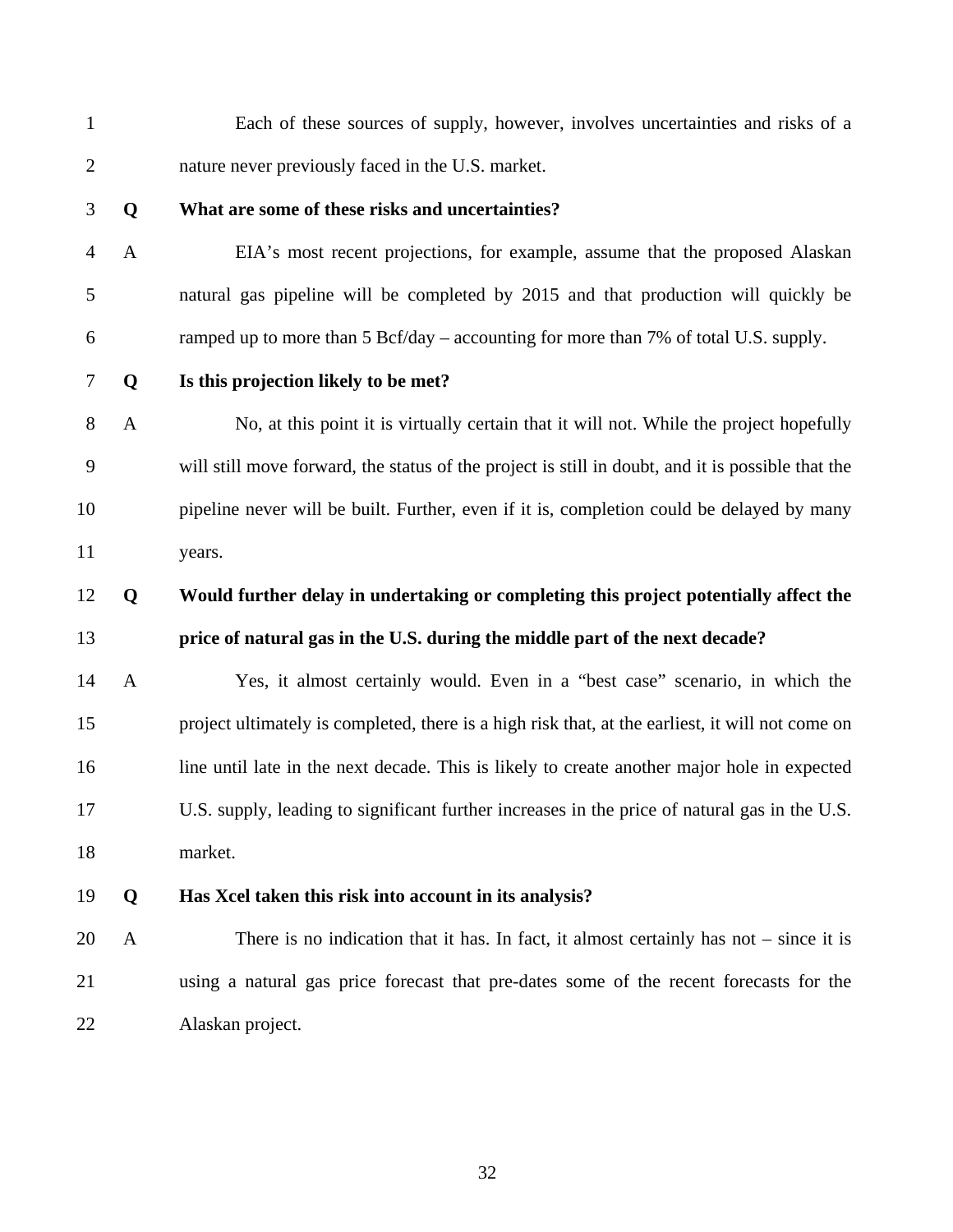| $\mathbf{1}$   | Q            | Is there also a risk that imports of LNG will fall short of EIA's projected levels?        |
|----------------|--------------|--------------------------------------------------------------------------------------------|
| $\overline{2}$ | A            | Yes, there is a very high risk that imports of LNG will fall far short of assumed          |
| 3              |              | levels and that the cost of whatever LNG is brought into the U.S. market often will be far |
| 4              |              | higher than was expected just a year or two ago.                                           |
| 5              | Q            | Why are LNG imports likely to fall far short of expected levels?                           |
| 6              | $\mathbf{A}$ | It is important to recognize that EIA's projections are based on the assumption            |
| 7              |              | that massive amounts of LNG can be imported into the U.S., largely from projects that      |
| 8              |              | are not yet built -- and in most instances have not yet even begun construction. Further,  |
| 9              |              | these projects generally have at least a four to seven year lead time and take several     |
| 10             |              | billion dollars to build.                                                                  |
| 11             |              | A long list of factors could cause LNG imports to fall shorts of the levels EIA            |
| 12             |              | assumes, including:                                                                        |
| 13             |              | Delays in starting or completing new projects;                                             |
| 14             |              | Fewer new projects than expected being started;<br>$\bullet$                               |
| 15             |              | Production outages at existing facilities;<br>٠                                            |
| 16             |              | Shipping delays;                                                                           |
| 17             |              | Strikes;                                                                                   |
| 18             |              | U.S. purchasers being outbid by purchasers from other countries for the output             |
| 19             |              | of existing projects; and                                                                  |
| 20             |              | Production declines at existing fields.                                                    |
| 21             |              | These risk factors create uncertainties regarding future LNG import levels that are        |
| 22             |              | on a completely different scale than the uncertainties associated with increasing drilling |
| 23             |              | rates at existing U.S. fields.                                                             |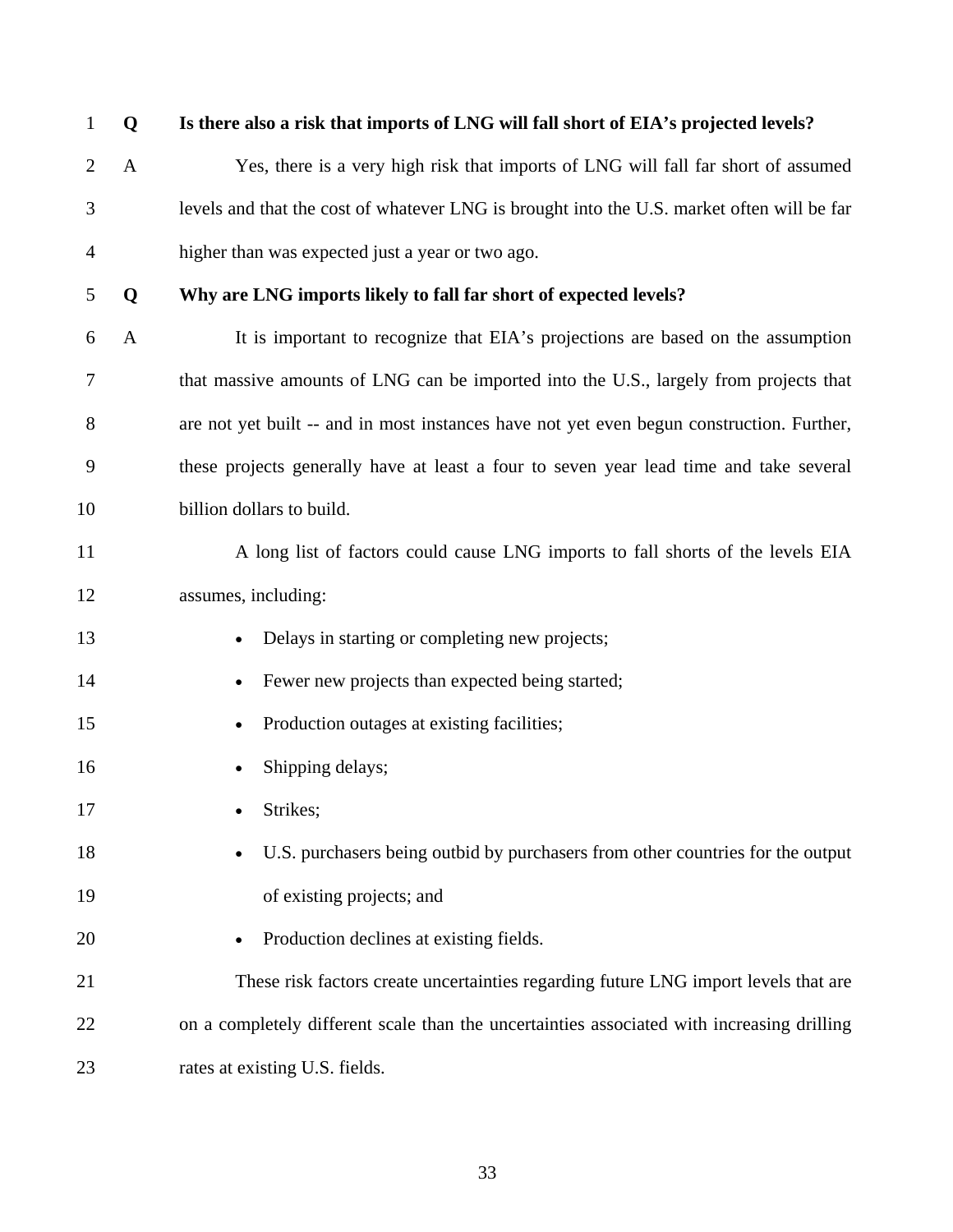### 1 **Q Is there already evidence that future U.S. LNG import levels are likely to fall far**  2 **short of EIA's sections?**

3 A Yes, there is. The points just raised are not by any means just theoretical 4 possibilities. Instead, in the past twelve months, there is substantial evidence that *every*  5 *one* of these factors will work to reduce the amount of LNG brought into the U.S. market. 6 Notably, EIA already has significantly reduced its estimates of likely future LNG import 7 levels during the last twelve months. There is a substantial likelihood, however, that these 8 estimates will be reduced further in subsequent years – possibly quite dramatically.

## 9 **Q Does the experience of the past twelve months also highlight some of the**  10 **uncertainties associated with future LNG import levels?**

11 A Yes, it does. While the U.S. has a critical need for additional natural gas supplies, 12 and LNG can make a significant contribution to meeting this need, the experience of the 13 past twelve months also demonstrates some of the uncertainties associated with future 14 supplies.

# 15 During this period, the U.S. experienced the highest natural gas prices in U.S. 16 history. On a year-over-year basis, however, even when U.S. prices were at their peak, 17 LNG imports often declined.

## 18 **Q In the future, are LNG cargoes likely to continue to be diverted to other, higher-**19 **priced markets, reducing import levels into the U.S.?**

20 A Yes. In the future, an increasing number of cargoes are likely to be sold on a spot-21 market basis. The market-clearing price for these cargoes is likely to frequently be set by 22 whatever purchaser any place in the world is willing to pay the highest price for those 23 cargoes at any particular point in time. In addition, in part due to the long lead time 24 required to plan and construct new liquefaction projects, the amount of LNG available to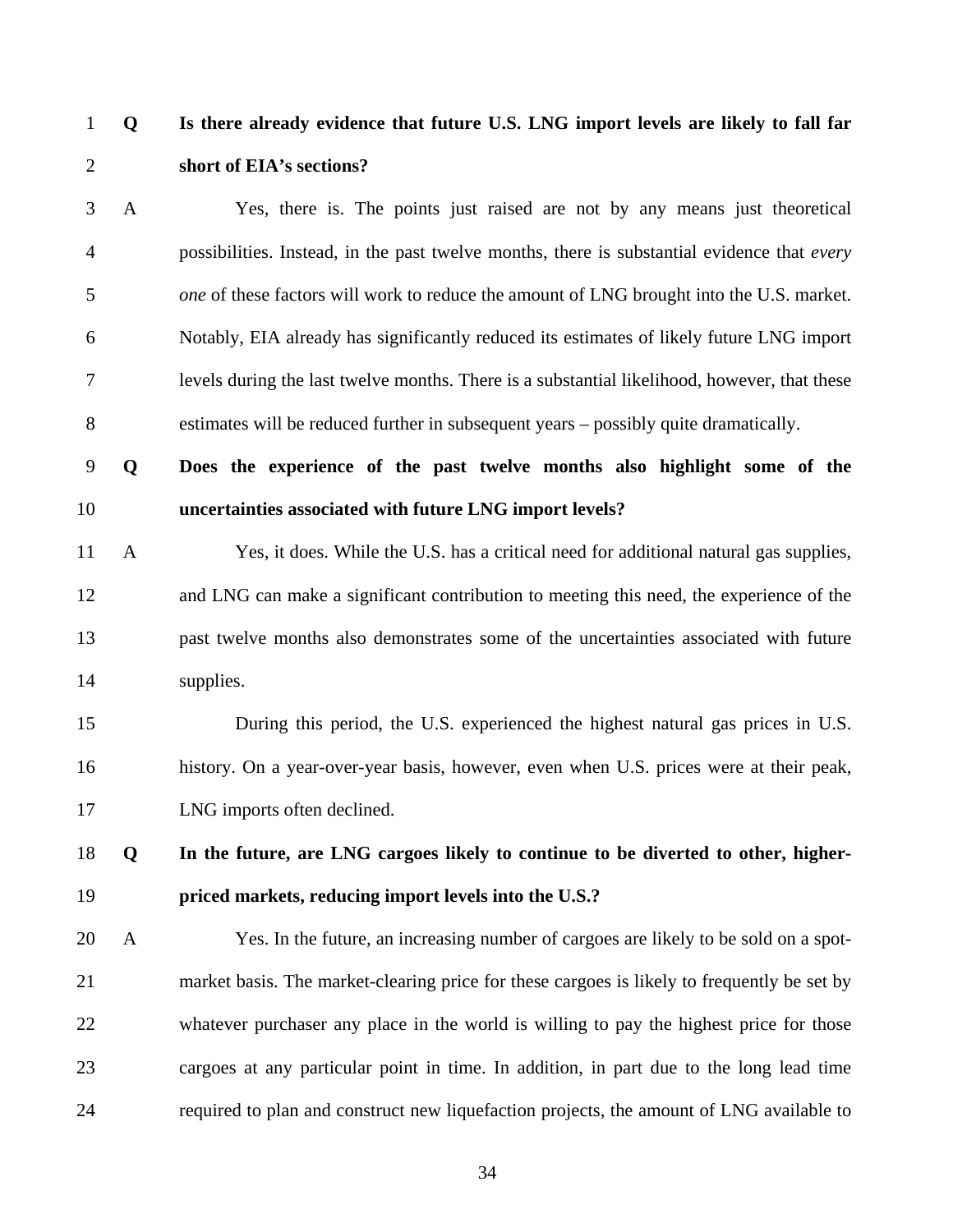1 serve the global market is likely to frequently lag global demand. Because the U.S. also is 2 more distant than most other purchases from most suppliers, the U.S. will also be at a 3 competitive disadvantage in competing for many of these cargoes.

4 As a result, U.S. purchasers are likely to frequently be outbid for available 5 supplies. Even when supplies flow into the U.S. market, the price often is likely to be 6 much higher than may have been anticipated just two or three years ago.

#### 7 **Q How could this potentially affect natural gas prices in the U.S. market?**

8 A The potential for LNG imports to fall below expected levels and/or for LNG 9 imports to be significantly more expensive than expected could have a major impact on 10 the price of natural gas in the U.S. market during the period beginning in 2012 (the 11 potential start date for Mesaba 1).

12 As indicated previously, during the next decade, increased LNG imports are 13 expected to be the primary incremental source of supply for the U.S. market. This is a 14 fundamental shift in the natural gas supply strategy, requiring the U.S. to rely on sources 15 of supply that have not yet been built, in a global market that still is at an early stage in its 16 development. The potential for supplies to fall short of expected levels, or for prices to be 17 higher-than-expected, should be readily apparent to anyone who carefully assesses the 18 risks associated with this market.

19 By early in the next decade, however, LNG imports are likely to play an 20 increasingly important role in setting the market clearing price in the U.S. market, 21 especially during periods of peak demand. Further, the U.S. natural gas market is 22 exquisitely sensitive to even modest shortfalls in supply.

23 If LNG imports fall short of expected levels, therefore, or prices are higher than 24 expected, the impact on prices in the U.S. market could be immediate and severe.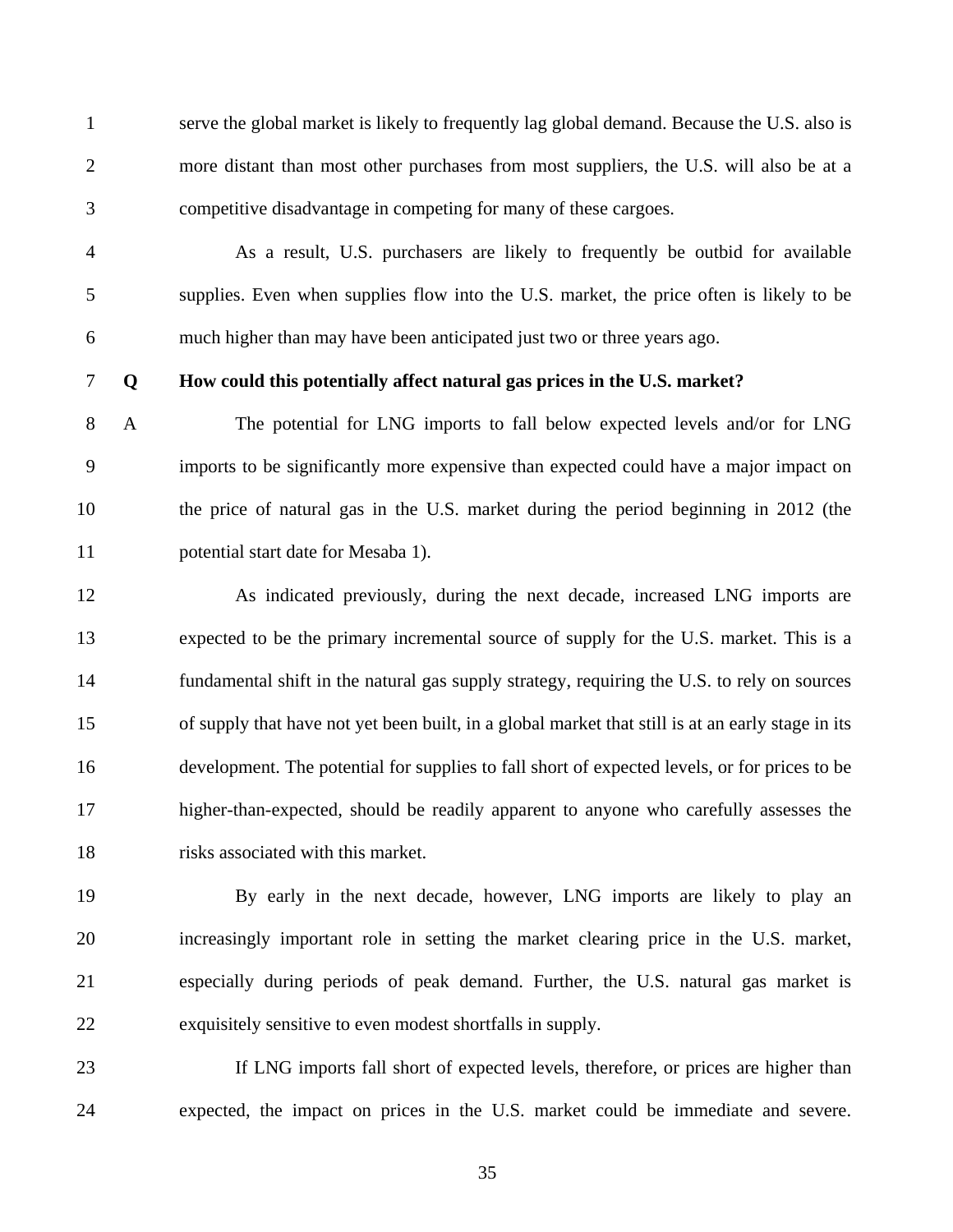| $\mathbf{1}$   |              | Further, since the North American market generally operates on an integrated basis, there    |
|----------------|--------------|----------------------------------------------------------------------------------------------|
| $\overline{2}$ |              | is likely to be an immediate, direct impact on the price NSP pays for natural gas,           |
| 3              |              | irrespective of the source for that gas.                                                     |
| $\overline{4}$ | Q            | Did Xcel consider these risks in evaluating system costs?                                    |
| 5              |              | No, there is no evidence that it did so in its filing. Instead, Xcel appears to have         |
| 6              |              | ignored these risks entirely, even though the potential implications for its customers are   |
| 7              |              | huge.                                                                                        |
| $8\,$          | Q            | Please summarize your conclusions on how Xcel has analyzed the Mesaba PPA's                  |
| 9              |              | impact.                                                                                      |
| 10             | $\mathbf{A}$ | I find that the Engelking Direct Testimony presents an incomplete analysis. It is            |
| 11             |              | based on flawed assumptions and is of no probative value for this proceeding. An             |
| 12             |              | appropriate system analysis is one that relies on a more appropriate set of assumptions      |
| 13             |              | that test the sensitivity of the analysis to changes in underlying assumptions. As I explain |
| 14             |              | below, such an analysis leads to the conclusion that entering into the Mesaba PPA is         |
| 15             |              | likely to provide major benefits to NSP's customers in Minnesota.                            |
| 16             |              | IV. A MORE ROBUST APPROACH TO THE SYSTEM IMPACT ANALYSES                                     |
| 17             |              | I have examined Xcel's approach to system impact analysis and found it to be                 |
| 18             |              | deficient and of no probative value to an inquiry into system costs. Below is my detailed    |
| 19             |              | analysis.                                                                                    |
| 20             |              | A. REQUIRED METHODOLOGY                                                                      |
| 21             | Q            | What approach do you believe is an appropriate methodology for evaluating these              |
| 22             |              | risks?                                                                                       |
| 23             | $\mathbf{A}$ | At a minimum, Xcel should conduct a serious of sensitivity analyses that test the            |
| 24             |              | results of its system impact analyses to variations in underlying critical assumptions.      |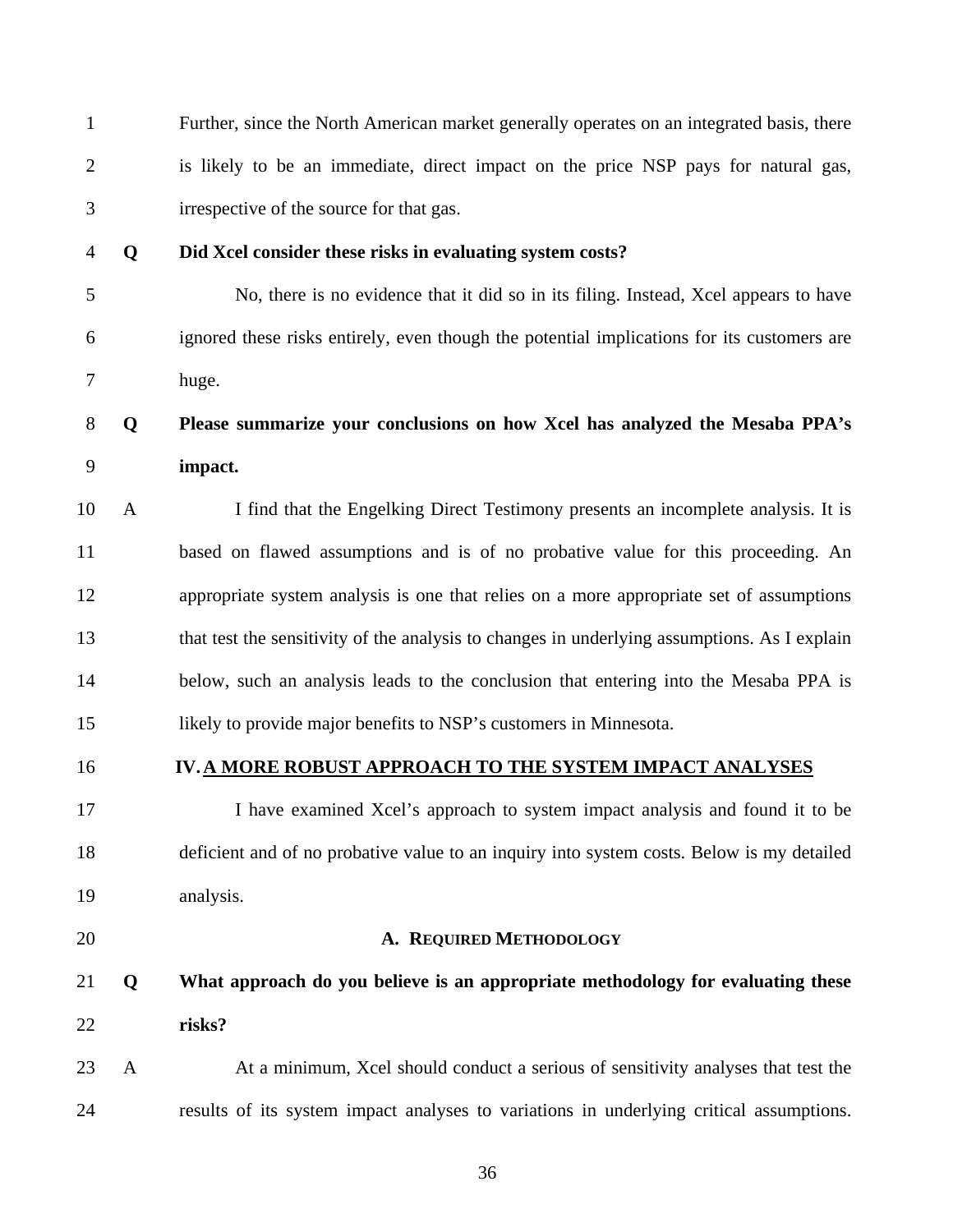1 Below I explain the importance of sensitizing the analysis by showing how the absence of 2 such evaluations will put NSP's customers in the position of bearing the risk of potential 3 extreme rate increases in the future.

### 4 **Q What specific assumptions should be evaluated?**

5 A Xcel should have started its analysis by using realistic assumptions in its 6 Reference Case analysis for load growth, capital costs of different generation alternatives, 7 fuel prices and all of the other inputs into its application of the Strategist model – which it 8 has failed to do. Since has not yet made a firm commitment to build a new pulverized 9 coal-fired unit, for purposes of establishing a Reference Case, it also should have 10 established a Reference Case in which no new coal-fired capacity is added to its system, 11 and compared that reference case to various alternatives – including a case in which it 12 enters into the proposed Mesaba PPA and a case in which, if it ultimately decides to go 13 forward with a new pulverized coal unit, that unit is added at a date that NSP is confident 14 is achievable, even though it apparently has not yet even begun the process of finalizing 15 the selection of a site, deciding whether to seek partners in such a project (and, if so, 16 negotiating a joint ownership agreement with those partners), choosing a technology 17 vendor or finalizing major design specifications for the unit.

18 After establishing these cases, at a minimum, it then should have evaluated the 19 potential consequences to its customers of pursuing these alternative resource plans under 20 various scenarios that might adversely affect NSP's customers. At a minimum, the 21 scenarios to be evaluated should include:

22 • The potential consequences of higher natural gas prices;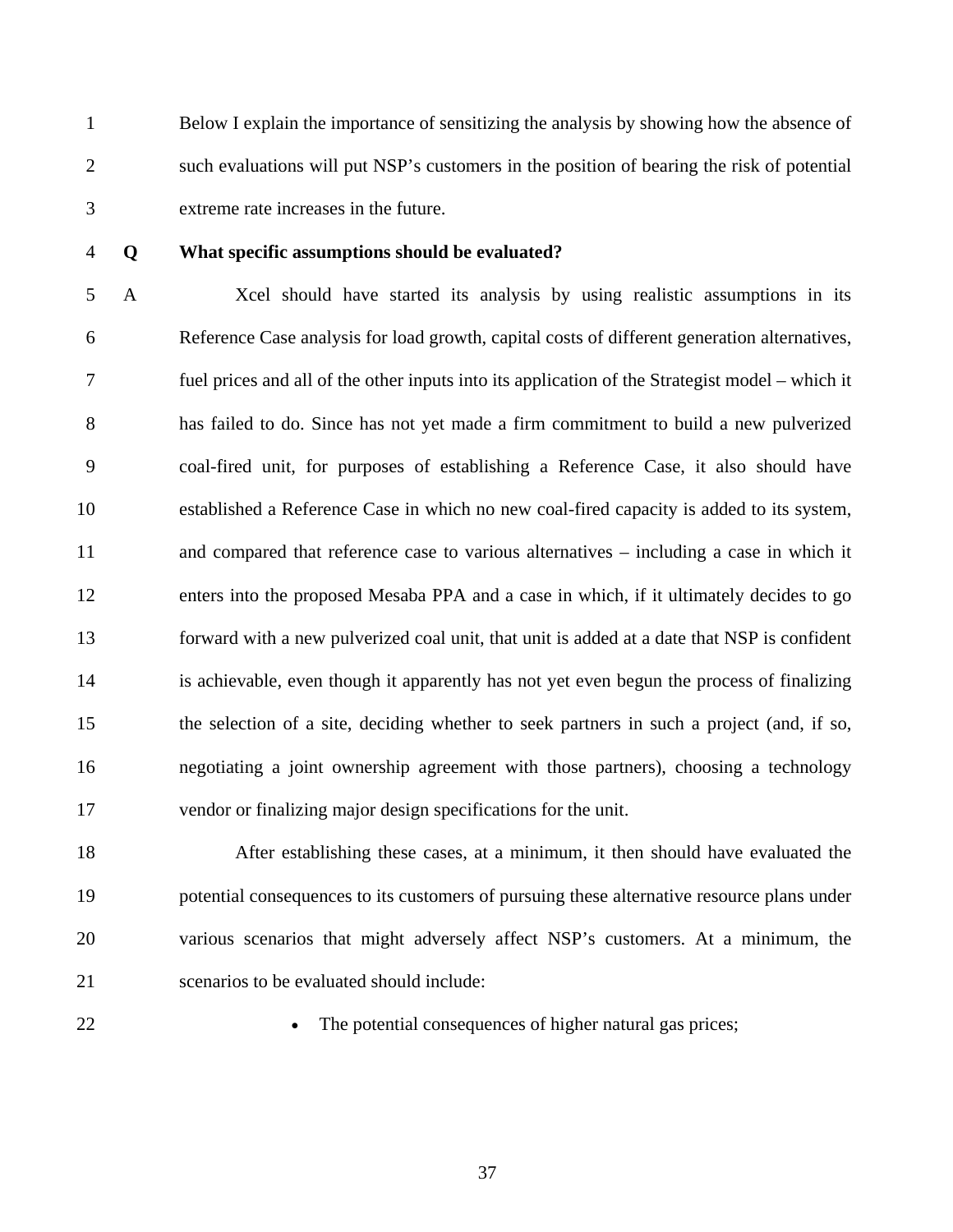- 1 Potential new environmental requirements (i.e., requirements to reduce 2 emissions of Greenhouse Gases, new restrictions on mercury,  $SO_2$ , 3 PM<sub>2.5</sub>, etc.);
- 4 Other major risk contingencies (i.e., higher-than-expected load growth, 5 hotter-than-normal summers, extended shutdowns at one or more 6 nuclear plants, early retirements or higher-than-expected forced outage 7 rates at major coal-fired plants, etc.); and
- 
- 8 Scenarios that combine one or more of the above.

9 The importance of category  $(4)$  – i.e., scenarios that combine multiple risk factors – 10 deserves to be emphasized.

11 As we've seen over the past three and one-half years, even during a period in 12 which environmental requirements have generally not changed significantly, natural gas 13 prices have been vulnerable to extreme price spikes. As discussed below, if anything, this 14 "standalone" vulnerability to price spikes is likely to increase in future years – since 15 much of the price sensitive demand for natural gas has now been driven from the market, 16 and an increasing portion of our natural gas supply (from LNG) is vulnerable to supply 17 interruptions or to U.S. purchasers being outbid by purchasers from other countries (risks 18 that generally don't exist, at least in an analogous way, with current sources of supply).

19 If significant new restrictions are adopted on emissions of greenhouse gases, 20 however (such as the restrictions recently signed into law by Governor Schwarzenegger 21 in California, which post-date NSP's filing), or other major new environmental 22 restrictions are adopted that result in the retirement of a significant number of existing 23 coal-fired plants (as could occur as a result of restrictions on  $PM_{2.5}$ , for example), all bets 24 are off. Power sector demand for natural gas would be likely to escalate sharply –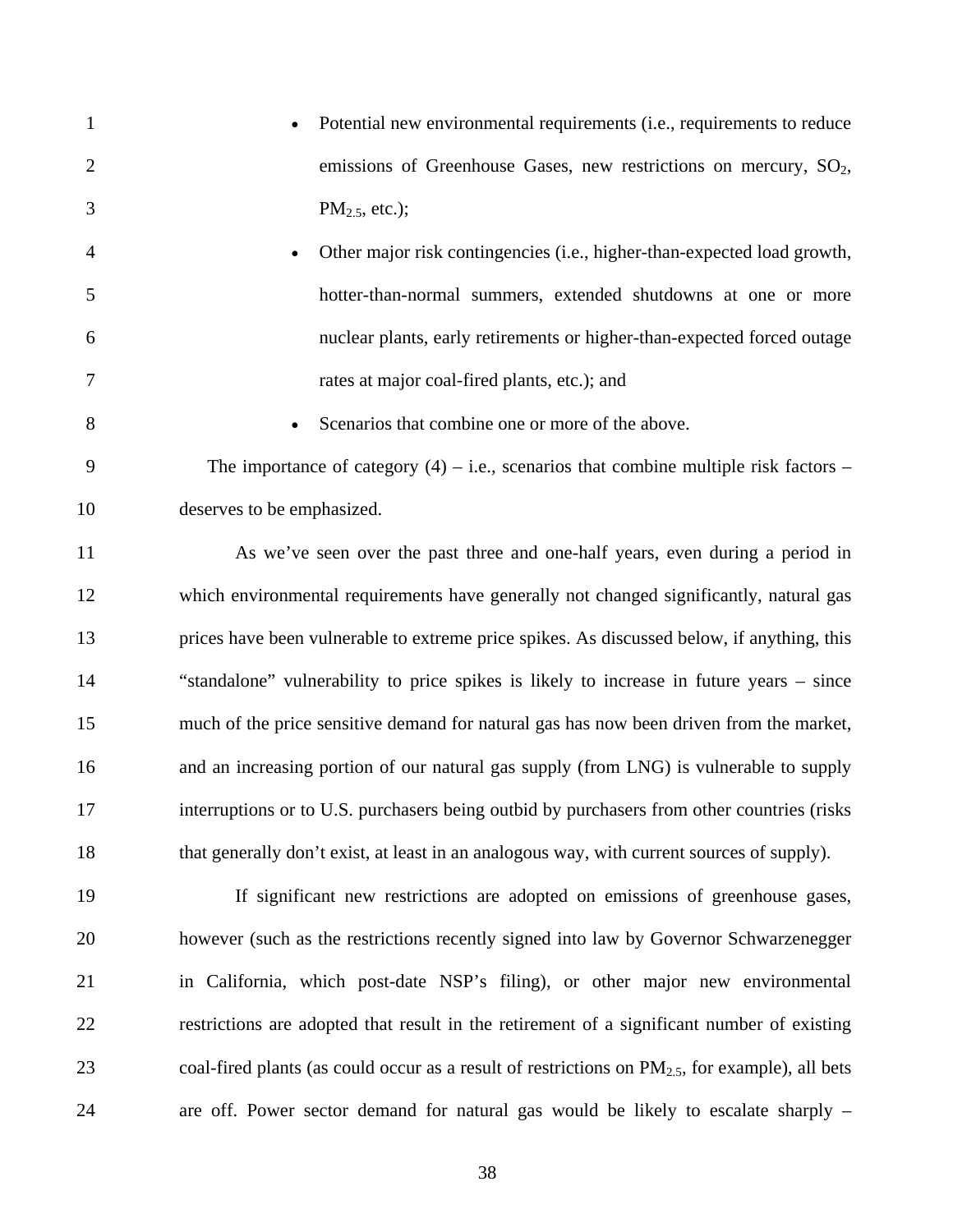1 potentially in a relatively short time period, with no easy ways to satisfy this sudden 2 increase in demand.

3 In these entirely plausible scenarios, natural gas prices could quickly escalate to 4 unprecedented levels – and potentially remain at highly elevated levels for many years.

5 Further, this risk of sharply elevated prices exists even in years in which 6 conditions are otherwise normal. In years in which summer weather is hotter-than-normal 7 (elevating summer air conditioning demand), or winters colder-than-normal, or nuclear or 8 hydro availability nationally not as robust as it has been during the past year, the increase 9 in natural gas prices could be significantly higher – potentially pushing the price of 10 natural gas to levels never previously seen in the U.S. market.

11 It is precisely this type of scenario, of course, that potentially has the most brutal 12 impact on customers – since electricity is an essential commodity, and NSP is likely to be 13 required to fully serve load, even if its marginal cost of production becomes very high. It 14 is not difficult to imagine scenarios in which, by the middle of the next decade, costs to 15 NSP's customers in Minnesota could increase by \$1 billion or more in a single year as a 16 result of such a scenario occurring.

17 Any sound planning exercise, therefore, should carefully evaluate the extent to 18 which different planning alternatives mitigate potential risks of this nature. NSP's filing, 19 however, provides no indication that it has conducted such an analysis.

### 20 **Q How does this analysis bear on a proper evaluation of the Mesaba PPA?**

21 A As discussed further below, the goal of any planning exercise, in a world of 22 increased risk and uncertainty, should be to select a robust resource plan, which protects 23 customers under a broad range of possible scenarios.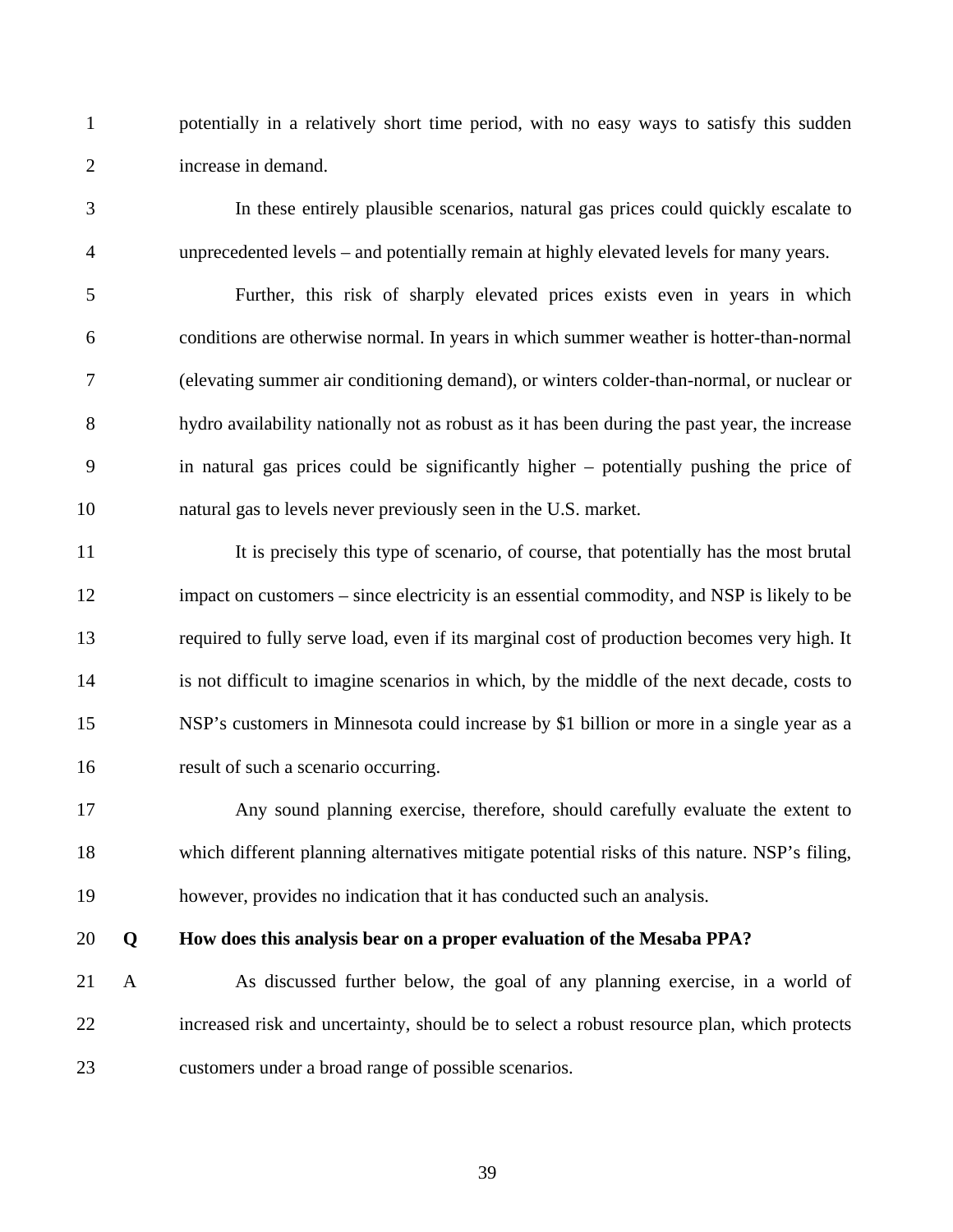1 It is difficult to see how a plan that satisfies this criterion can be properly 2 developed without conducting an analysis along these lines.

### 3 **Q What would such an analysis show here?**

4 A If Xcel had conducted such an analysis, it would have quickly recognized that the 5 potential exposure of NSP's customers to natural gas price spikes, especially if it 6 continues adding gas-fired capacity to its system and/or new environmental requirements 7 are enacted – could be huge. Once this exposure became apparent, I would have expected 8 it to develop a well-thought out action plan to reduce the exposure of NSP's customers to 9 future natural gas price volatility. While this is one of the stated objectives of Xcel's plan 10 to build a coal gasification project in Colorado, there is no indication that Xcel has given 11 any similar consideration to how to protect customers in Minnesota against this risk.

12 **Q Did ICF conduct an analysis for Excelsior that used more realistic assumptions and**  13 **examined multiple scenarios?** 

14 A Yes, it did.

### 15 **Q What did this analysis show?**

16 A It shows quite clearly that IGCC from Mesaba is likely to provide major cost 17 benefits to NSP's customers in Minnesota – potentially saving NSP's customers several 18 billion in net present value terms when looking at direct costs under some scenarios, as 19 well as providing numerous other benefits that are relevant in assessing the costs of 20 different alternatives.

# 21 **Q Did ICF perform certain modeling runs for Excelsior, to evaluate the potential**  22 **impact of the Mesaba PPA on system costs?**

23 A Yes, it did.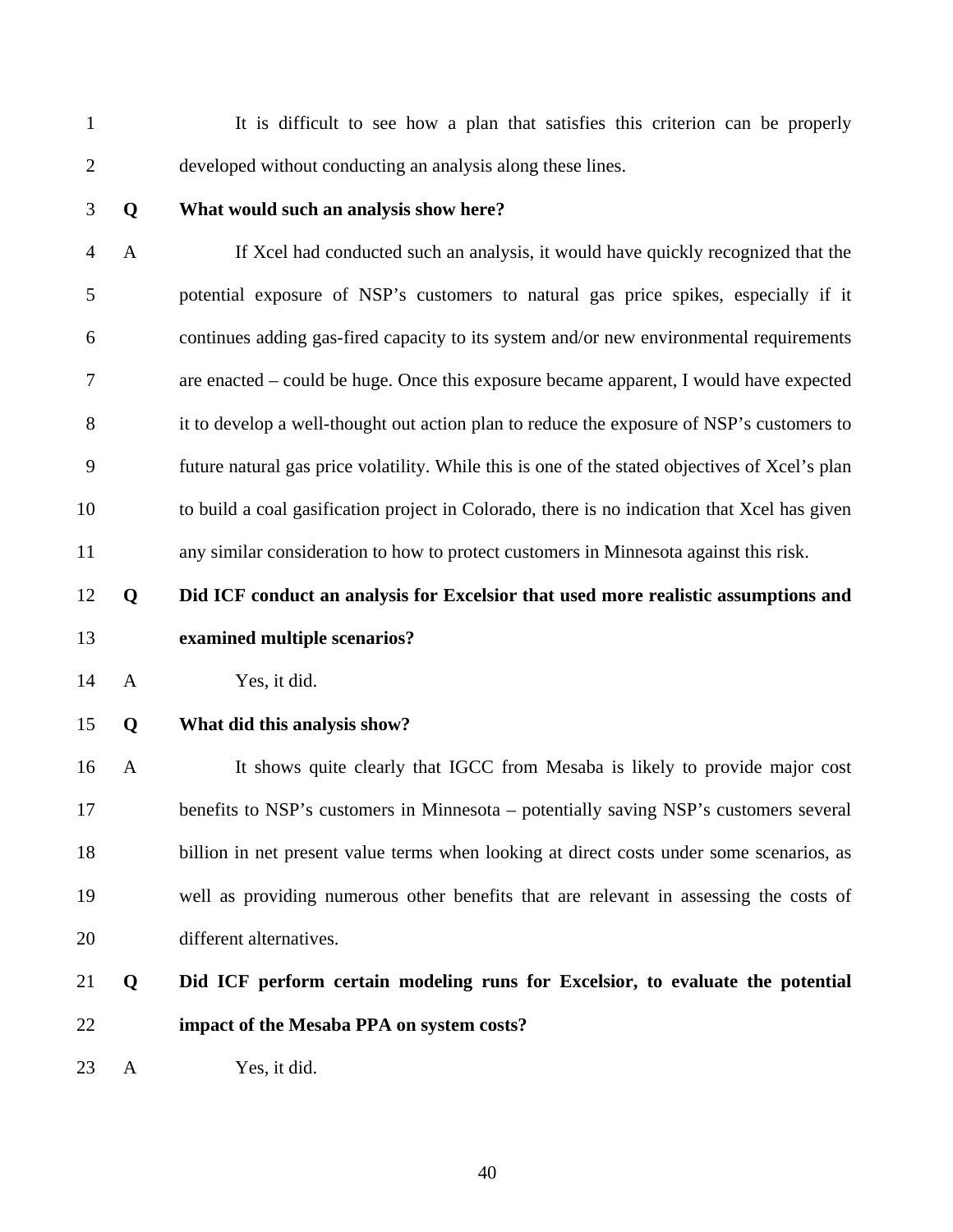## 1 **Q For the Excelsior Mesaba reference case did FTI review the capital cost assumptions**  2 **for the cost of building new coal or gas fired generation?**

3 Yes, FTI reviewed the capital costs of new unit type options considered by Xcel 4 and found them to be low in today's market .In terms of utilizing the most current market 5 data for the upper mid-west, current capital cost estimates from the IRP processes related 6 to the Big Stone project in South Dakota were used in the ICF analysis:

7 • New Pulverized Coal – Instead of the Xcel assumption of approximately 8 \$1748/kW (2005\$), new pulverized coal plants were assumed to cost 9 \$2,769/kW (2005\$). This cost is consistent with costs currently reported 10 for an actual unit, Big Stone II, currently under construction in South 11 Dakota less transmission (Big Stone II Applicants' Supplemental Pre-12 filed Direct Testimony, Exhibit 33-H) and was derived by using the 13 total capital costs, less transmission from Exhibit 33H, adjusting upward 14 to include AFUDC to get to a figure of \$3,056/kW for a plant that is 15 coming on line in 2011. With an assumed construction midpoint of 16 2009, these costs were then de escalated back to 2005 using an 17 estimated inflation rate of 2.5%.

18 • New Natural Gas Combined Cycles - Instead of the Xcel assumption of 19 \$690/kW, new combined cycle plants were assumed to cost \$1148/kW 20 (2005\$) based on Southern Minnesota Municipal Power's 2006 21 Integrated Resource Plan. Southern Minnesota Municipal Power , a 22 partner in Big Stone II, utilized a figure of \$1177/kW (2006\$) and this 23 number was de escalated to 2005\$ using the 2.5% inflation estimate.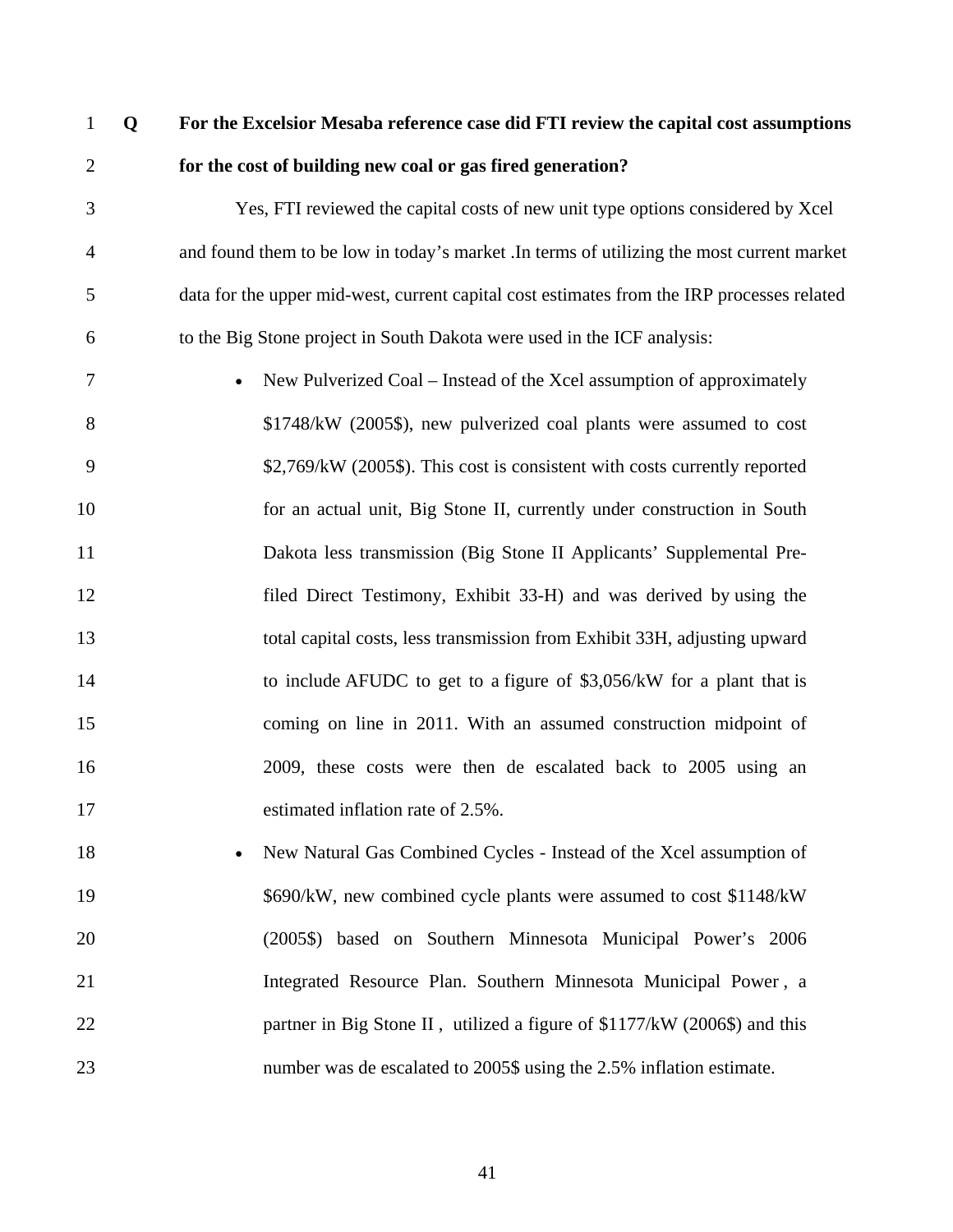| $\mathbf{1}$   |              | New Natural Gas Simple Cycles (Combustion Turbines) - Instead of the                        |
|----------------|--------------|---------------------------------------------------------------------------------------------|
| $\overline{2}$ |              | Xcel assumption of \$574/kW, new combustion turbine plants were                             |
| 3              |              | assumed to cost 15% above this or \$660/kW. The 15% was added to                            |
| 4              |              | account for recent increases in commodity and EPC contracting costs.                        |
| 5              |              | This assumption is conservative when compared to actual increases                           |
| 6              |              | realized in recent years.                                                                   |
| 7              | Q            | How is the remainder of this Section organized?                                             |
| 8              | $\mathbf{A}$ | The remainder of this section addresses specific issues that should be evaluated as         |
| 9              |              | part of any sound system analysis regarding:                                                |
| 10             |              | Natural gas prices;                                                                         |
| 11             |              | Potential changes in environmental requirements; and                                        |
| 12             |              | Other major risk factors that could adversely affect NSP's customers in<br>$\bullet$        |
| 13             |              | Minnesota.                                                                                  |
| 14             |              | It also will discuss the specific assumptions ICF was asked to use regarding natural gas    |
| 15             |              | prices in the modeling runs it performed on behalf of Excelsior.                            |
| 16             |              | B. NEED TO PROPERLY ASSESS THE POTENTIAL CONSEQUENCES OF NATURAL GAS PRICE                  |
| 17             |              | <b>SPIKES</b>                                                                               |
| 18             | Q            | Given the potential consequences of higher natural gas prices to NSP's customers,           |
| 19             |              | how would you have expected Xcel to take into account potential exposure to                 |
| 20             |              | natural gas price volatility for purposes of resource planning on its system?               |
| 21             | $\mathbf{A}$ | First, I would have expected Xcel to attempt to consider developing a new                   |
| 22             |              | methodology for developing natural gas price forecasts. The problems with the               |
| 23             |              | methodology it has used in the past are hardly minor in nature or narrow in scope.          |
| 24             |              | Instead, the methodology it has used historically failed to predict one of the most massive |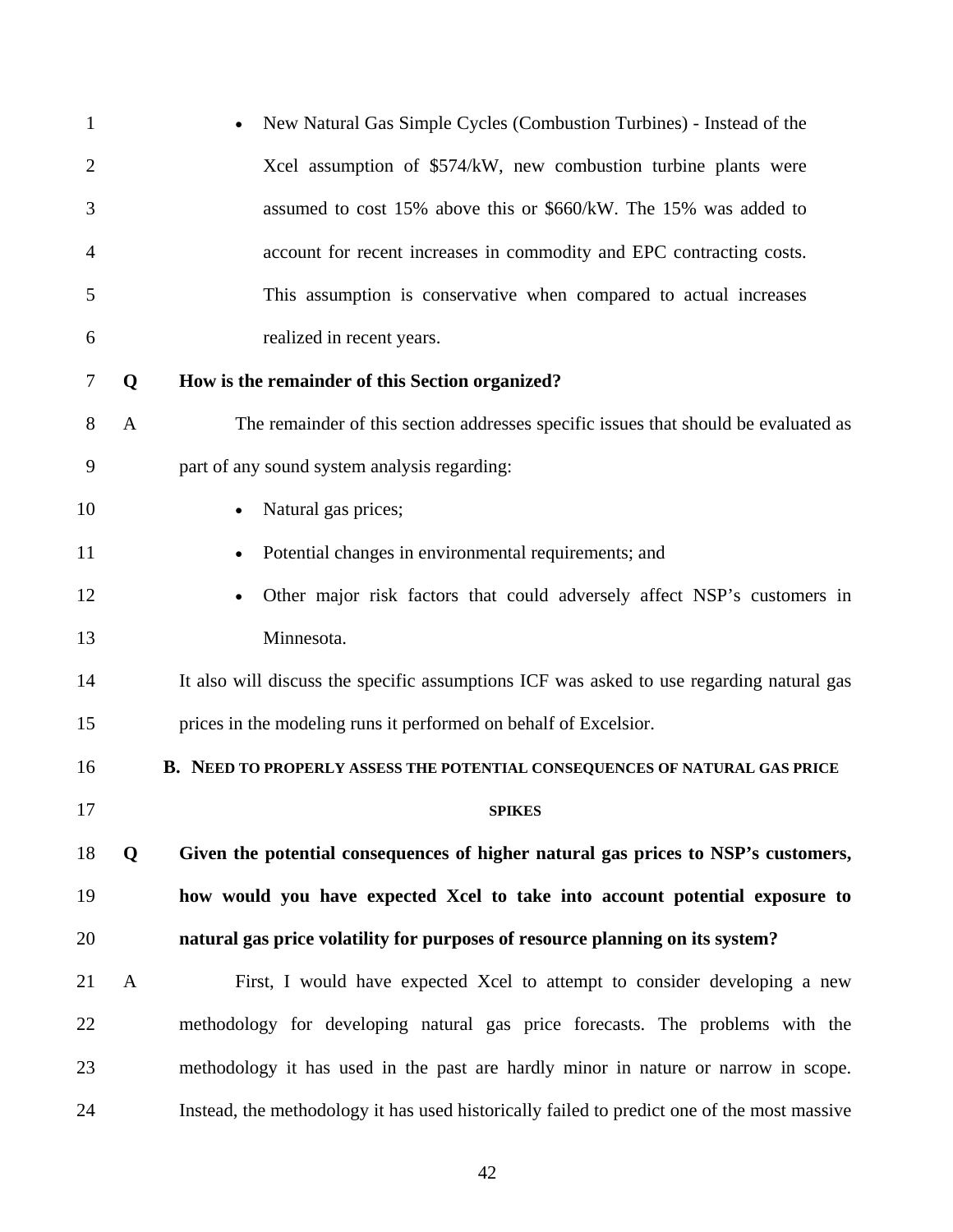1 dislocations that has ever occurred in the natural gas market. Thus, it hardly can be 2 considered to provide a reliable basis for future planning. Second, once NSP develops a 3 new methodology for developing gas price forecasts, I then recommend examining a 4 series of scenarios, examining the potential consequences to its customers of a series of 5 different gas price levels, involving gas prices spiking to different levels.

### 6 **Q In your judgment, would it be consistent with sound planning principles to examine**

### 7 **only one gas price scenario?**

8 A No, it would not be. In my judgment, it would be imprudent *per se* to examine 9 only one possible natural gas price scenario, and reflect a profound misunderstanding of 10 the nature of the U.S. natural gas market – which inherently involves a high level of 11 uncertainty and unpredictability, and vulnerability to periodic extreme price spikes that 12 can result in hundreds of millions of dollars in increased costs to NSP's customers in 13 Minnesota in a relatively short time period.

14 Instead, given the natural gas price shocks that already have occurred in the past 15 three and one-half years, and the rapid increases in natural gas dependence that are 16 occurring on NSP's system, in evaluating different resource alternatives, I would have 17 expected Xcel to examine the potential outcome of natural gas prices remaining at recent 18 levels on a long-term basis a range of different assumptions regarding possible future 19 price levels – including the potential impact of periodic price spikes in specific years.

### 20 **Q What specific range of price assumptions would you recommend examining?**

21 A One possible conservative approach might be to start by looking at recent price 22 levels.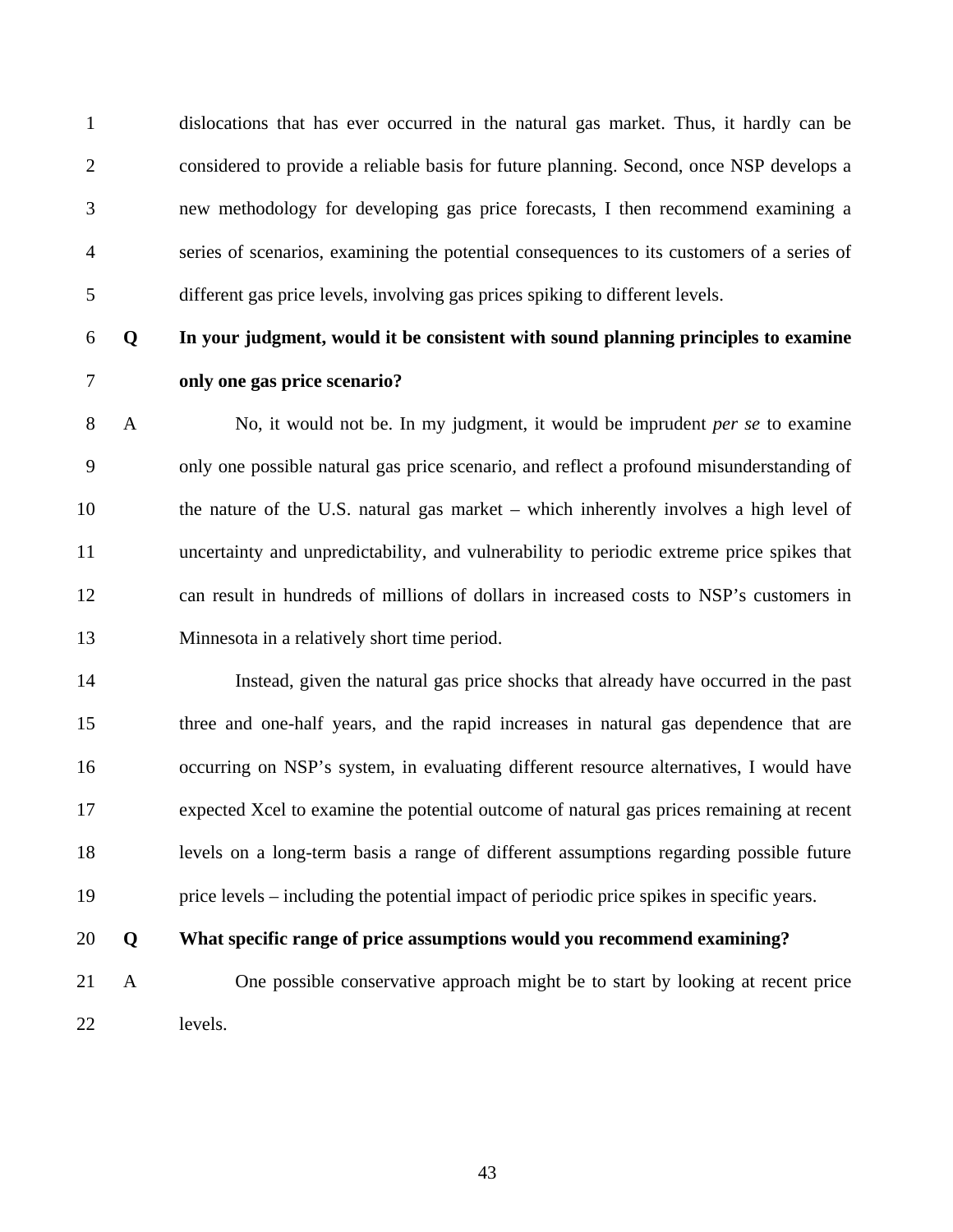### 1 **Q Why do you consider this approach to be conservative?**

2 A Temperatures this past winter were among the mildest in recent years. The 3 average temperature in January in particular – normally the heart of the winter heating 4 season – was the mildest in the 112 years for which the National Weather Service 5 maintains records. *See* Figure 5:

6 **Figure 5**



8 As a result, the normal winter-time draw down of working gas in storage didn't 9 occur. Temperatures in April also were the mildest in the 112 years for which the 10 National Weather Service has record, reducing space heating demand in the spring. *See* 11 Figure 6.



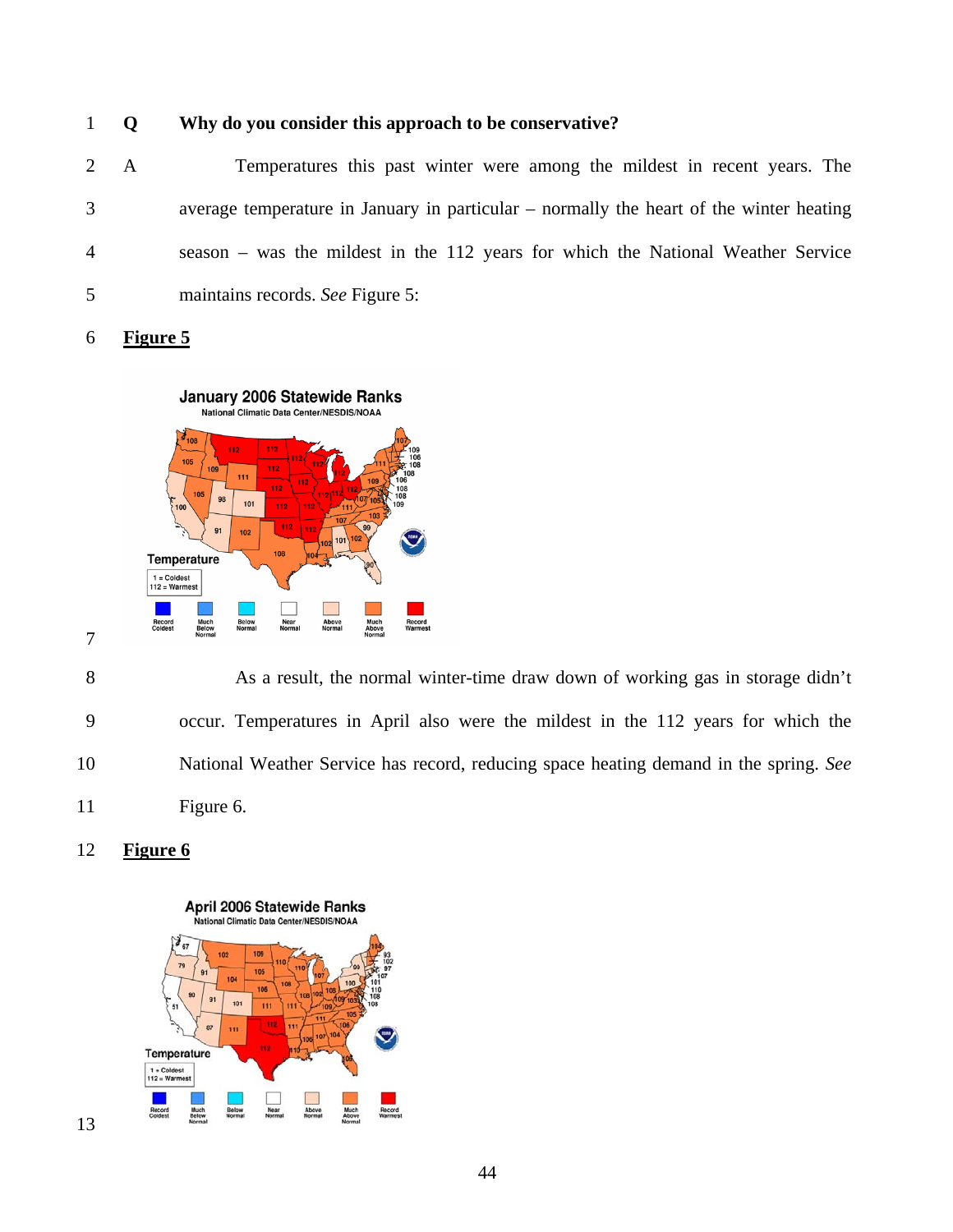1 The effect of this very mild winter weather has been to temporarily cause prices to 2 plummet (more than canceling out the impact of last year's hurricanes or the hotter-than-3 normal weather that occurred this summer).

4 **Q Is it possible that the very mild weather this winter was due to the impact of global** 

5 **warming?** 

6 A No, at least not according to the meteorologists to whom I have spoken. Notably, 7 there was no shortage of very frigid air in the northern hemisphere this winter. This past 8 December also was reasonably cold. In December, however, a formation developed in the 9 Arctic called an Aleutian Trough. This formation ultimately developed in a way that 10 pulled this very frigid area down into Japan, China, Siberia and Western Europe. All of 11 these areas and even Alaska had one of the coldest winters in the past forty years. If this 12 formation has split slightly differently, this same frigid air might have been pulled into 13 North America. If this had occurred, we might have had the coldest winter since 1960 14 and natural gas prices might be at an all-time high. Instead, however, this same pattern 15 that pulled very frigid air into Asia and Europe allowed milder air from the tropics to 16 move up into the U.S. – resulting in the warmest conditions in North America in 112 17 years, and pushing down natural gas price this year.

### 18 **Q What has the twelve-month strip for natural gas been priced at recently?**

19 A At the time of NSP's most recent filing, for example, despite extremely mild 20 weather last winter (which has tended to drive down prices), the twelve-month strip for 21 2007 had been averaging approximately \$7.67/MMBtu (value as of 8/31/06 of 2007 22 futures contracts traded on the New York Mercantile Exchange, per Bloomberg's). This 23 is \$1.81/MMBtu *below* the average price level for the twelve-month strip for 2007 during 24 the past year, which at of August 31, 2006 was \$9.48/MMBtu.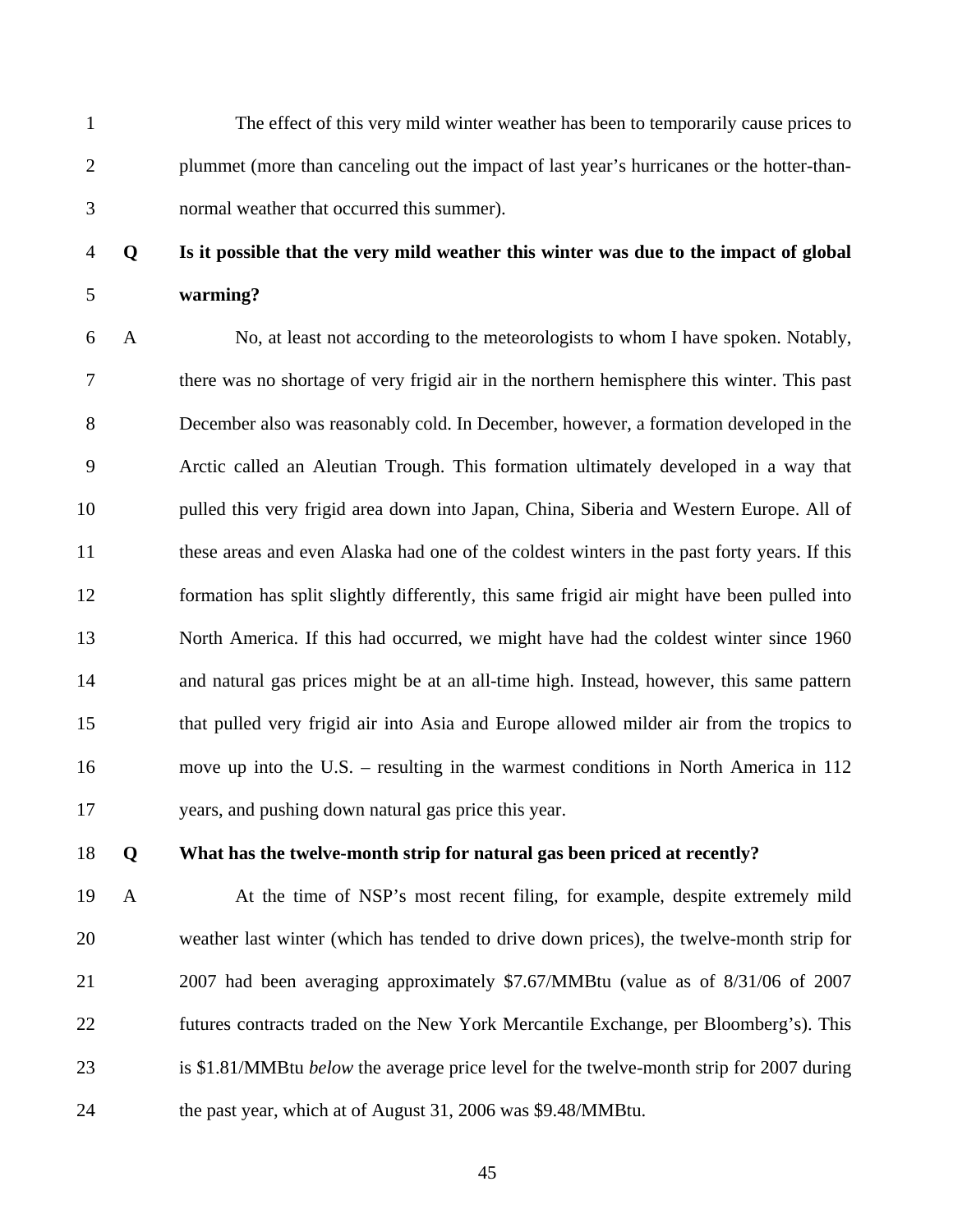1 During the previous twelve months, price in the Day Ahead market at Henry Hub 2 had averaged \$8.57/MMBtu. Further, prices had exceeded \$14.00/MMBtu on ten 3 separate days, during three different months (i.e., September, October and December), 4 peaking at \$15.39/MMBtu on December 13th. 5 I would have expected Xcel, therefore, to at least look at scenarios in which future 6 prices matched each of these possible price levels (e.g., \$7.67, 8.57, 9.48 and 7 14.00/MMBtu), since prices are virtually certain to reach levels at least this high during 8 the period covered by the Mesaba PPA. Instead, at least for purposes of its filing with the 9 Commission, it appears to have used a price well below the lowest price at Henry Hub on 10 any date during the twelve-month period ended August 31, 2006 (again I cannot be 11 certain given Xcel's ensuring that I could not review its natural gas price forecasts). 12 **Q Don't some price forecasts still predict that natural gas prices are likely to decline in**  13 **future years?**  14 A Yes, they do. I do not believe these forecasts, however, are appropriate to use as a 15 basis for planning decisions. 16 **Q Why do you believe that it is inappropriate to use these forecasts as a basis for**  17 **planning decisions?**  18 A For at least three major reasons: 19 1. Many of these forecasters (including EIA) now have a proven, multi-year track of 20 producing consistently inaccurate forecasts. 21 Because they have staked out a position that has proven to be badly mistaken, 22 however, they may perceive that they have a vested interest in trying to vindicate their 23 earlier views.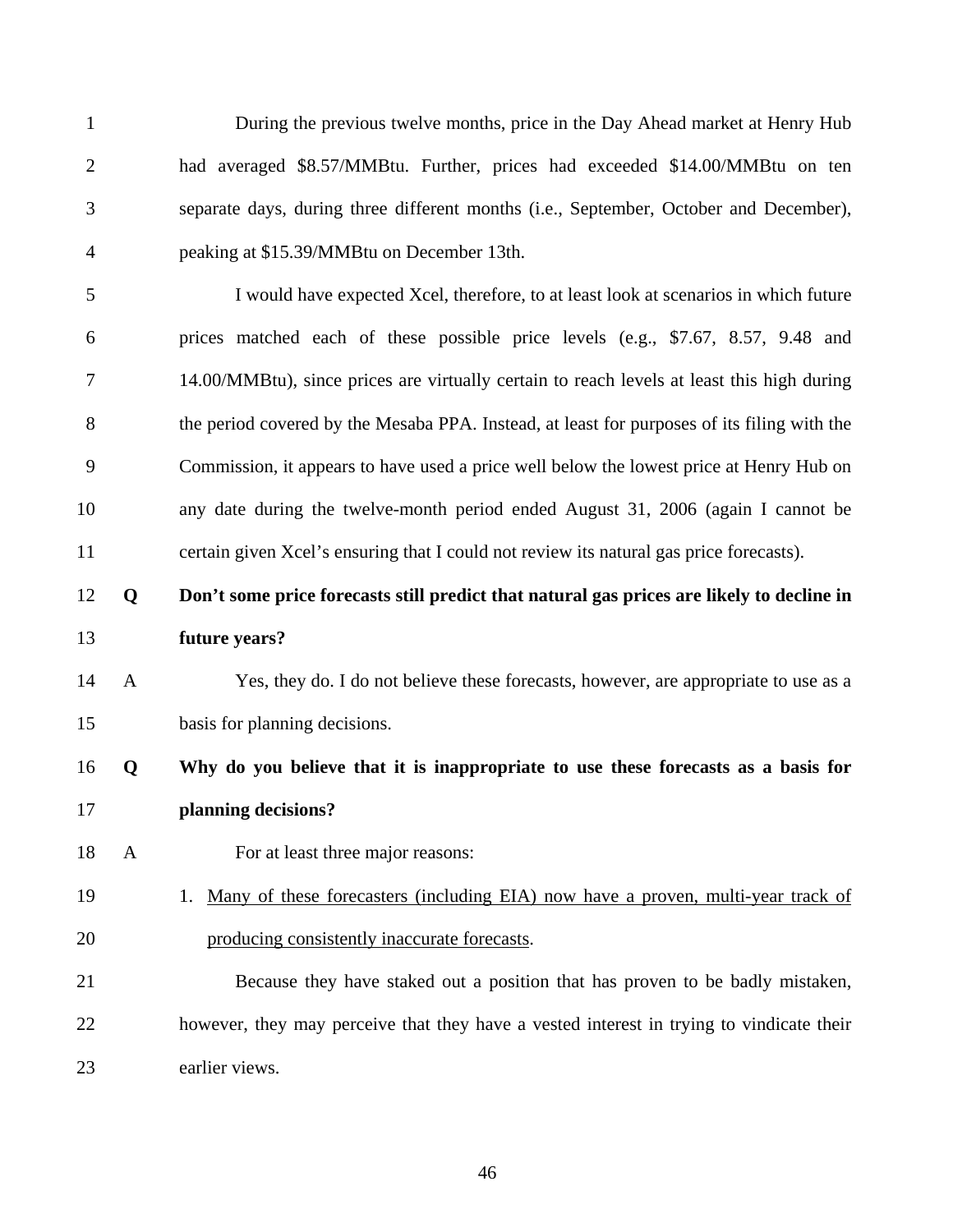| $\mathbf{1}$   | Unless they are able to offer persuasive reasons, therefore, as to: (i) why their          |
|----------------|--------------------------------------------------------------------------------------------|
| $\overline{2}$ | earlier forecasts proved to be inaccurate for reasons that could not reasonably have       |
| 3              | anticipated; or, alternatively, (ii) how they have changed their methodology to prevent    |
| $\overline{4}$ | similar errors in the future, it is unreasonable to base important decisions on price      |
| 5              | forecasts from forecasts whose predictions in recent years consistently have proven to be  |
| 6              | far off the mark. Instead, the errors in these predictions strongly suggest that there are |
| 7              | major flaws in the methodology by which these predictions are being developed.             |
| 8              | 2. Even these forecasters generally acknowledge that, while in their view prices are       |
| 9              | likely to "typically" range at a certain level in future years, periodic price spikes are  |
| 10             | virtually certain to occur – and could be quite extreme.                                   |
| 11             | To analyze the cost of difference resource plans based solely on the "average"             |
| 12             | price forecast by these price forecasters (which is not even intended to represent a true  |
| 13             | "average") is to misapply these forecasts, in a manner that could cause extreme harm to    |
| 14             | NSP and its customers in Minnesota.                                                        |
| 15             | As NSP should be well aware, natural gas prices have spiked to up to three to four         |
| 16             | times "normal" levels when supplies have tightened in the past, due to colder-than-        |
| 17             | normal winter, pipeline disruptions, or any of a variety of other factors. Price spikes of |
| 18             | approximately this magnitude occurred during the past twelve months in Europe due to       |
| 19             | cold weather this past winter and supply curtailments from Russia (which accounted in      |
| 20             | part for the drop in LNG imports into the U.S., even last December, when U.S. prices       |
| 21             | were at an all-time high).                                                                 |
| 22             | Periodic price spikes almost certainly will occur in the future – and could become         |
| 23             | more frequent and more severe, as the U.S. becomes increasingly dependent upon LNG         |
| 24             | imports (which, unlike North American production, could swing sharply from month to        |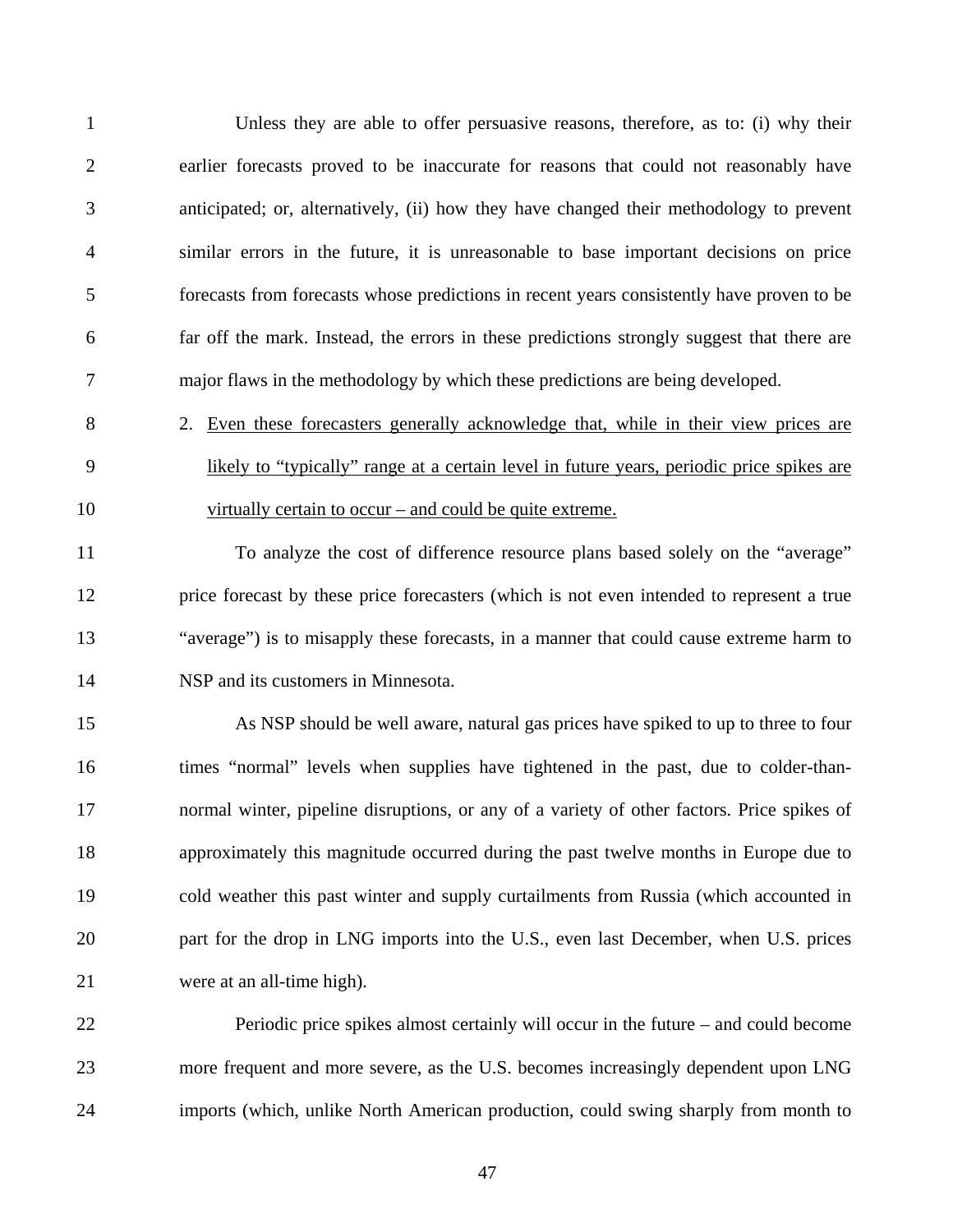| $\mathbf{1}$   |   | month) and the vulnerability of the U.S. market to swings in weather-driven demand            |
|----------------|---|-----------------------------------------------------------------------------------------------|
| $\mathbf{2}$   |   | (especially in winter and summer months) continues to increase.                               |
| 3              |   | This increased exposure to natural gas price volatility already has required NSP to           |
| $\overline{4}$ |   | request extraordinary increases under its fuel adjustment clause, at a time when its          |
| 5              |   | dependence upon gas-fired generation still is relatively modest.                              |
| 6              |   | In coming years, however, NSP's exposure to the potential impacts of natural gas              |
| 7              |   | price spikes will increase dramatically – even if both Mesaba units are built at the earliest |
| 8              |   | possible date and it ultimately contracts for all of the output of both units.                |
| 9              |   | Depending upon the severity of the price spike, the difference between having the             |
| 10             |   | Mesaba units on line, and continuing to rely on natural gas, could easily amount to half a    |
| 11             |   | billion dollars or more in a single year!                                                     |
| 12             |   | Over the first ten years in which the plant operates, billions of dollars could be at         |
| 13             |   | stake. It is unconscionable, therefore, for NSP not even to look at scenarios at which        |
| 14             |   | natural gas prices spike to levels higher than those considered in the testimony it has filed |
| 15             |   | to date with the Commission.                                                                  |
| 16             |   | Finally, and perhaps most significantly, prices significantly below the recent level of<br>3. |
| 17             |   | the twelve-month strip for 2007 (i.e., \$7.67/MMBtu in \$2007) in all likelihood are          |
| 18             |   | simply not sustainable in the U.S. market on a long-term basis.                               |
| 19             |   | As a result, they do not provide a reasonable basis for making planning decisions             |
| 20             |   | on a long-term basis.                                                                         |
| 21             | Q | Please explain the basis for your conclusion that prices significantly below                  |
| 22             |   | \$7.67/MMBtu in \$2007 in all likelihood are not sustainable in the U.S. market on a          |
| 23             |   | long-term basis.                                                                              |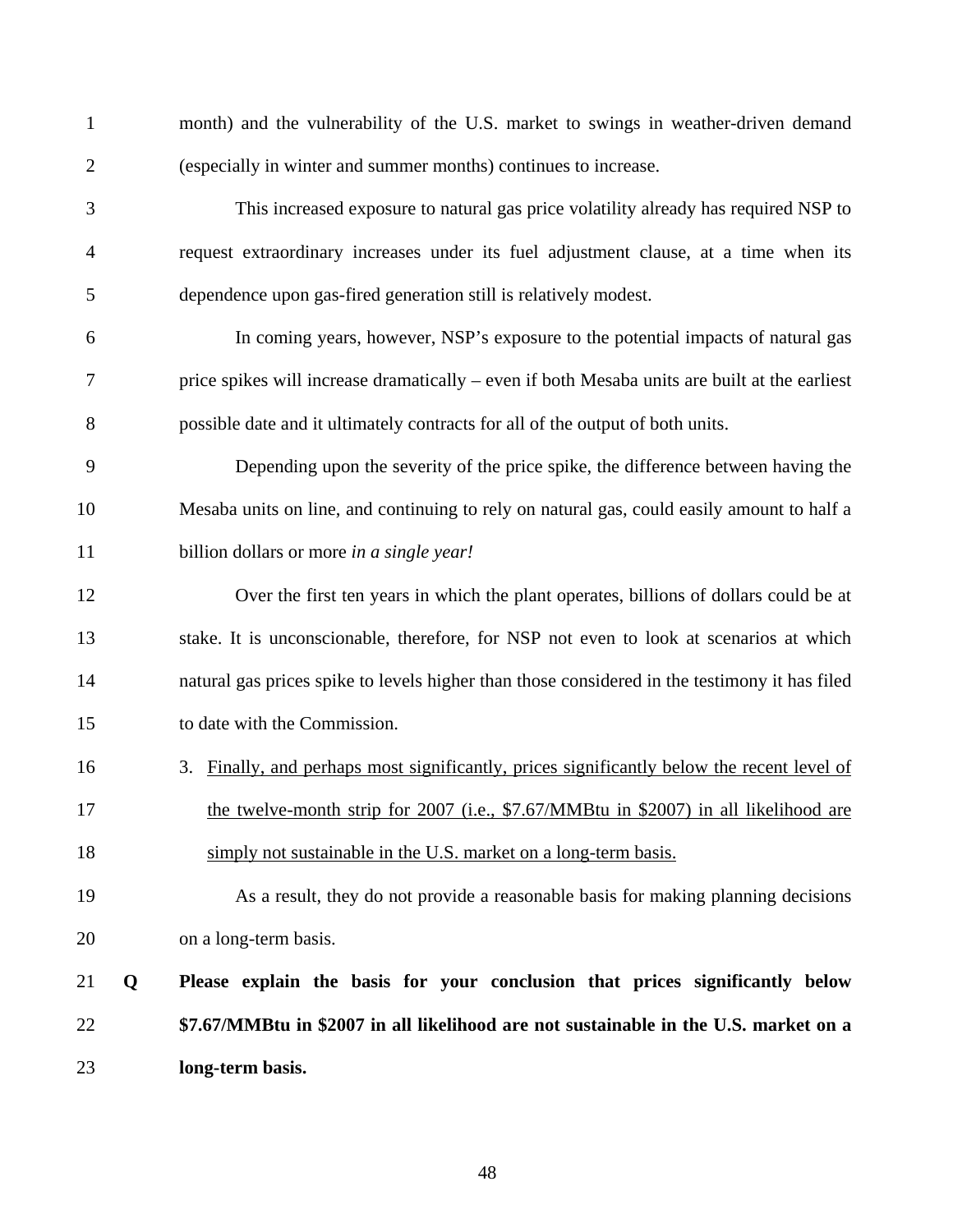1 A Certainly. U.S. developers are finding it more and more difficult to identify 2 prospects that are suitable for development on a long-term basis. In addition, finding and 3 development costs are continuing to increase at a rapid rate. While the spot market price 4 may occasionally fall to significantly lower levels for brief periods of time, therefore (as 5 has occurred this fall), the twelve-month strip, beginning a few months out, is unlikely to 6 fall to significantly lower levels for any extended time period. This is because, if the 7 twelve-month strip, looking out beyond the next 90 to 120 days, were to begin to start 8 falling significantly, developers would be likely to begin quickly cutting back on drilling 9 rates – preferring to wait to develop their remaining prospects at a time when the price 10 environment offered more favorable returns.

11 Since the U.S. decline rate already has reached 32%, and is likely to continue 12 increasing in future years, even a modest cut-back in drilling rates would be sufficient to 13 cause supplies to quickly tighten. *See* Figure 7.

14 **Figure 7**

15



16 Developers are unlikely to ramp-up drilling again, however, until they are 17 reasonably well convinced that prices have returned to attractive levels.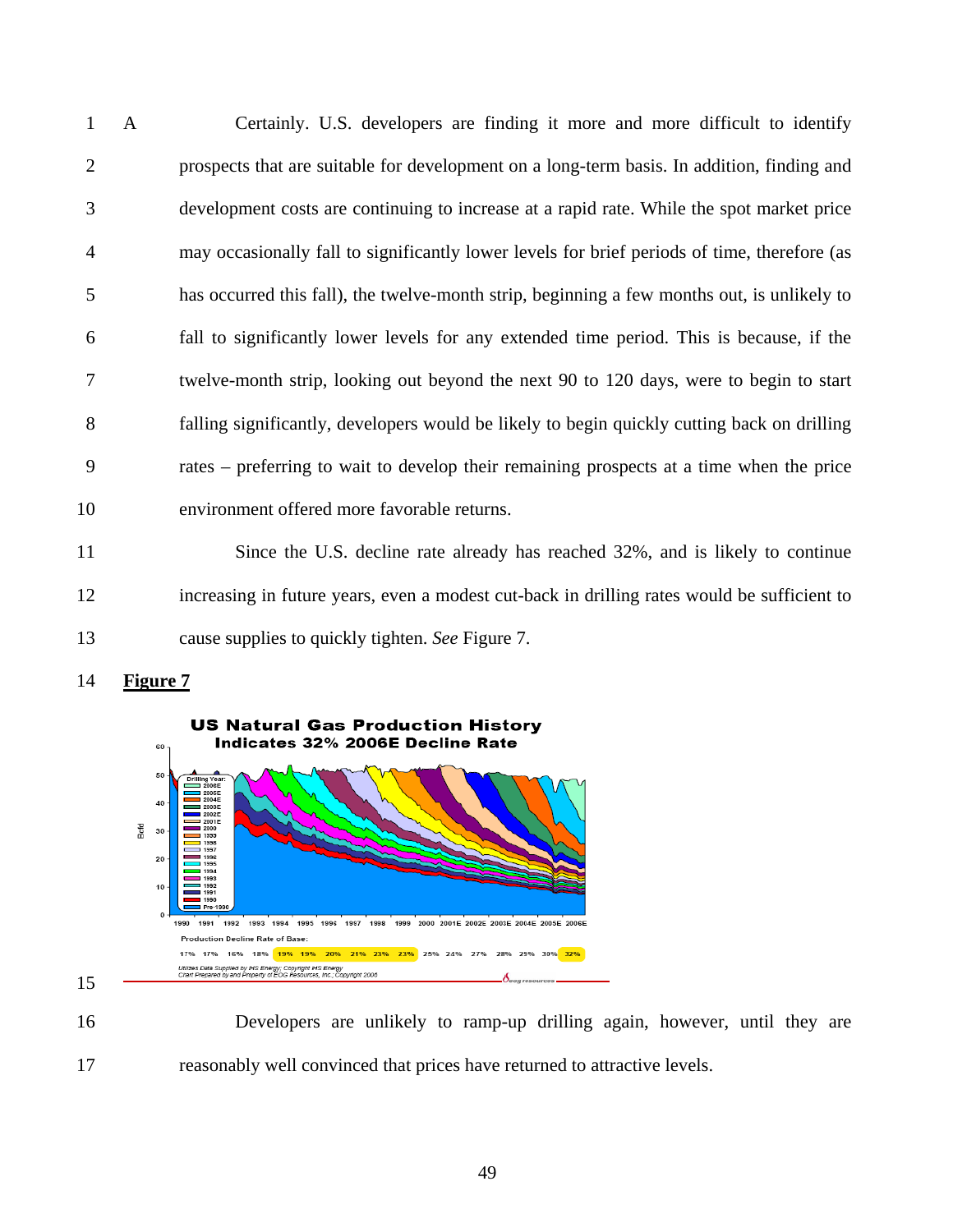1 Except for relatively brief periods, therefore, \$7.67/MMBtu could ultimately 2 prove to be close to a long-term floor for the twelve-month strip. The long-term *average*, 3 however, could easily be twice as high, and prices almost certainly will periodically spike 4 to *at least* the \$14.00/MMBtu level one or more times during the next decade – and quite 5 possibly much higher, with potentially devastating consequences for NSP and its 6 customers.

7 At a bare minimum, therefore, Xcel should be required to at least *examine* the 8 potential impact of price spikes that reach these levels in its resource planning processes, 9 and should take this potential into account in determining whether to turn its back on 10 units that have the potential to significantly reduce its dependence upon natural gas in 11 future years.

# 12 **Q Are the factors that have been enumerated above the only considerations that are**  13 **relevant in evaluating the potential importance of Mesaba as a means of reducing**  14 **NSP's dependence upon natural gas?**

15 A No, not by any means. Instead, despite the harm that higher natural gas prices 16 already have caused to the U.S. and Minnesota economy, in my judgment, the severity of 17 future price and supply risks is still not well understood.

18 It has been three years, for example, since the National Petroleum Council 19 completed its 2003 Study. Since that time, much has changed – much in a way that is not 20 helpful. As noted earlier, for example, North American production has declined even 21 more rapidly than the NPC expected. Further, the NPC Study assumed completion of the 22 Alaskan natural gas pipeline by 2013, early completion of the MacKenzie Valley Pipeline 23 in Canada, and prompt elimination of restriction on offshore drilling for oil and gas – 24 none of which has occurred.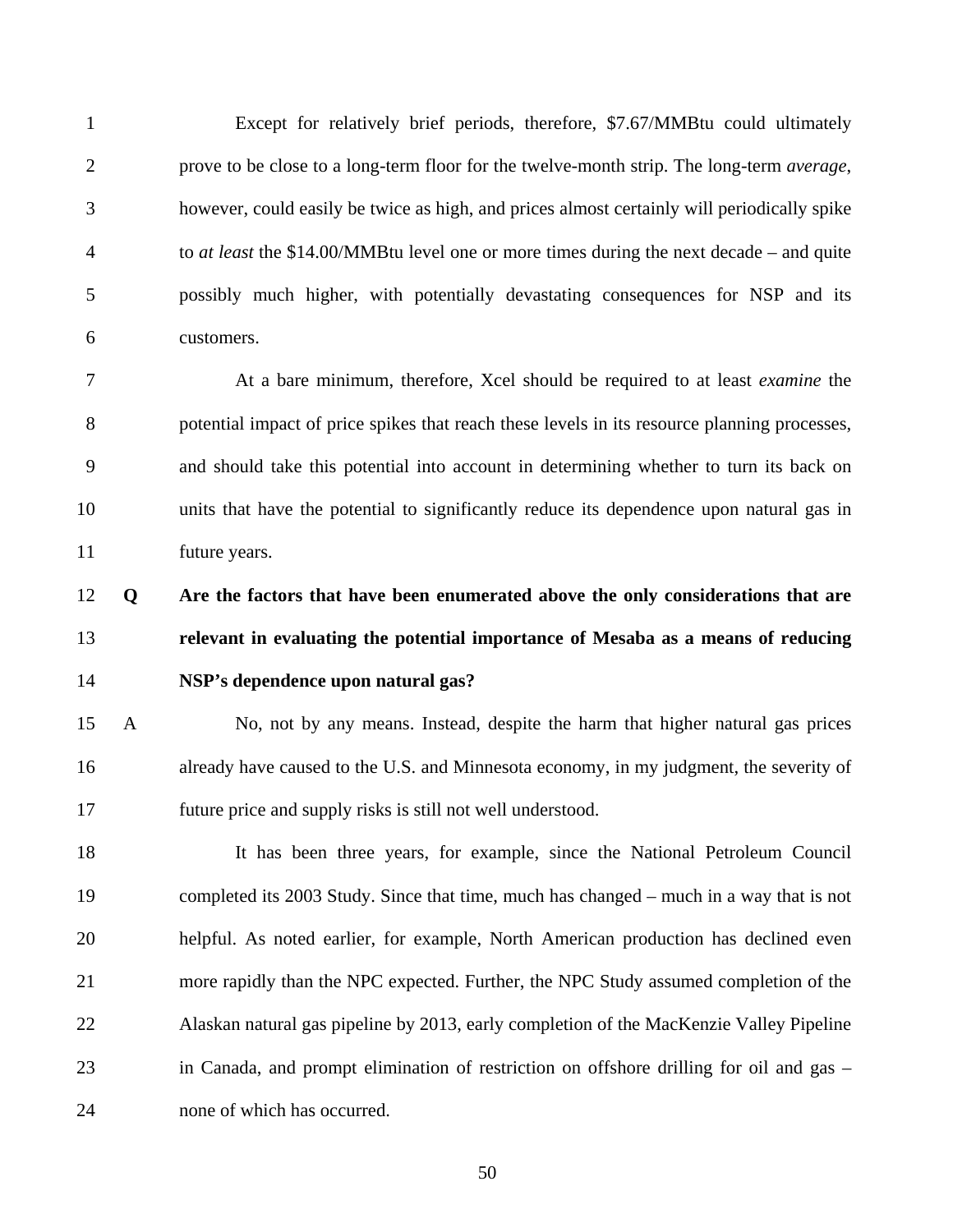1 Further, the 2003 Study assumed much slower growth in demand for electricity 2 than is occurring. Moreover – and most significantly – the NPC also assumed that oil 3 prices would *decline* to \$20 per barrel.

4 This was a key assumption in its findings – which called for a massive *re-*5 *conversion* of gas-fired powerplants and gas-fired industrial boilers to oil, and 6 construction of a large fleet of new oil-fired powerplants, to relieve mounting pressure on 7 the natural gas market.

8 These findings – made just three years ago – of course no longer appear realistic, 9 and highlight the potential risks of assuming that our energy needs can be easily met. No 10 one has gone back, however, and attempted to reevaluate the conclusions of the 2003 in 11 light of these changes in the world oil market – which also bear directly on the likely 12 future price and availability of LNG (which the Council explicitly assumed would be 13 priced at a premium to the expected price of oil).

#### 14 **Q Are the NPC's mistaken assumptions your primary cause for concern?**

15 A No, they are not. Fundamentally, despite the far reaching importance of the price 16 and supply of natural gas to the U.S. economy – and its growing importance to Minnesota 17 in particular – since the 2003 NPC Study was completed, to the best of my knowledge, no 18 one has attempted to undertake a comparable (or, if possible, even more thorough) 19 assessment of likely future supply and demand. Instead, to a large degree, at both the 20 federal and state level, most analyzes are relying upon the annual forecasts of supply and 21 demand prepared by EIA.

22 While EIA does the best that it can, however, with limited resources, after many 23 years of budget cutting at the federal level, it is forced to rely on a very small staff to 24 perform a critical task. It also lacks the budget resources to use outside consultants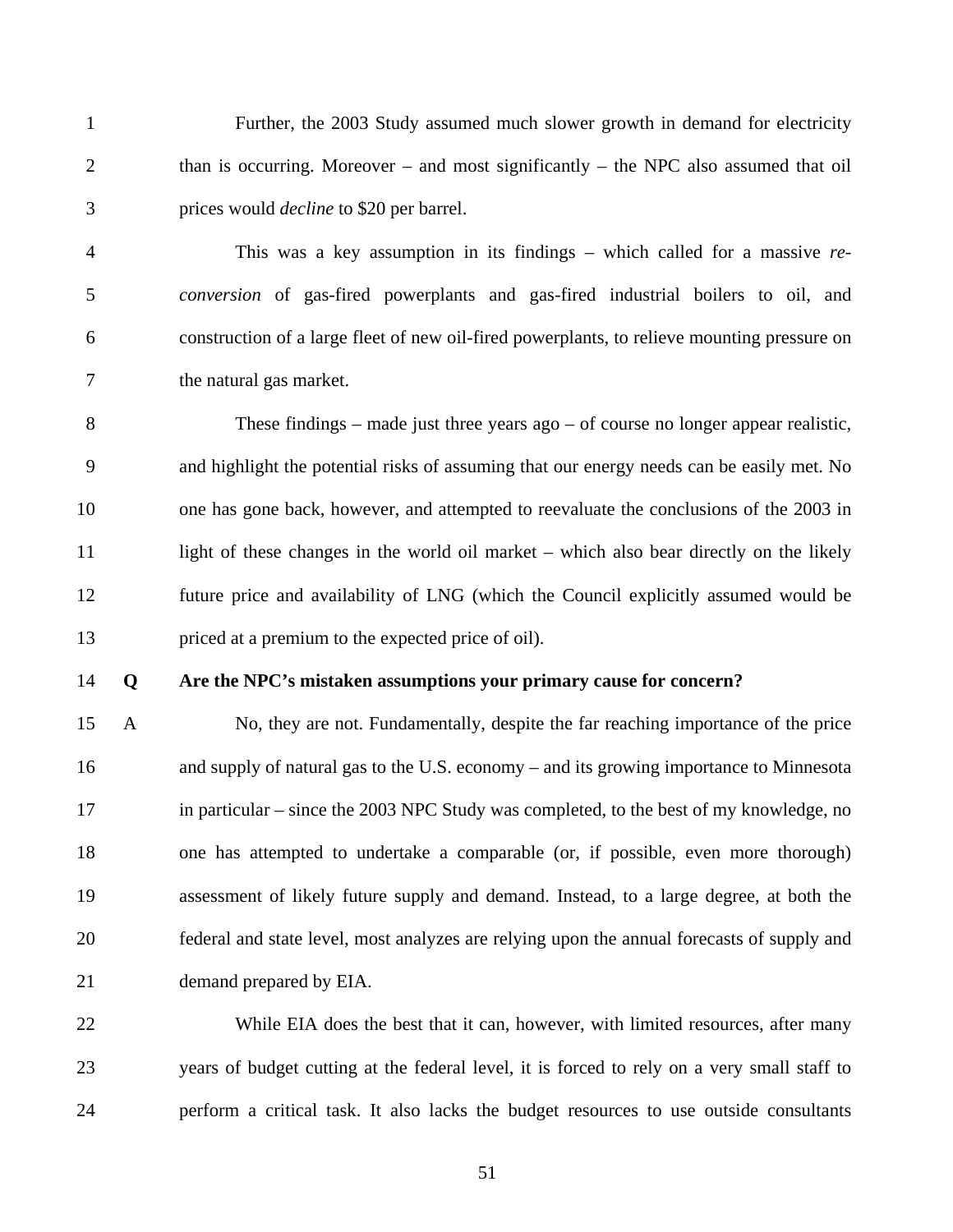1 extensively or to immediately correct known deficiencies in the modeling and data 2 collection systems it uses to develop its estimates. Not surprisingly, therefore, its 3 estimates have been far off in the past and almost certainly are far off now.

## 4 **Q In your judgment, is there a significant risk that U.S. natural gas prices often will be**  5 **far higher than EIA currently projects?**

6 A Yes, I believe that, on average that is nearly certain to be the case, for many years 7 to come. Many of the reasons for this conclusion are discussed earlier in my testimony. In 8 addition, however, in my judgment, numerous other factors contribute to this risk – many 9 of which have not yet been adequately assessed by EIA and are often not adequately 10 considered in other analyzes.

#### 11 **Q Could you identify some of the factors that contribute to this risk of higher prices?**

12 A Yes. Without attempting to provide an exhaustive list, even before considering the 13 potential impact of environmental requirements that have not yet-been adopted (discussed 14 further below), at least twelve specific factors provide cause for particular concern:

15 1. The likelihood that power sector consumption of natural gas in the U.S in 16 many years will greatly exceed currently-forecast levels. EIA's published 17 forecasts for future power sector consumption of natural gas in its Annual 18 Energy Outlooks have consistently underestimated power sector consumption 19 of natural gas – typically by a large margin. (This year's consumption, for 20 example, is likely to significantly exceed levels currently projected for 2012.) 21 While a portion of this variance is due to very hot weather this summer, 22 hotter-than-normal weather may occur again in future years. Further, EIA's 23 model appears to significantly understate demand in this key sector of the 24 economy, even on a weather-normalized basis. This in turn appears to be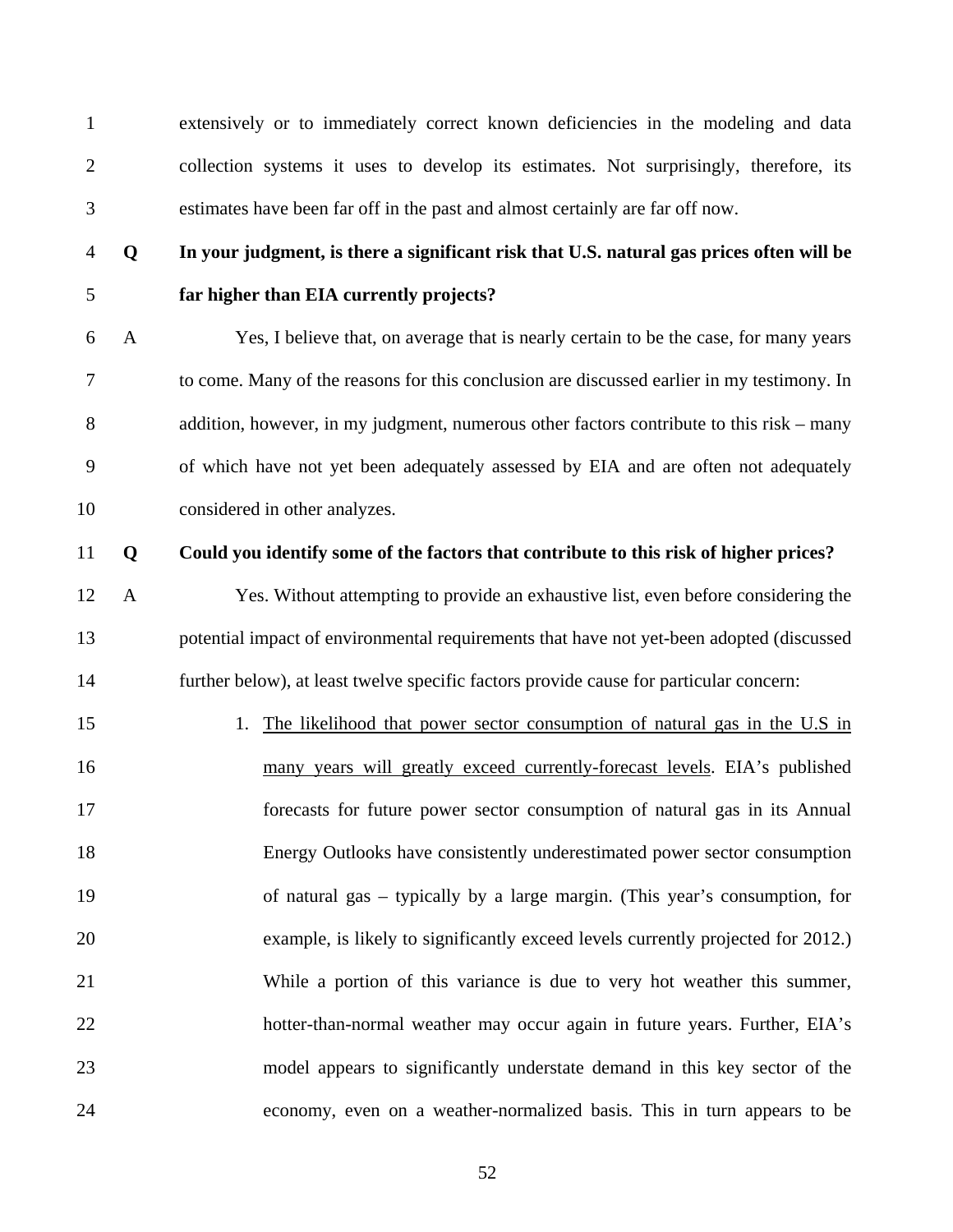1 causing many private forecasters to seriously underestimate future U.S. 2 demand.

- $3 \t2.$  The impact of recently enacted  $CO<sub>2</sub>$  reduction requirements in California. The 4 recently enacted California global warming legislation could seriously 5 exacerbate this problem, even if no other State enacts similar requirements.  $6 \qquad \qquad CO_2$  reduction requirements are virtually certain to result in significant 7 increases in consumption of natural gas, especially in the first five to ten years 8 after the reduction requirements go into effect, when the options for reducing 9 emissions may be fairly limited. (The California limits are scheduled to go 10 into effect in 2011.) Since these requirements were just adopted, they have not 11 yet been factored into EIA's forecasts (which as a matter of policy assume no 12 changes in existing laws).
- 13 3. The impact of higher oil prices on consumption of natural gas. The increase in 14 oil prices that has occurred over the past two and one-half years is likely to 15 have a huge impact on future U.S. natural gas consumption, as well as future 16 U.S. supplies – neither component of which has yet been fully factored into 17 EIA's forecasts. At least three major elements are involved:
- 18 a. Greater natural gas use at power plants and industrial 19 boilers/conversion back from oil to natural gas. Higher oil 20 prices have had a major impact on the natural gas market 21 throughout the past twelve months. They effectively set the 22 market clearing price last December, when prices at Henry Hub 23 peaked at just over \$15.00/MMBtu. Since then, after mild 24 weather reduced winter demand for natural gas, natural gas has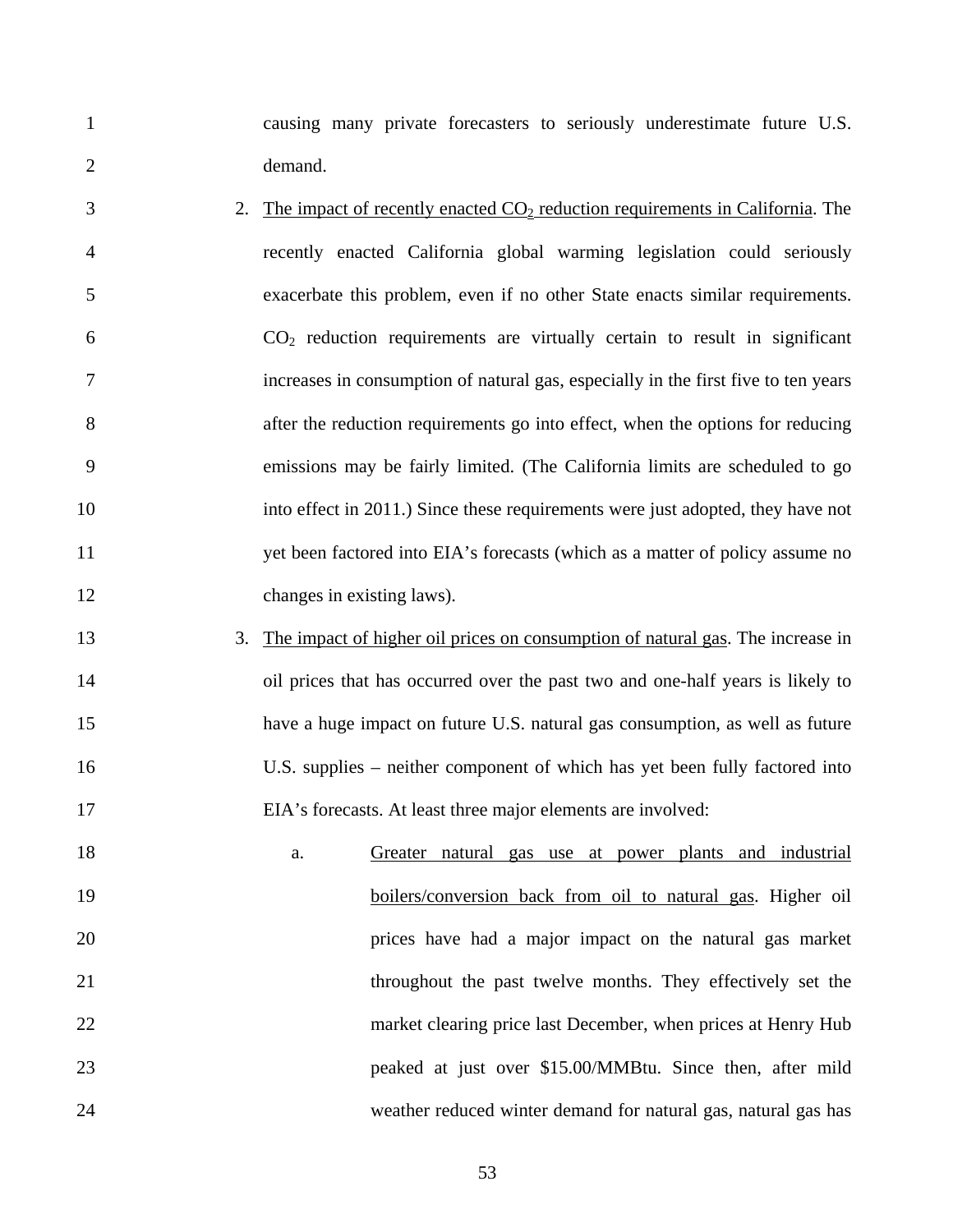|    | been heavily substituted for residual fuel oil in the limited |
|----|---------------------------------------------------------------|
|    | circumstances where it is still feasible to do so. This has   |
|    | increased natural gas consumption this year. EIA has not yet  |
| -4 | had an opportunity, however, to assess potential long-term    |
|    | implications for demand.                                      |

6 b. Explosive growth of the U.S. bio-fuels industry. A second, 7 potentially explosive source of increased demand for natural 8 gas – not yet factored into EIA's forecasts and ignored by many 9 analysts – is the potentially explosive growth of the U.S. bio-10 fuels industry. This industry is extremely energy intensive, and 11 has started to grow at an exponential rate as a result of the 12 passage of the Energy Policy Act of 2005 (which provided 13 major new incentives for bio-fuels production) and the phase-14 out of MTBE (which is being replaced primarily by ethanol in 15 most regions of the country).

16 During the remainder of this decade, increased demand for natural gas by the bio-17 fuels industry is likely to be the single fastest growing segment of U.S. industrial 18 demand.

## 19 Many analysts, however, are not yet taking this growth into account in their 20 forecasts.

21 c. Explosive growth of Canadian demand for natural gas – and 22 corresponding sharp decline in Canadian natural gas exports to 23 the U.S. By far the most important factor affecting the U.S. 24 natural gas market, however, is the explosive growth that is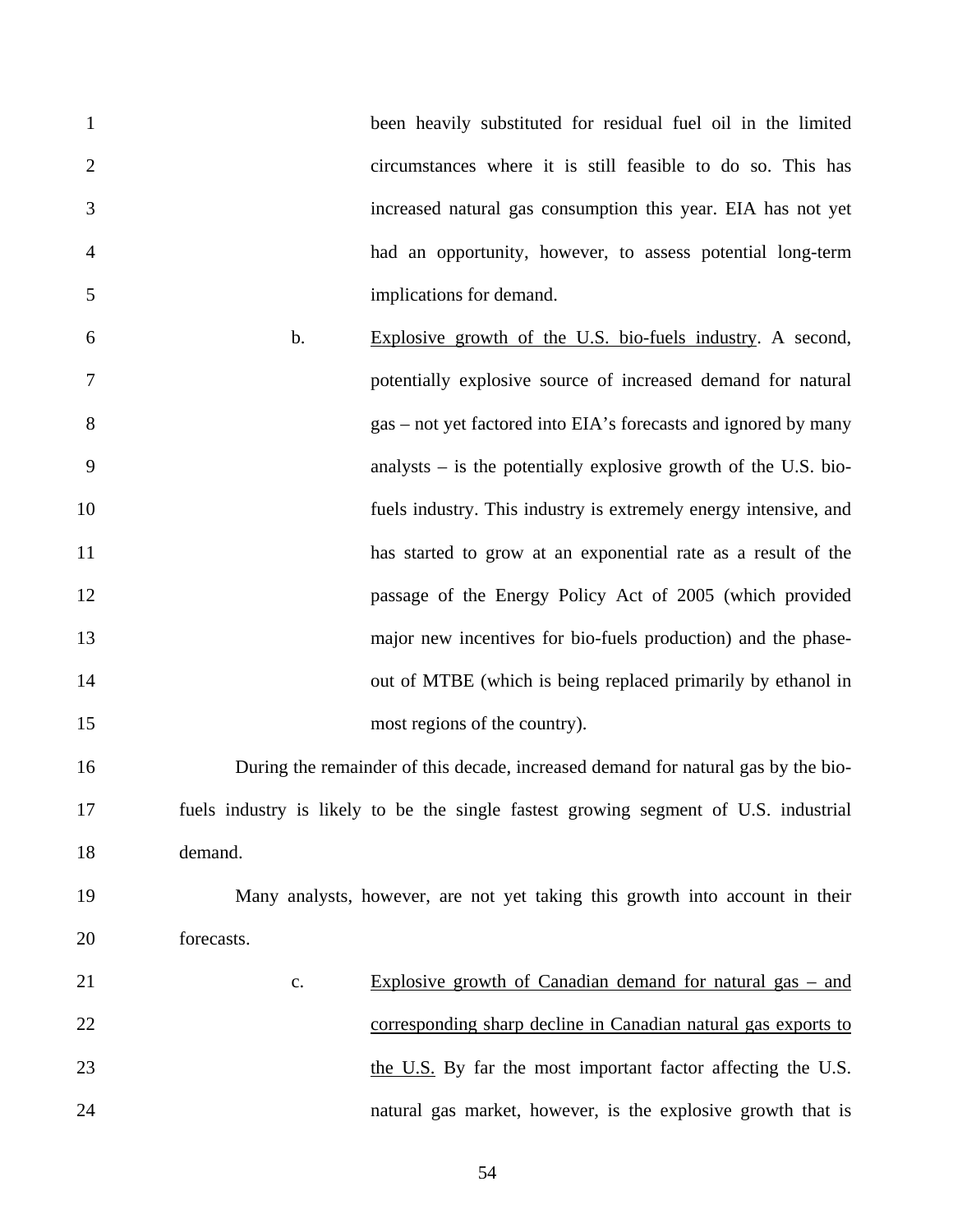| 1              | expected to occur in the Canadian oil sands industry $-$ which,                            |
|----------------|--------------------------------------------------------------------------------------------|
| 2              | like the bio-fuels industry, is extremely energy intensive.                                |
| 3              | It is important to remember that, just two and one-half years ago, projected future        |
| $\overline{4}$ | oil prices were only about half of current levels. In this scenario, oil sands development |
| 5              | was expected to increase dramatically – but on a phased basis.                             |
| 6              | Since then, planned development has exploded. This inevitably will have a major            |
| 7              | impact on the amounts of Canadian gas available to the U.S. market.                        |
| 8              | Largely as a result of expected growth in Canadian demand related to the oil               |
| 9              | sands projects, EIA already has dramatically reduced its estimates of future Canadian      |
| 10             | imports. See Figure 8.                                                                     |

11 **Figure 8**

**Forecasted Canadian Natural Gas Imports, 2020** Trillion Cubic Feet



<sup>13</sup> Even this estimate, however, is likely to prove to be too optimistic (i.e., to 14 understate the likely decline in Canadian imports).

17 Under some plausible scenarios, however, imports from Canada could decline to 18 near zero by 2020. No other single factor has the potential to have a more disruptive 19 impact on the U.S. market or to lead to steeper price increases.

<sup>15</sup> The U.S. currently imports a total of approximately 9.1 Bcf/day from Canada, 16 which accounts for a little over 15% of current U.S. supplies.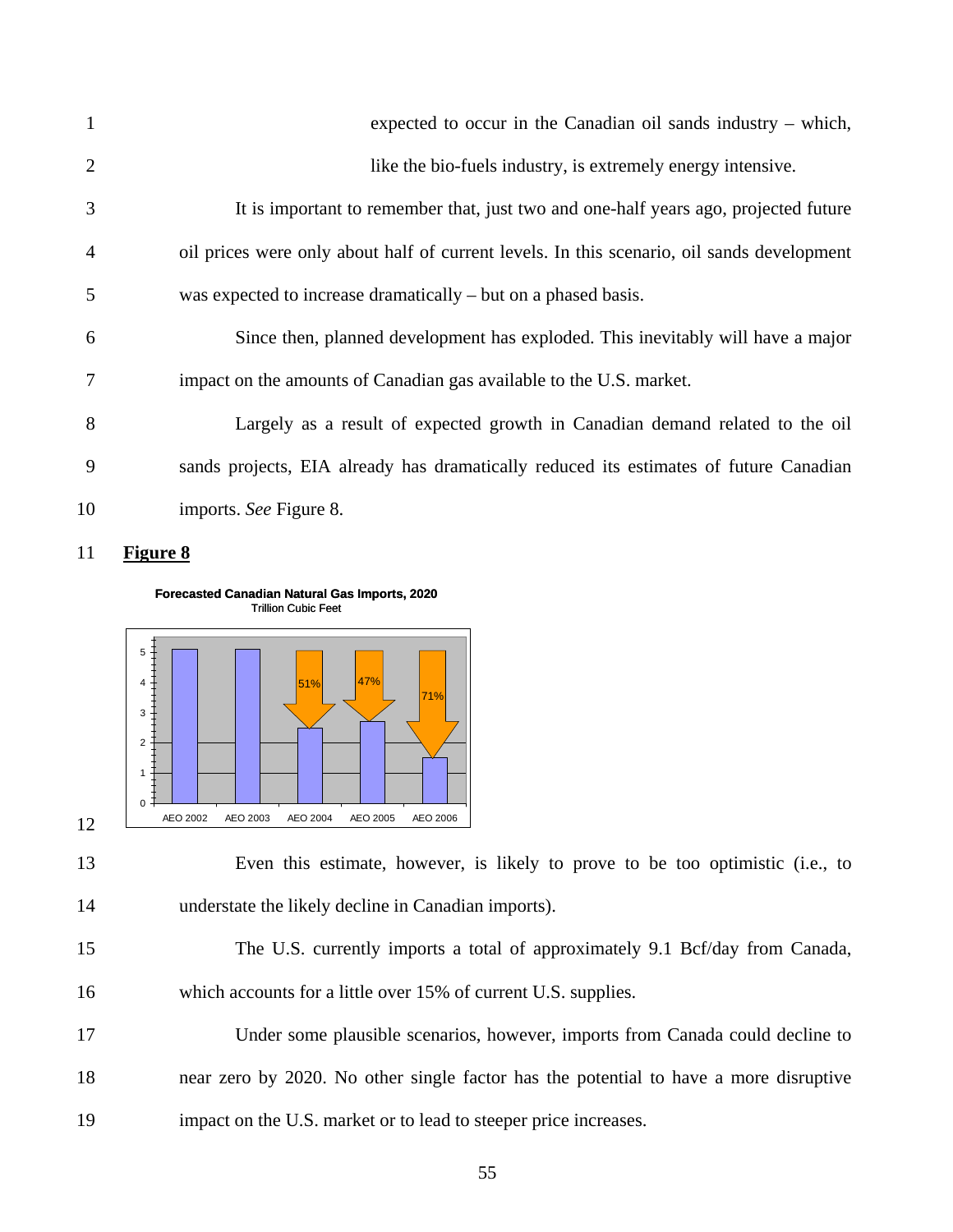| $\mathbf{1}$   | To the best of my knowledge, however, the extent of this risk has not yet been             |
|----------------|--------------------------------------------------------------------------------------------|
| $\overline{2}$ | thoroughly evaluated by either the U.S. or Canadian government or by any private party.    |
| 3              | 4. The impact of the planned shut-down of all of the coal-fired generation in              |
| $\overline{4}$ | Ontario. Ontario has committed to shut down all of its coal-fired generation               |
| 5              | (more than 3,000 MW of capacity) by the end of this decade. This also will                 |
| 6              | significantly impact supply and demand of natural gas in the U.S. market,                  |
| 7              | both by increasing use of natural gas to generate electricity in Canada (further           |
| 8              | reducing the amount of natural gas available for export) and increased power               |
| 9              | demand in the U.S. (in order to enable U.S. generators to export more power                |
| 10             | to Canada). This factor also does not yet appear to have been properly                     |
| 11             | factored into many assessments of future supply and demand.                                |
| 12             | Failure to achieve expected penetration levels of DSM and renewables. Both<br>5.           |
| 13             | in Minnesota, and nationally, projections of future electricity demand and                 |
| 14             | future utilization of gas-fired units increasingly assume very aggressive goals            |
| 15             | for DSM, wind and other sources of renewable energy.                                       |
| 16             | These aggressive goals deserve to be strongly supported; the urgency of the                |
| 17             | looming natural gas crisis demands that we do all that we can to reduce total demand and   |
| 18             | to develop non-fossil-fuel sources of energy.                                              |
| 19             | The track record suggests, however, that these aggressive goals often may not be           |
| 20             | met.                                                                                       |
| 21             | It is important to recognize, therefore, that since gas-fired generation increasingly      |
| 22             | is both the marginal source of supply for electric generation, both in the Upper Midwest   |
| 23             | Region and nationally, that even a modest shortfall in achieving these goals can lead to a |
| 24             | huge increase in the use of natural gas to generate electricity. It is essential that this |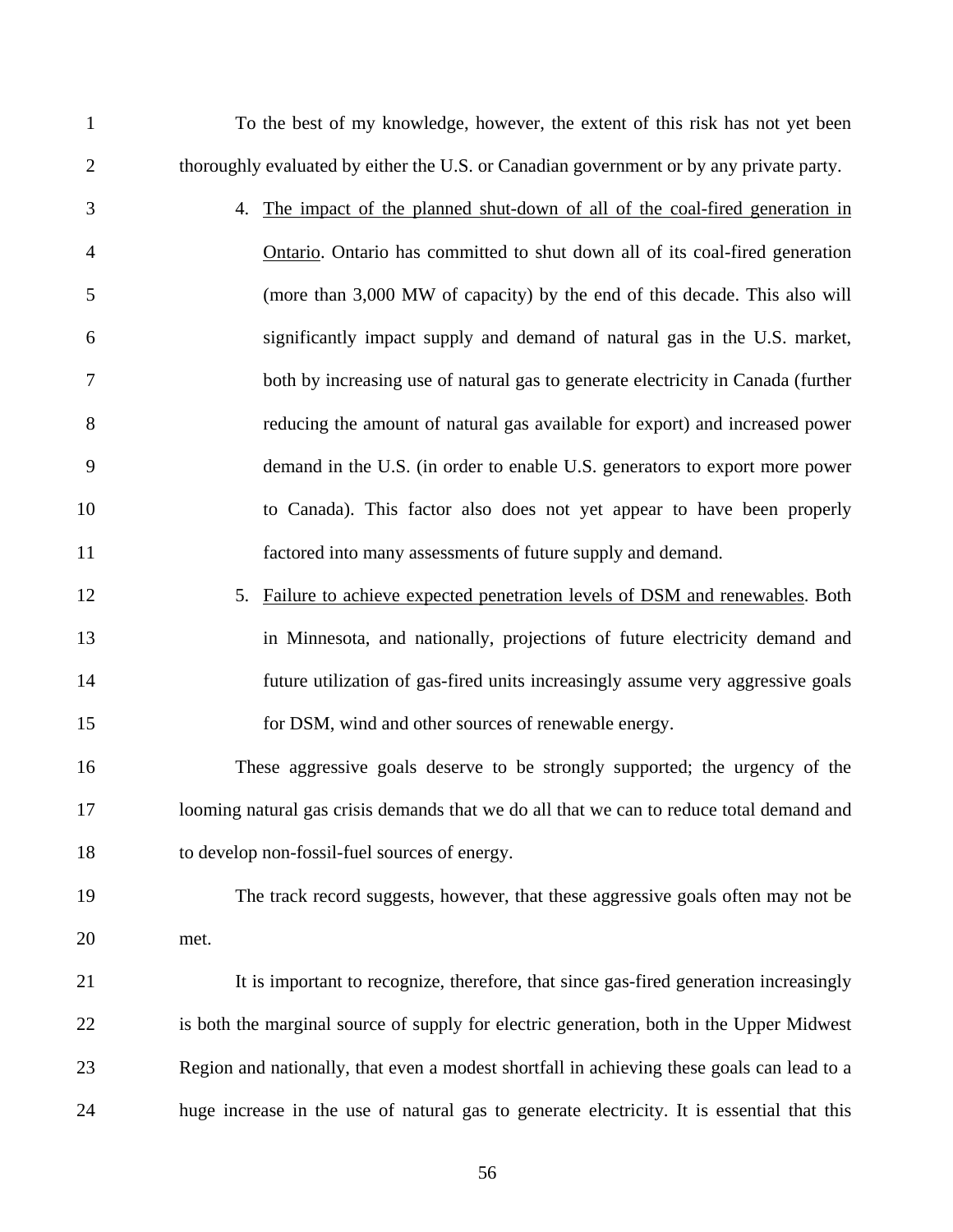1 potential impact be explicitly modeled, using a range of assumed "success levels" for 2 DSM and wind – which Xcel has not done, and which EIA has not factored into its 3 Reference Case forecast for power sector demand for natural gas.

- 4 This can lead to a huge understatement of likely future demand for natural gas.
- 5 6. Potential that a significant number of older coal-fired plants will be retired or 6 converted to natural gas. Especially at a national level, a surprisingly large 7 percentage (i.e., more than 20%) of the nation's fleet of coal-fired units 8 consists of relatively old (i.e., often more than sixty years old), relatively 9 small units and/or coal-fired units that are continuing to operate in or near 10 major urban areas. Except for the MERP units, however, relatively few units 11 in this category that have not been burning exclusively natural gas for many 12 years have been shut down or converted to natural gas anywhere in the at any 13 time in the past decade. Further, only a relatively small number are assumed 14 to be retired in EIA's future projections of demand for natural gas.
- 15 As these units continue to age, with concerns regarding environmental issues 16 remaining high, it is possible that an increasing number of these units either will be 17 retired or re-powered and converted to natural gas – as is occurring with the MERP units. 18 Over the next decade, this could be a powerful factor leading to further increases in 19 power sector demand for natural gas.
- 

20 7. Potential for on-shore production in many U.S. fields to rapidly decline. The 21 potential for major increases in demand for natural gas, however, which have 22 not yet been factored into most price forecasts, is only the "tip of the iceberg," 23 in terms of reasons for fearing that natural gas prices may rapidly escalate in 24 future years. Instead, there is even greater reason concern regarding the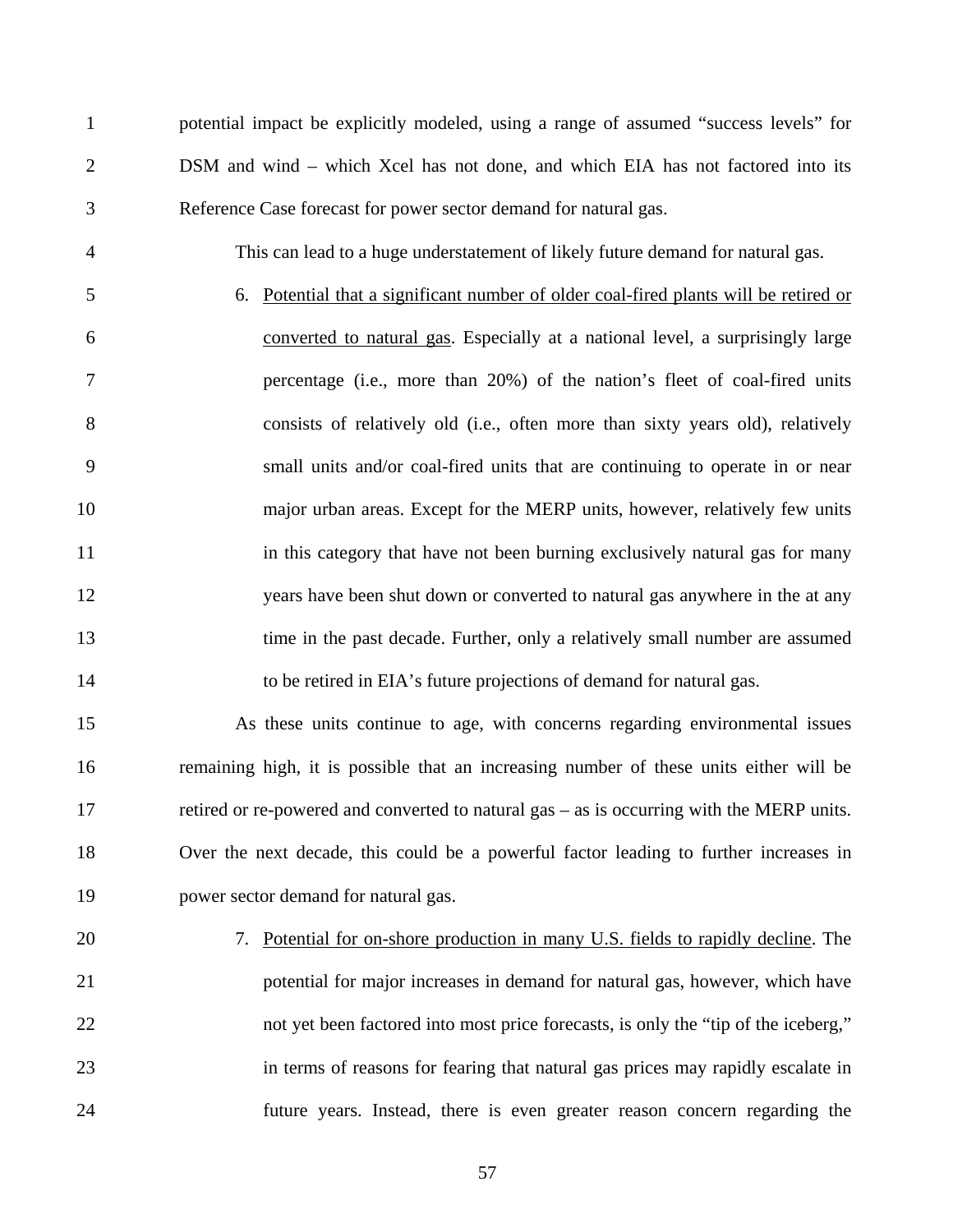| $\mathbf{1}$   | stability of future U.S. supplies. The likelihood of a sharp fall-off of imports              |
|----------------|-----------------------------------------------------------------------------------------------|
| $\overline{2}$ | from Canada already has been discussed. There is a substantial risk, however,                 |
| 3              | that U.S. production also will fall far short of EIA's current projections – both             |
| $\overline{4}$ | for on-shore and off-shore wells.                                                             |
| 5              | With respect to on-shore wells, perhaps the single greatest concern is the potential          |
| 6              | - perhaps even the likelihood - that one or more major U.S. fields will soon enter a          |
| 7              | period of rapid and irreversible decline.                                                     |
| 8              | The high prices of the past three and one-half years have spurred a tremendous                |
| 9              | ramp-up in drilling of new wells. Only a fraction of this drilling, however, has been in      |
| 10             | newly developed fields; most has been in existing fields.                                     |
| 11             | While this intensive drilling has helped to avoid a more precipitous decline in               |
| 12             | total U.S. production – at least on a short-term basis – in many fields, the effect           |
| 13             | inevitably is to accelerate the point at which these fields inevitable will enter into steep  |
| 14             | and irreversible decline. While it usually is impossible to tell precisely when this point is |
| 15             | likely to be reached in particular fields, some industry experts believe that, in several     |
| 16             | major fields it is likely to occur before the end of this decade – much as has been           |
| 17             | occurring in the Near Shelf Region in the Gulf since the late '90s.                           |
| 18             | If and when this occurs, total U.S. production is likely to enter into another period         |
| 19             | of precipitous decline – just as has occurred over the past several years, as a result of the |
| 20             | steep fall-off in production in the Near Shelf Region in the Gulf.                            |
| 21             | This in turn could easily lead to another sudden upward jump in prices, much as               |
| 22             | has occurred during the past thirty-six to forty-eight months.                                |
| 23             | The potential that future production in the Gulf of Mexico will fall far short of<br>8.       |
| 24             | expected levels. Another major potential concern is the potential - perhaps                   |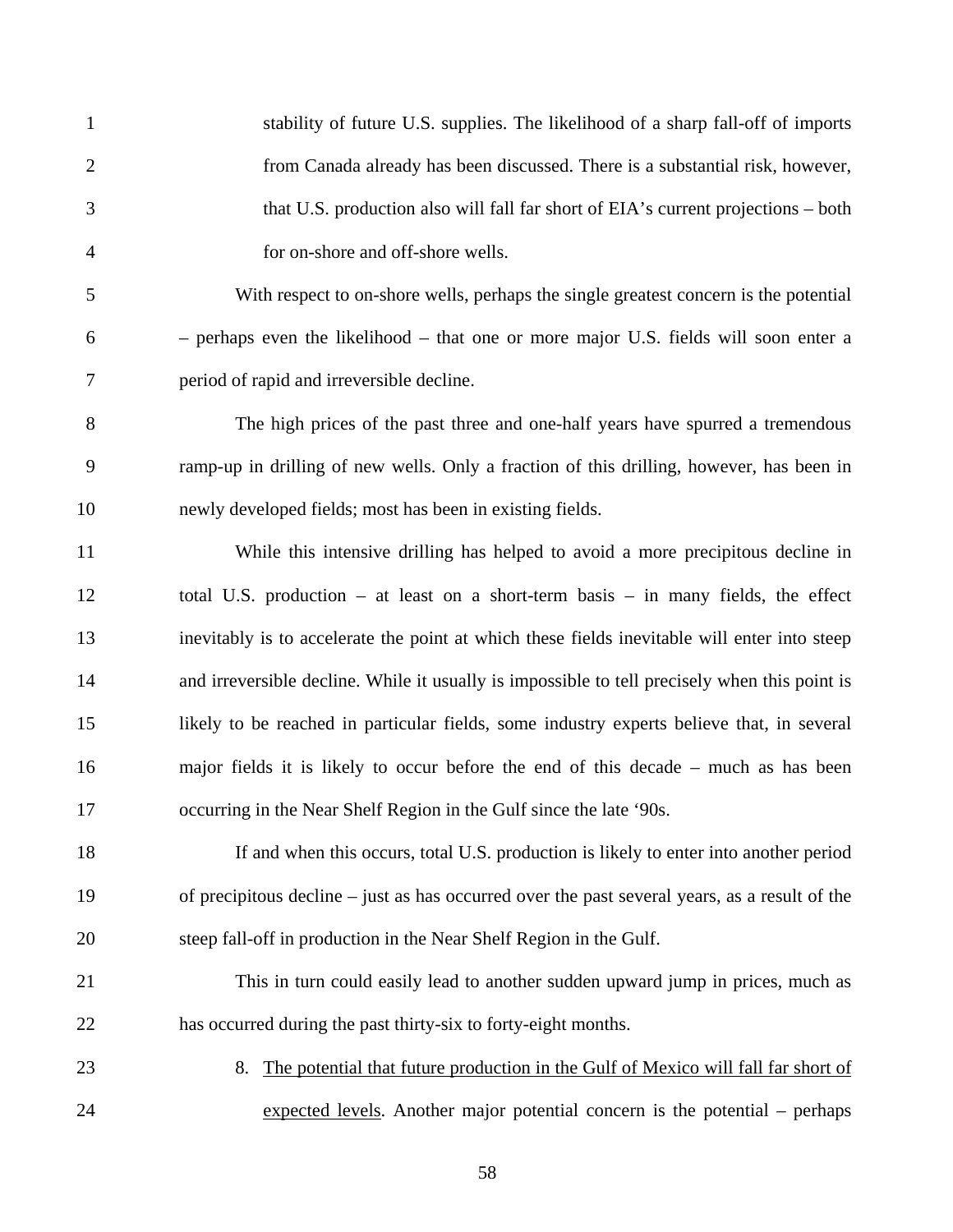1 even the likelihood – that growth in deepwater production in the Gulf will fall 2 far short of expected levels. While numerous factors give cause for concern, 3 two recent developments stand out:

4 Over the past twelve to eighteen months, due in part to higher oil prices, a 5 significant number of deepwater rigs have been pulled out of the Gulf and moved to the 6 Middle East or other locations around the world. This appears to be a long-term shift. 7 Unless it is reversed, however, it may inevitably mean much lower-than-expected future 8 natural gas production in the Gulf (which, along with the Rockies, up until now has been 9 expected to be a major area for future growth).

10 Further, while very recent, a potentially even more significant development (while 11 potentially good news for the oil market) is the apparent successfully drilling of a test 12 well in the Jack Field in the Gulf of Mexico. If this project leads to commercial 13 development, it could be the most significant U.S. oil find in twenty-five years. Because 14 of the depth of the deposits, however, unprecedented amounts of drilling will be required 15 to develop this resource. Further, this drilling will be exclusively for oil. (Because of the 16 location of the field, 170 miles from shore, no pipeline delivery system will be built; even 17 if natural gas were to be discovered, therefore, there would be no way to bring it to 18 shore.)

19 This potentially has huge implications for the development of natural gas supplies 20 over the next ten to fifteen years, since it may result in very little new natural gas 21 development in the Gulf for prolonged periods of time.

22 9. The potential that, even if the Alaskan natural gas pipeline is built, completion 23 of the pipeline ultimately will be delayed by many years. The critical role the 24 Alaskan pipeline is expected to play in future U.S. natural gas supply, the risk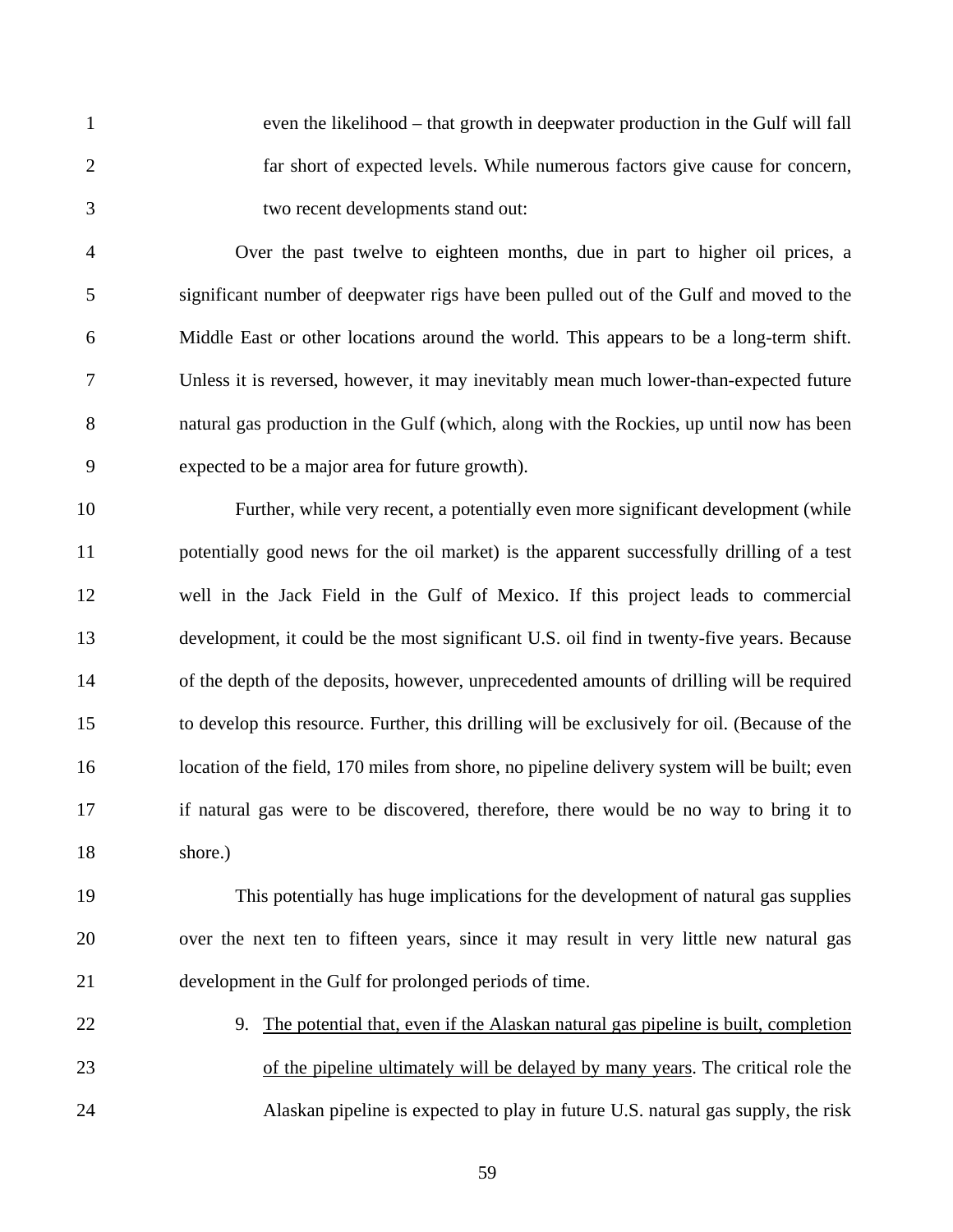| $\mathbf{1}$   | that it may never be built and the potential for extended delays even if                       |
|----------------|------------------------------------------------------------------------------------------------|
| $\overline{2}$ | construction moves forward all were discussed briefly earlier in my testimony.                 |
| 3              | For present purposes, the point to be emphasized is the likelihood that, even if the           |
| $\overline{4}$ | project ultimately moves forward, it will not be completed until long after the completion     |
| 5              | date currently assumed by EIA (i.e., commercial operation early in 2015).                      |
| 6              | The proposed Alaskan pipeline is one of the most ambitious projects ever                       |
| 7              | proposed $-$ i.e., 3,000 miles in length, running through both the U.S. and Canada,            |
| 8              | requiring approximately 54 million manhours to construct, using 5 to 6 million tons of         |
| 9              | steel, with an expected cost of approximately \$20 billion.                                    |
| 10             | At this point, however, it is at the conceptual stage only. At least according to the          |
| 11             | information published by the project sponsors, it appears that preliminary design work         |
| 12             | has not yet begun. Permit applications have not yet been developed – much less filed.          |
| 13             | The process of collecting field data also has not yet started.                                 |
| 14             | According to the timeline published by the sponsors, therefore, even if every                  |
| 15             | conceivable open issue necessary to move forward with the project could be resolved            |
| 16             | immediately, and there were no glitches in the permitting process at the State, Federal,       |
| 17             | local or Provincial level in either the U.S. or Canada, the earliest that permits required for |
| 18             | construction could be issued is 2011.                                                          |
| 19             | Experience with large, controversial projects, however, strongly suggests the                  |
| 20             | potential for numerous delays along the way.                                                   |
| 21             | This has huge implications for the potential value of the Mesaba project to                    |
| 22             | Minnesota, particularly during the period between 2015 and the early part of the               |
| 23             | following decade.                                                                              |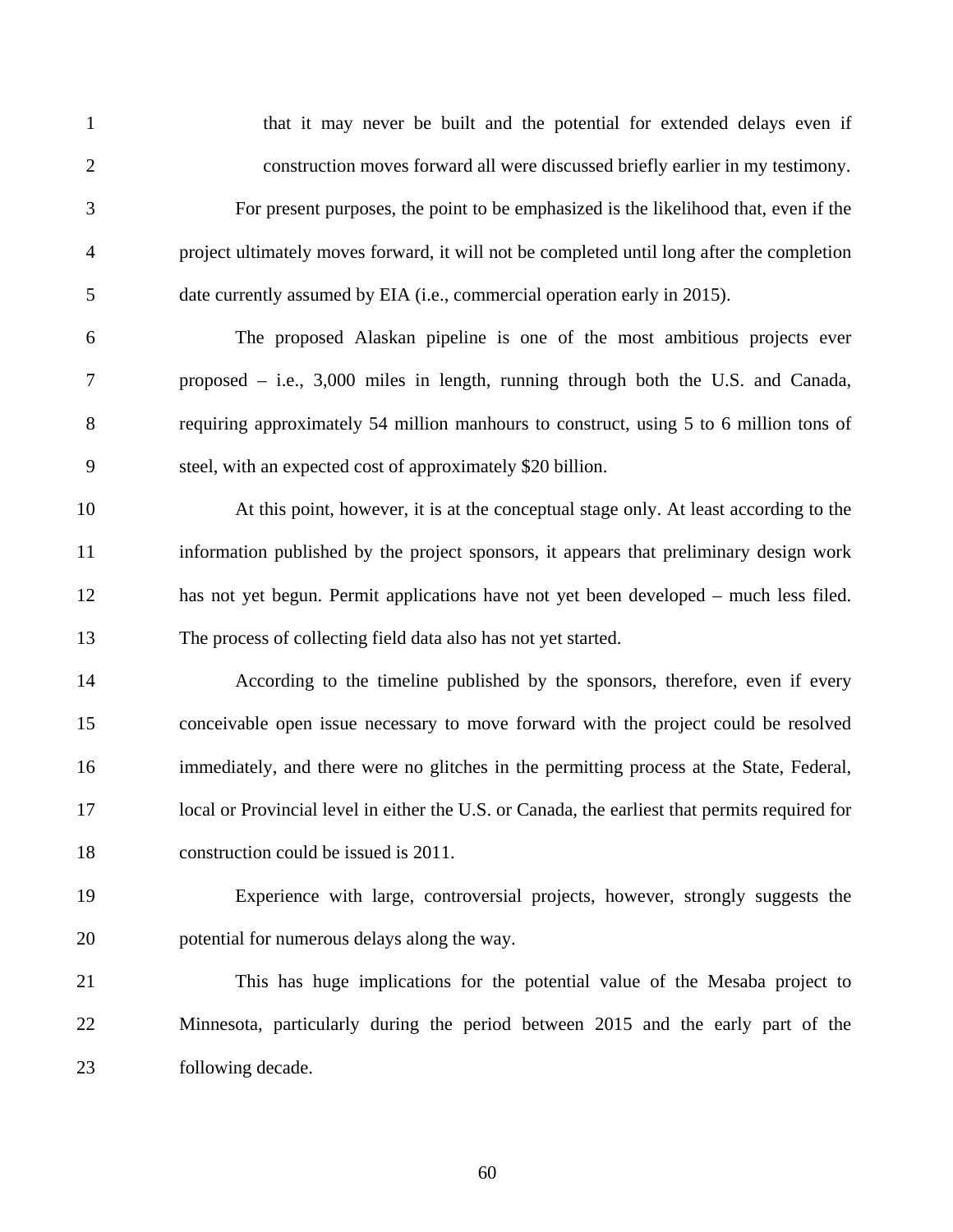| $\mathbf{1}$   | If the Alaskan pipeline ultimately proceeds forward, for example, but completion          |
|----------------|-------------------------------------------------------------------------------------------|
| $\overline{2}$ | eventually is delayed until 2020 (which is not by any means an implausible scenario),     |
| 3              | effectively reducing expected U.S. supply of natural gas by 5 Bcf/day in the intervening  |
| $\overline{4}$ | years (i.e., more than the combined impacted of Ivan, Katrina and Rita on U.S.            |
| 5              | production, for a much longer period of time), it would not necessarily be surprising if  |
| 6              | the effect were to increase the price of natural gas by \$5.00 to 7.00/MMBtu for all or   |
| 7              | most of the period between 2015 to 2020.                                                  |
| 8              | Yet, there is no apparent indication that Xcel took this possibility into account in      |
| 9              | conducting its resource planning or system analysis.                                      |
| 10             | 10. The likelihood of fierce competition for available supplies of LNG. While             |
| 11             | alluded to briefly before, over the past year it also has become increasingly             |
| 12             | apparent that during the next decade, there is likely to be fierce competition            |
| 13             | for available supplies of LNG. Several recent developments bear mention:                  |
| 14             | Russia's aggressive attitude last winter and again more recently with respect to          |
| 15             | the Sakhalin Island project has sent shock waves through Europe, causing several major    |
| 16             | European governments to make major commitments to reduce their dependence upon            |
| 17             | Russia as a source of supply. Especially during the period between 2010 and 2020,         |
| 18             | however, this is likely to be accomplished primarily by stepping up significantly imports |
| 19             | of LNG. Further, since we already are past the window for starting projects that might    |
| 20             | come on line early in the next decade, much of this increased supply inevitably will need |
| 21             | to come in head-to-head competition with the U.S. countries, in what increasingly is      |
| 22             | likely increasingly to become a zero sum game for supplies that fall well short of total  |
| 23             | global demand.                                                                            |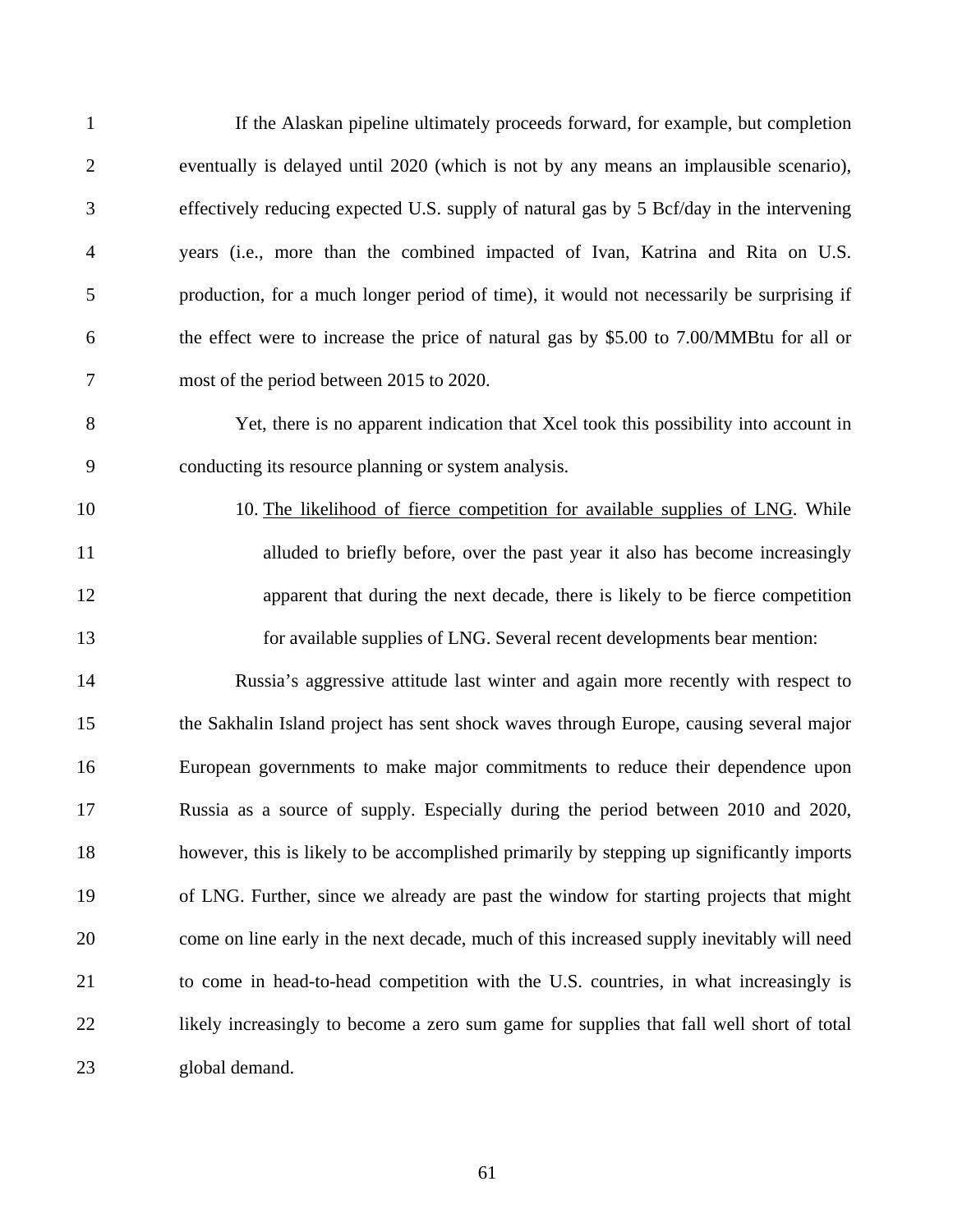1 Current producers – particularly Indonesia – also have reported disturbing 2 declines in production, reducing expected future supplies. Other projects (such as in 3 Australia) have been much slower-than-expected to get off the ground.

4 Russia's aggressive posture regarding Sakhalin Island also could have major 5 repercussions regarding future natural gas development in Russia, reducing the flow of 6 capital and technology into the country – and therefore increasing pressure on European 7 countries to find alternative sources of supply.

8 There also has been a huge explosion of demand from India – which just two 9 years ago was largely ignored in many projections of likely supply and demand.

10 The consistent pattern, therefore, appears to be one of lower-than-expected 11 supplies and significantly greater demand —demand that could intensify dramatically, if 12 concerns regarding global warming continue to increase.

13 11. The lack of evidence that a second major tranche of LNG projects will be built 14 out rapidly. Current global supply projections assume that, after the round of 15 projects announced starting in 2003 and 2004, there will be a continuing flow 16 of new liquefaction projects. The first round of projects, however, has proved 17 to be far more expensive than expected, and in the interim there has been a 18 major shift in focus to development of gas-to-liquids projects. In the past year, 19 there have been very few signs that a next generation of new projects is likely 20 to move forward soon.

21 Without these projects, however, there is no "Plan B" for meeting the needs of the 22 U.S. and global markets in the later part of the next decade – or beyond.

23 12. High likelihood that LNG typically will be priced against oil in global 24 markets. Finally, within the expert community, there is a growing consensus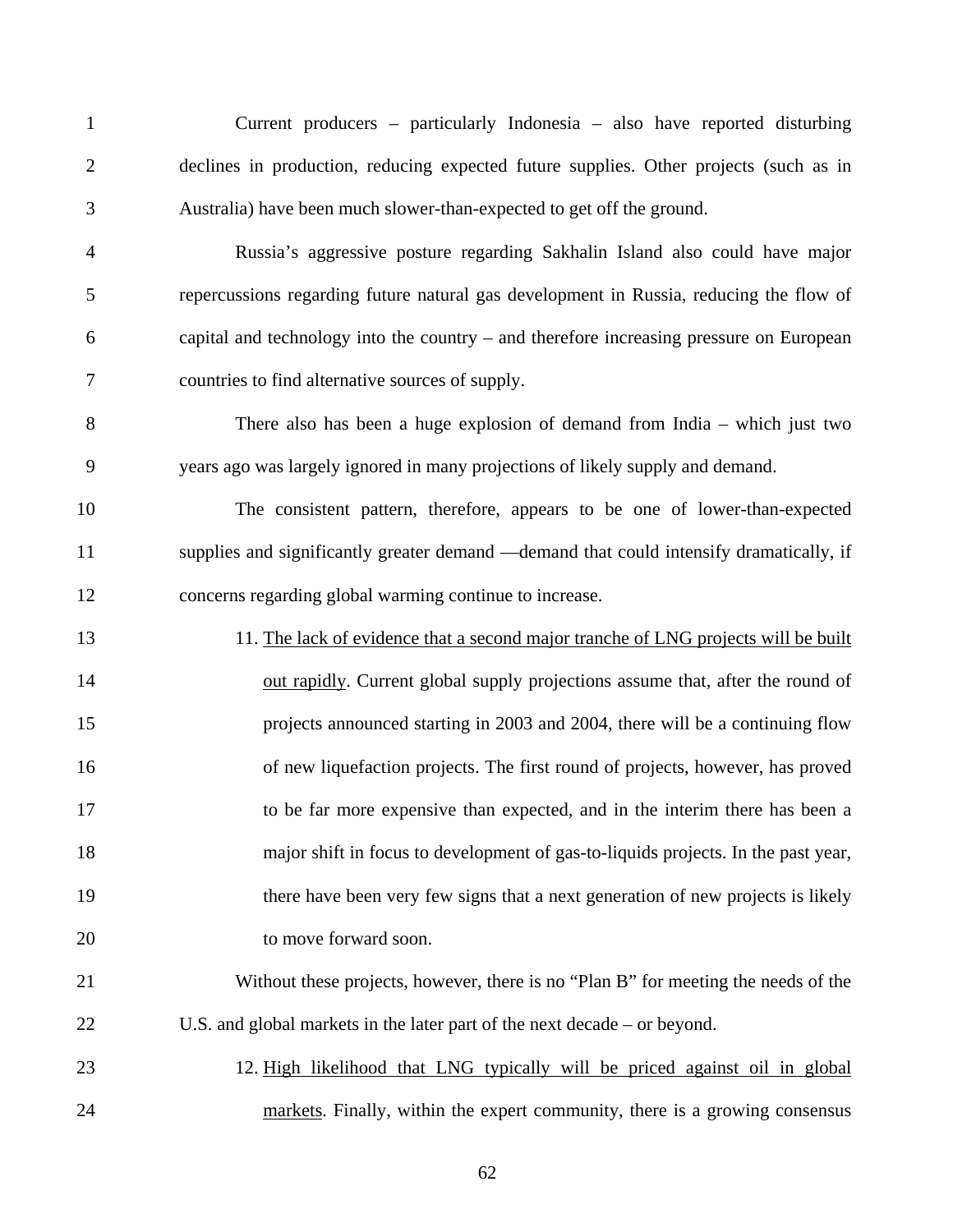1 that LNG is likely to generally be priced on an oil equivalent basis. By the 2 middle part of the next decade, this almost certainly will mean prices well 3 above the current level of the twelve-month strip for 2007. Xcel itself predicts 4 a link between world oil and gas prices in its November 2006 Base Load 5 Process Study.

### 6 **Q What conclusions do these factors suggest?**

7 A During the past seven years, EIA's natural gas price forecasts have proven to be 8 utterly unreliable as a basis for planning. If anything, however, the reasons to be cautious 9 in considering these forecasts now are more compelling than at any time during this 10 seven year period.

## 11 **Q Please describe the natural gas price assumptions you believe Xcel should analyze in**  12 **order to conduct meaningful system analysis.**

13 A At a minimum, even when evaluating scenarios in which there no new 14 environmental requirements are adopted, NSP should have evaluated a range of different 15 scenarios, in which natural gas prices in any one year might range anywhere between 16 \$7.67/MMBtu in \$2007 (i.e., the lowest month-end value for the next-year twelve-month 17 strip at any time during the past twelve months) and \$15.39/MMBtu in \$2005 (the 18 highest daily weighted average price in the Day Ahead market at Henry Hub during the 19 past twelve months (but not necessarily the peak price level in future years).

### 20 **Q What specific price levels did you ask ICF to use for purposes of its modeling runs?**

21 A To err on the side of being conservative, I asked ICF to perform its runs using an 22 assumed natural gas price of \$7.67/MMBtu in \$2007 (i.e., the potential future floor price, 23 prior to considering potential price spikes, and value that is likely to *least* favor Mesaba). 24 I also asked ICF to perform a sensitivity analysis that examines the potential costs to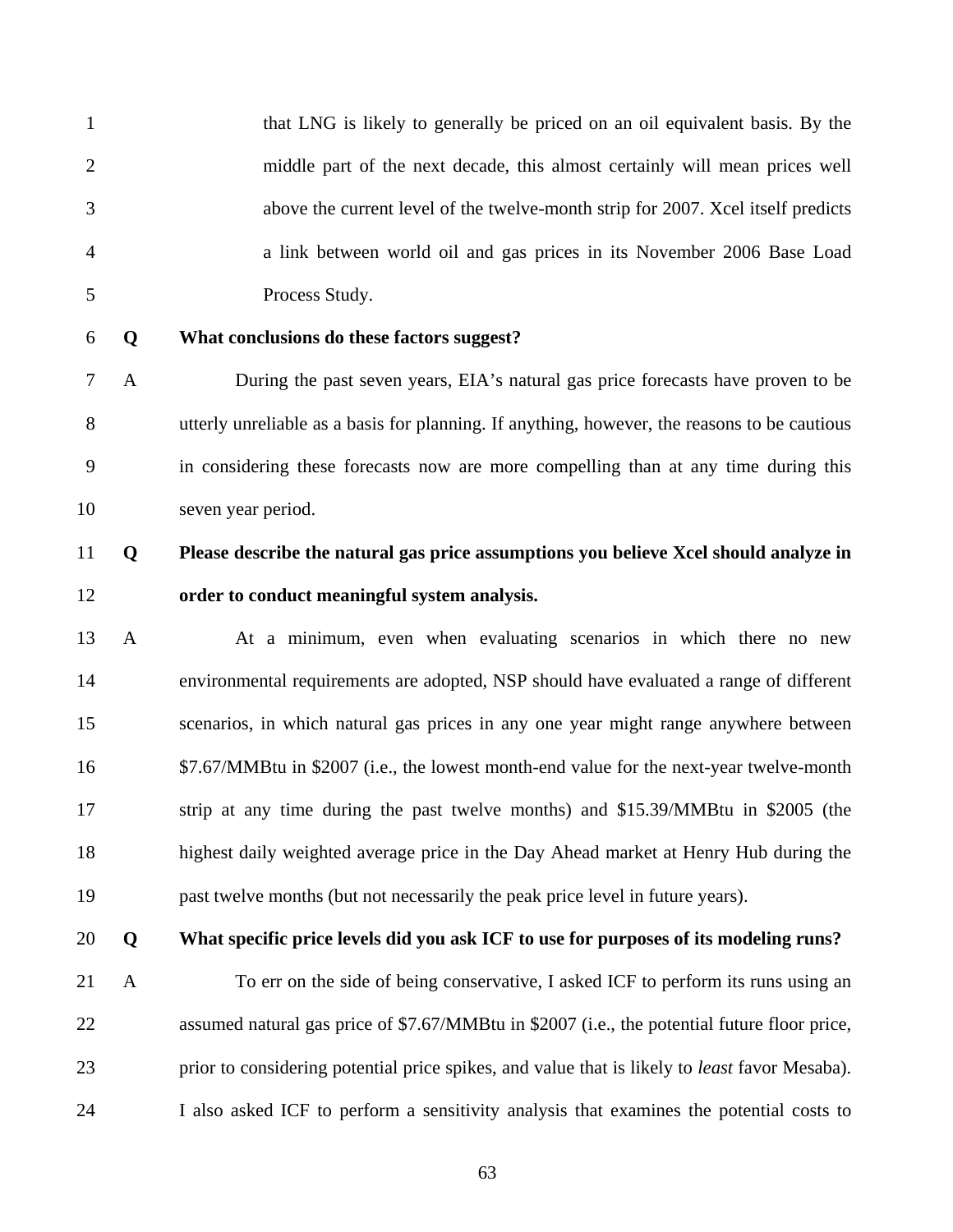1 NSP's customers if Xcel fails to add new coal-fired generation and natural gas prices 2 reach \$14.00/MMBtu (a price which is still well below the peak price levels I believe we 3 are likely to see in the next decade).

### 4 **Q What did the results of this analysis show?**

5 A This analysis shows that, even in a low gas-cost scenario, the difference in costs 6 between Mesaba and NSP's proposed resource plan are negligible. In a more realistic 7 scenario, Mesaba is likely to produce huge benefits for customers. Therefore, a plan that 8 includes Mesaba is the most robust protection available for NSP ratepayers.

- 9 **C. SYSTEM ANALYSIS NEEDS TO TAKE INTO ACCOUNT THE POTENTIAL FOR MAJOR**
- 

### 10 **CHANGES IN ENVIRONMENTAL REQUIREMENTS IN FUTURE YEARS**

#### 11 **Q Is this the only major flaw in NSP's analysis of system impacts?**

12 A No, not by any means. A second, equally egregious flaw in NSP's assessment is 13 that NSP conducts its entire analysis using *status quo* assumptions during the entire 14 period covered by its analysis – i.e., assuming, in effect, that there will be no new 15 environmental requirements that might be relevant to its choice of generating assets with 16 potential useful lives measured in decades.

#### 17 **Q In your judgment, is this a reasonable assumption?**

18 A No, it is not. There is a great deal of uncertainty, of course, regarding *what* new 19 environmental requirements might be enacted, the *specific form* they might take and 20 *when* they might go into effect. A wide range of outcomes are clearly plausible.

21 The likelihood that the *status quo* will continue indefinitely, however, with no 22 new requirements being enacted – which is effectively very close to what NSP assumes – 23 is not very high.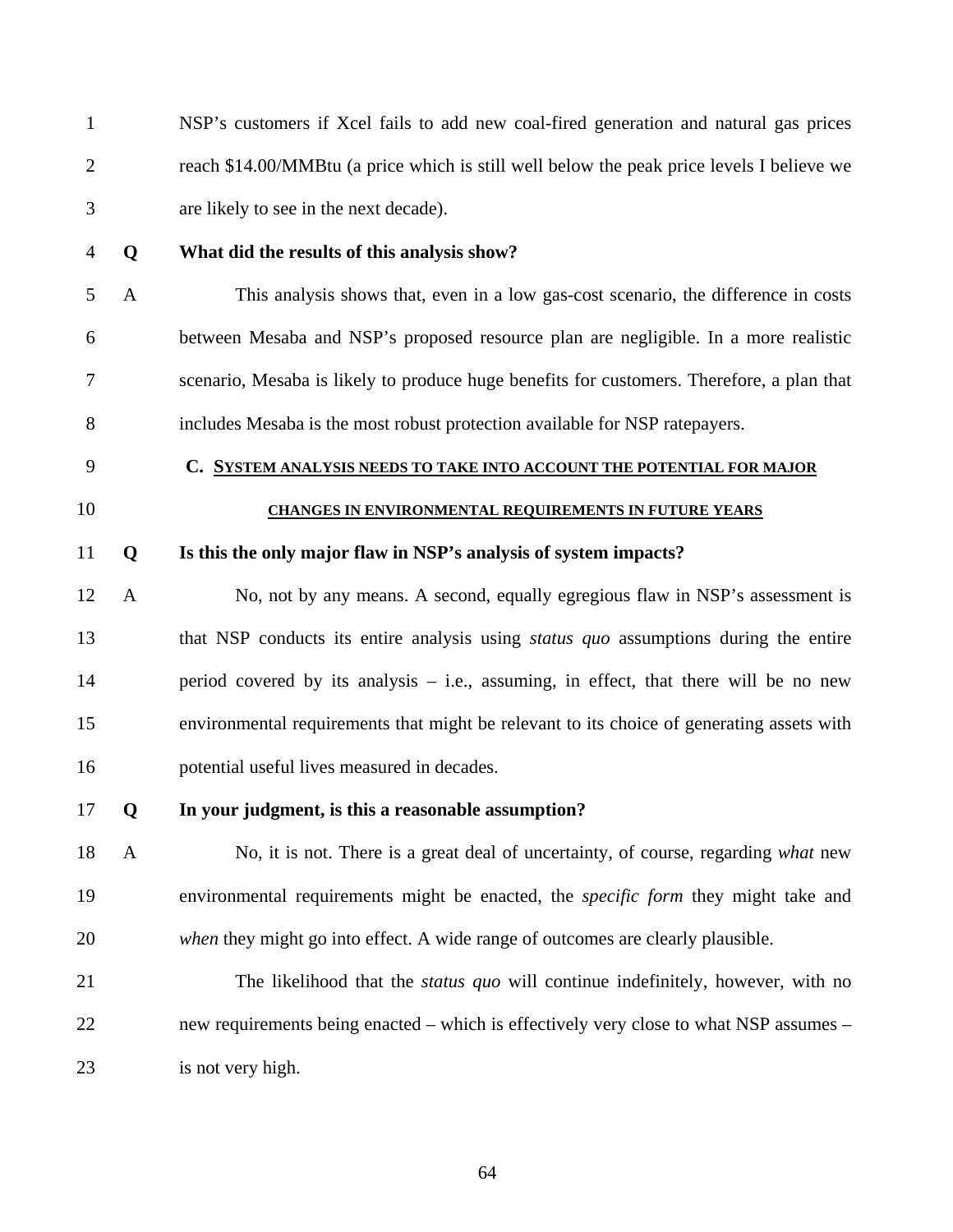| $\mathbf{1}$   | Q            | Given the uncertainty that exists, how should Xcel have assessed the potential               |
|----------------|--------------|----------------------------------------------------------------------------------------------|
| $\overline{2}$ |              | impact of future changes in environmental requirements in order to conduct sound             |
| 3              |              | system analysis?                                                                             |
| $\overline{4}$ | A            | Just as with fuel prices, Xcel should have examined a range of potential scenarios,          |
| 5              |              | and evaluated the potential impact on system costs of different resource plans under each    |
| 6              |              | of these scenarios.                                                                          |
| 7              | Q            | What are some of the potential changes in environmental requirements Xcel should             |
| $8\,$          |              | assess in dept in conducting a systems analysis?                                             |
| 9              | $\mathbf{A}$ | Xcel should have carefully assessed, for example, the potential impact on its                |
| 10             |              | system needs of new mercury requirements, new $PM_{2.5}$ requirements, requirements for      |
| 11             |              | additional reductions in $SO_2$ emissions and potential changes in the definition of BACT.   |
| 12             |              | By far the most important issue for Xcel to consider, however, is the potential that         |
| 13             |              | it might be required, pursuant to either federal or state $law - or$ potentially even as the |
| 14             |              | result of a voluntary commitment by the Company's management – to make major                 |
| 15             |              | reductions in its emissions of Greenhouse Gases, potentially as soon as the early part of    |
| 16             |              | the next decade.                                                                             |
| 17             | Q            | Why should Xcel have carefully evaluated the potential impact of requirements that           |
| 18             |              | it achieve major reductions in its emissions of greenhouse gases?                            |
| 19             | $\mathbf{A}$ | The global warming issue is extremely controversial, and I am not being                      |
| 20             |              | presented as a witness on whether restrictions on emissions of Greenhouse Gases should       |
| 21             |              | be imposed.                                                                                  |
| 22             |              | Pressure to take action on Global Warming is mounting, however. Further, the                 |
| 23             |              | underlying science suggests that, if reductions in emissions are required, they could be     |
| 24             |              | severe.                                                                                      |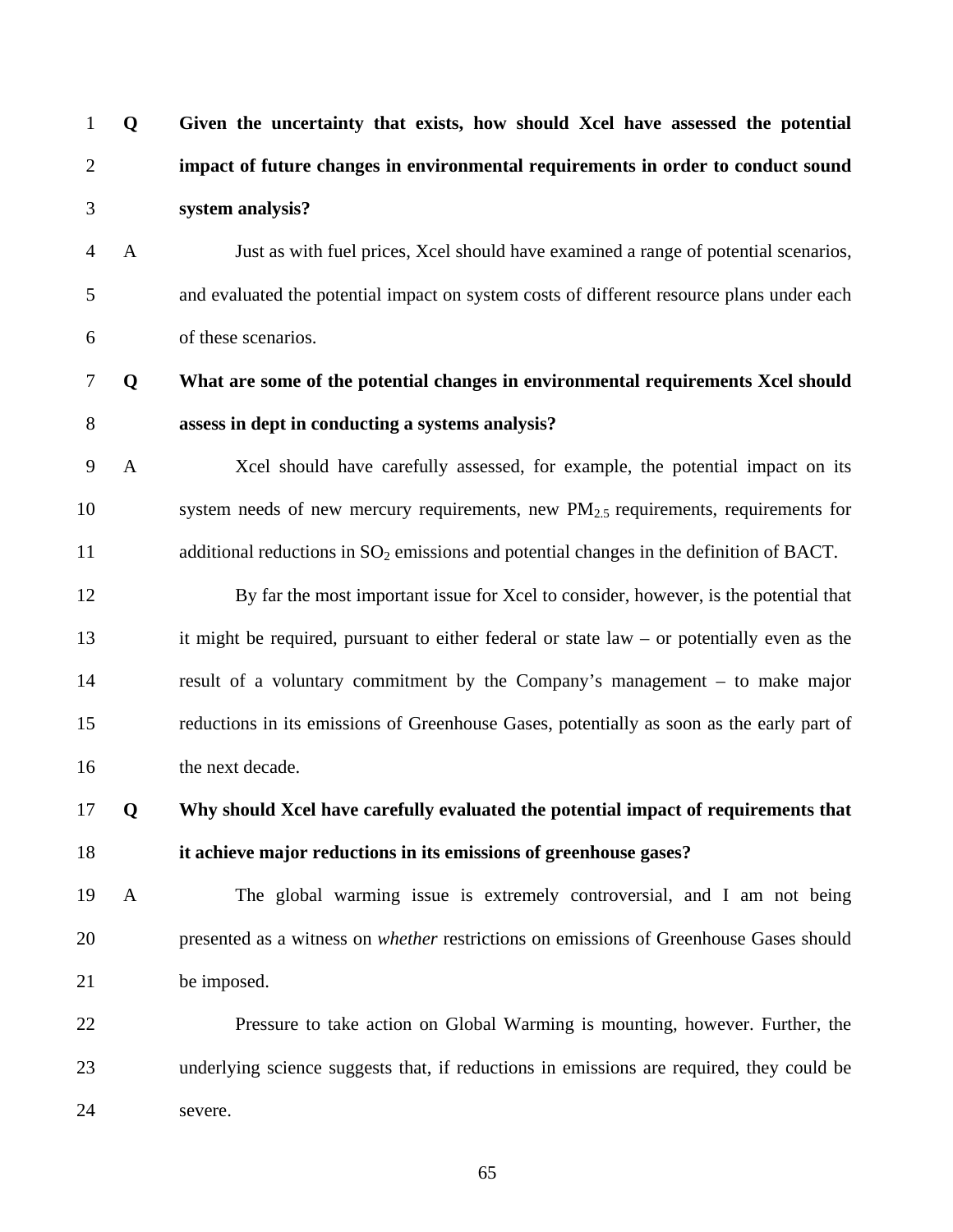1 In my judgment, therefore, perhaps the single most important issue that should 2 concern the senior executives of any major utility – comparable to the uncertainties 3 associated with natural gas – is the potential for stiff new global requirements.

4 It is difficult for me to see how a utility can prudently evaluate planning options 5 in its system impact efforts without carefully evaluating the potential impact of such 6 requirements.

### 7 **Q Didn't Xcel include a carbon-adder as part of its analysis?**

8 A Yes, it did. The carbon-adder it used in its analysis, however, doesn't even begin 9 to capture the potential costs that might be incurred by its customers if NSP is required to 10 comply with major  $CO<sub>2</sub>$  reduction requirements, and has not taken this potential into 11 account in its planning. Making the extremely simplistic assumption of a tax, without 12 building a full scenario – including dramatically higher natural gas price assumptions – 13 that is consistent with any form of carbon limit, does not yield useful information.

## 14 **Q What specific scenarios should NSP have evaluated if it wanted to present**  15 **meaningful system impact analysis?**

- 16 A One good starting point might be the scenarios that the Commission already has 17 specifically directed NSP to evaluate as part of its resource planning process.
- 18 **Q Please describe those scenarios.**
- 19 A The Commission has specifically directed NSP to evaluate four possible reduction
- 
- 
- 20 targets:
- 21 7% below 1990 levels;
- 22 7% below 1999 levels;
- 23 15% below 1999 levels; and
- 24 30% below 1999 levels.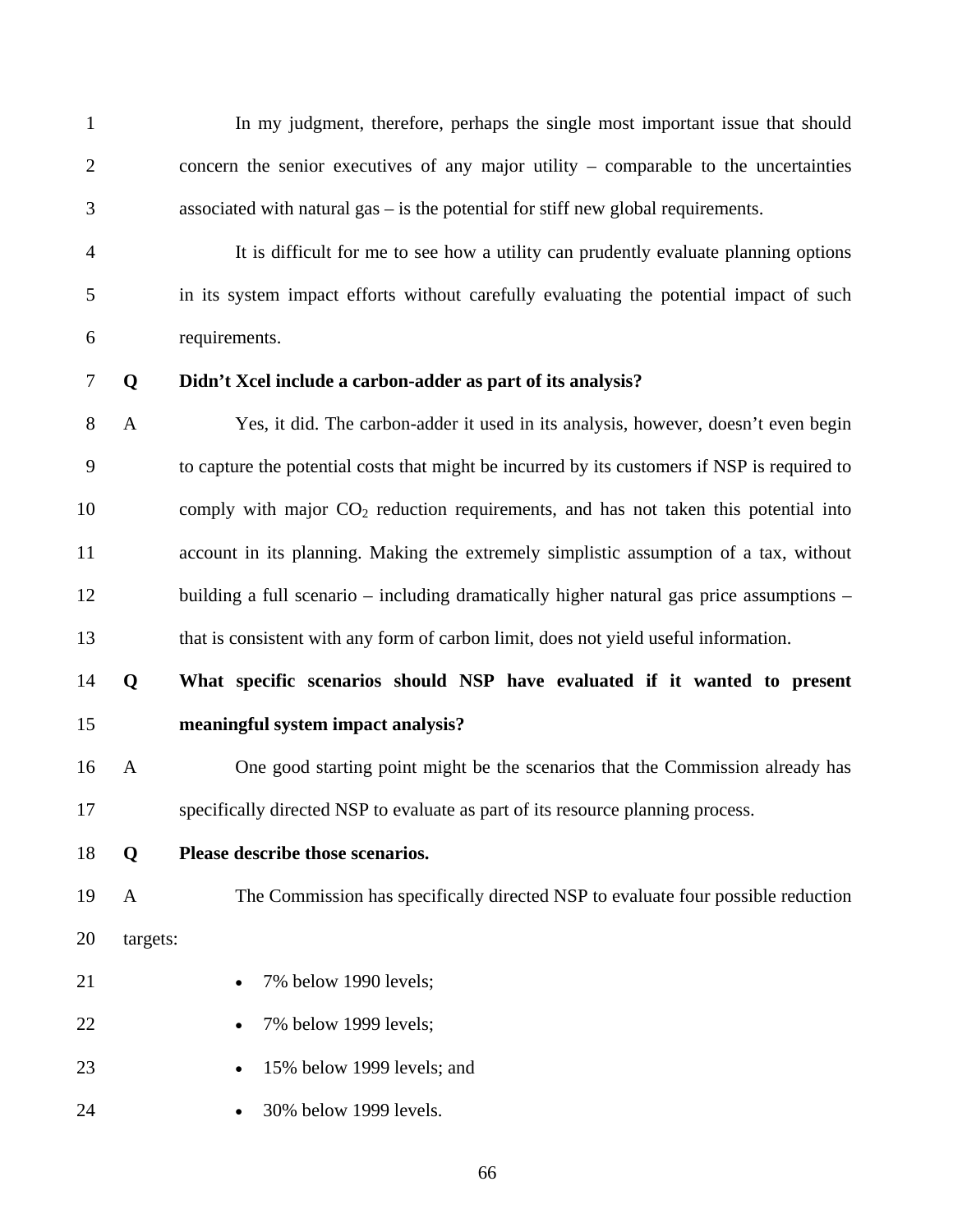- 1 Further, the Commission has further directed NSP to examine the potential costs 2 and risks to its system if it is required to meet each of these requirements in 2008, 2015 3 or 2025.
- 

## 4 **Q How do these reduction requirement potentially bear upon the choice between**  5 **Mesaba and other possible expansion plans?**

6 A The potential that NSP might be required to meet reduction requirements of this 7 nature has huge implications for the choice between alternative expansion plans.

8 If the Mesaba project does not go forward, the most likely alternatives are that: (i) 9 NSP will continue adding a large number of gas-fired generating units to meet its future 10 generating needs; or (ii) alternatively, that at some point (although in all likelihood not 11 nearly as early as 2015) it will seek to add a new pulverized coal plant (as it currently has 12 proposed as a placeholder in its IRP) or seek to add a IGCC plant similar to Mesaba.

13 If NSP is forced to meet significant  $CO<sub>2</sub>$  reduction requirements any time within 14 the next ten to fifteen years, however, and Mesaba is not built, the results could be 15 disastrous for NSP and its customers.

## 16 **Q What potential adverse consequences could NSP and its customers suffer if Mesaba**  17 **is not built?**

18 A First, in any scenario in which significant new CO<sub>2</sub> reduction requirements are 19 enacted, gas prices will escalate sharply – in all likelihood to levels never previously seen 20 on a sustained basis in the U.S. market. To the extent NSP has continued to add gas-fired 21 resources, therefore, the potential cost consequences could be staggering – potentially 22 amounting to many billions of dollars.

23 Second, if NSP has opted to build a pulverized coal-plant, it would be faced with 24 one to two scenarios, either of which could have extreme negative consequences for its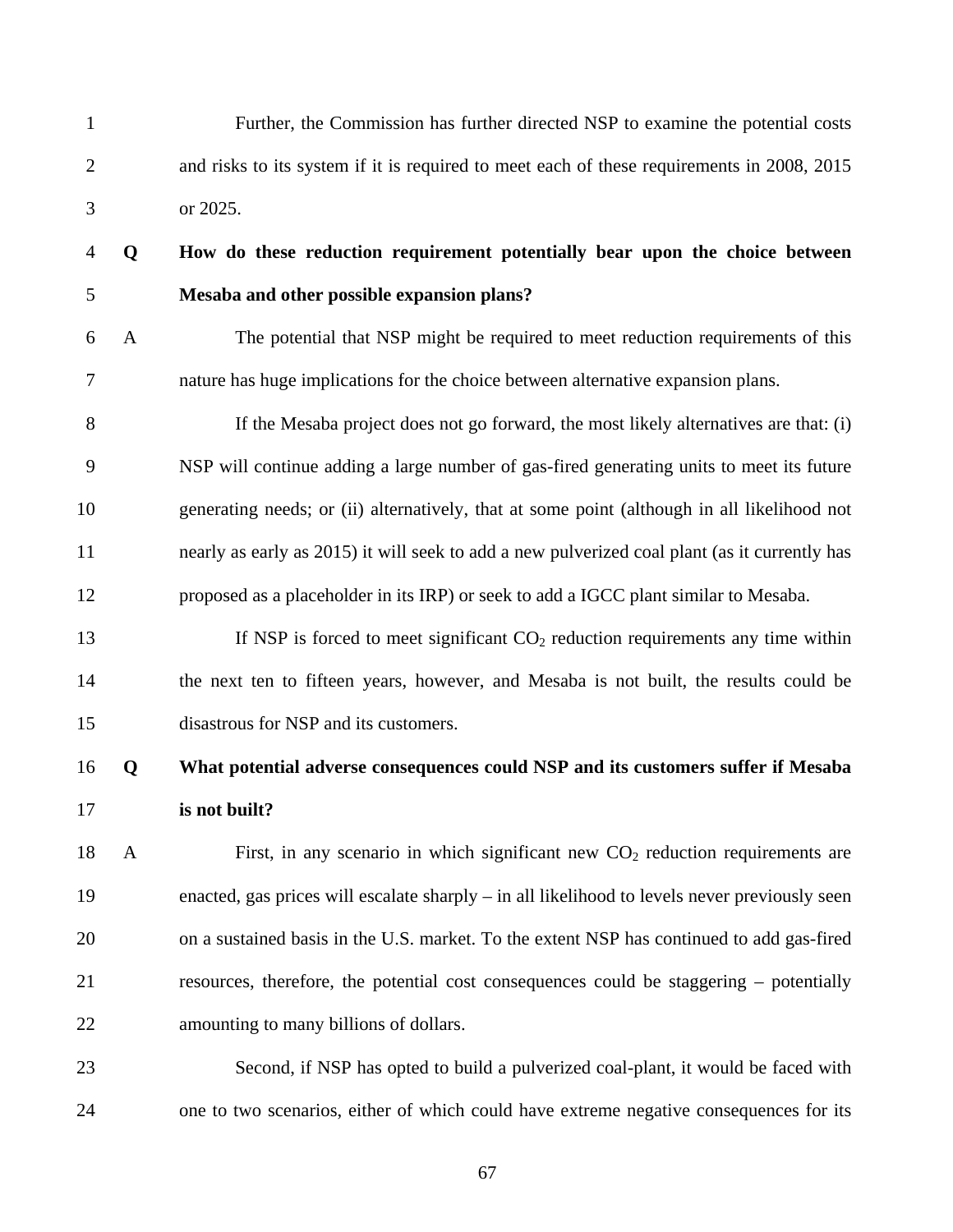1 customers: either it might still be in a position to cancel construction of its plan coal-fired 2 plant (which might leave it without the ability to add new coal-fired capacity to its system 3 for many years) or it might have no alternative other than to complete construction 4 (which might leave it with a nearly impossible burden it trying to comply with newly- $5$  imposed requirements for it to reduce system-wide emissions of  $CO<sub>2</sub>$ ). Either result could 6 become a nightmare that could haunt NSP and its customers for years.

7 Finally, even if it ultimately had opted to build its own IGCC project in 8 Minnesota, it would have no means of bringing on new coal-fired capacity until several 9 years after the expected completion date for Mesaba. Thus, it would lack a potential low-10 carbon emitting source of coal-fired generation when the need for such a resource is 11 potentially most acute.

### 12 **Q Would entering into the Mesaba PPA potentially avoid this dilemma?**

13 A Yes. One of the major potential benefits of Mesaba is that both Mesaba units are 14 adaptable to carbon sequestration. Mesaba offers the potential to provide NSP and its 15 customers, therefore, with up to 1,200 MW of potentially low-carbon emitting source of 16 coal-fired generation at a time when the system may have a critical need for this resource 17 in order to avoid runaway costs for its customers.

18 This is potentially one of the most compelling benefits of the Mesaba project. 19 NSP has simply erased it from the board by ignoring entirely the obvious potential for 20 major changes in environmental requirements during the live of the Mesaba project.

21 This oversight is particularly egregious, since the Commission has specifically 22 directed NSP to examine a series of specific carbon reduction scenarios as part of its 23 planning process – a requirement which NSP apparently has simply chosen to ignore for 24 purposes of this proceeding.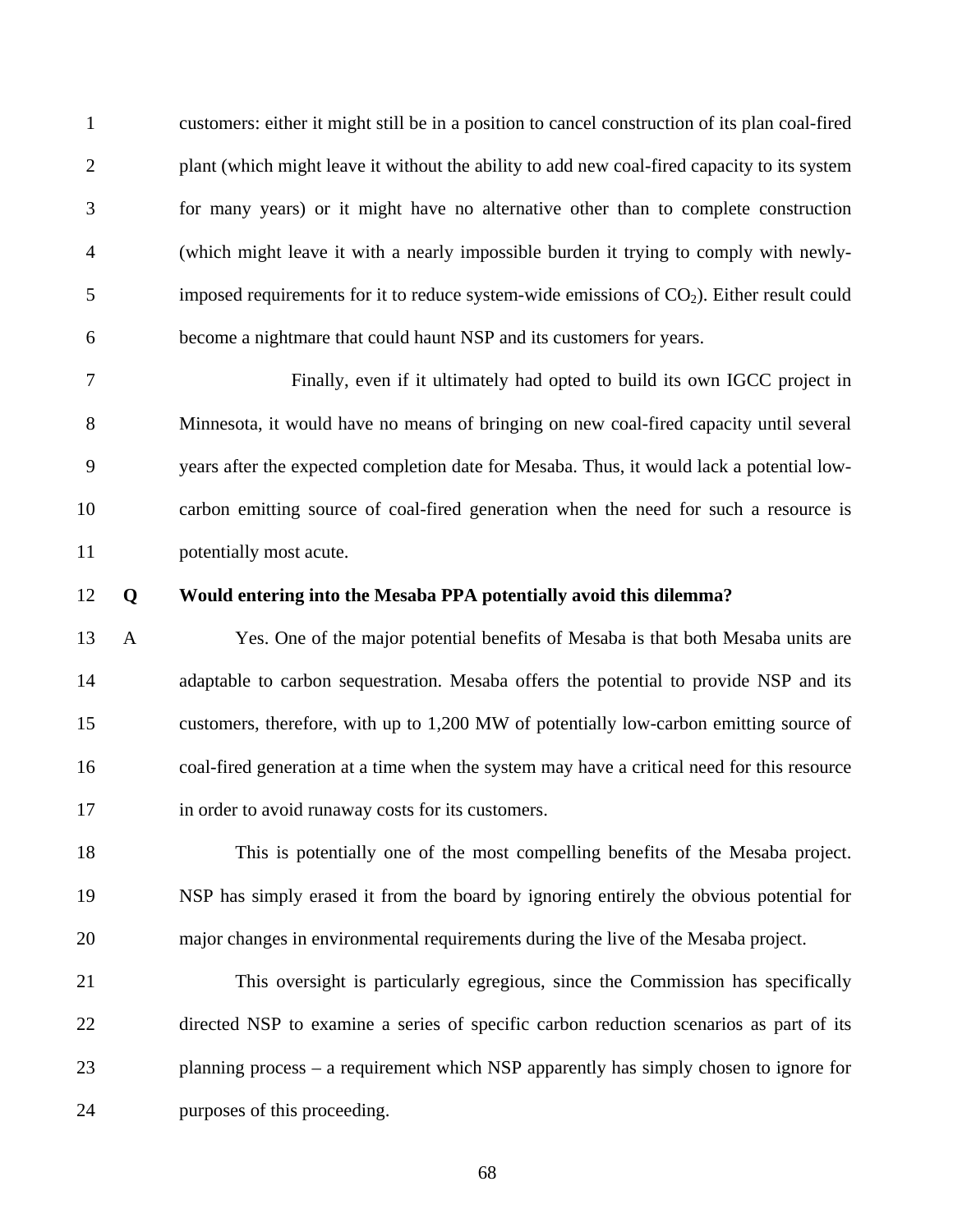1 **Q What steps should be taken to correct this deficiency in Xcel's analysis if it were to**  2 **be ascribed any weight?** 

3 The failures described above point to the complete deficiency of Xcel's system 4 analysis if its goal was to inform the Commission's judgment about the most robust 5 approach to ratepayer protection. While the Mesaba Project is not, by statute, to be 6 subjected to this system analysis in any event, the fact that Xcel's analysis is 7 fundamentally deficient is further reason to dismiss it from consideration. Putting aside 8 the statutory exemption from the requirements of certificate of need, significant 9 deficiencies in Xcel's system modeling would have to be addressed before its system 10 impact analysis could be afforded any weight in any event.

11 Xcel would first have to correct the modeling deficiencies noted by Mr. Joseph 12 Cavicchi and Ms. Maria Scheller, and then work with the parties until the inputs, 13 assumptions and inconsistencies in Strategist outcomes identified to date are fully 14 understood and capable of being subjected to meaningful consideration by the 15 Commission. Xcel could then be specifically directed to assess the potential impact on 16 system costs of entering into the Mesaba PPA, versus continuing to build gas or building 17 pulverized coal at a realistic future date, under each of the carbon reduction scenarios 18 previously specified by the Commission. Again, all parties would need to have full access 19 to this modeling effort and provided access to key personnel who could explain the 20 approach, inputs and outcomes.

21 As part of this assessment, the Commission would need to direct Xcel to 22 specifically assess the potential impact of different carbon reduction scenarios, if they 23 were to be applied on a nation-wide basis, on the price of natural gas, and on the 24 feasibility of continuing to constructed new pulverized coal plants.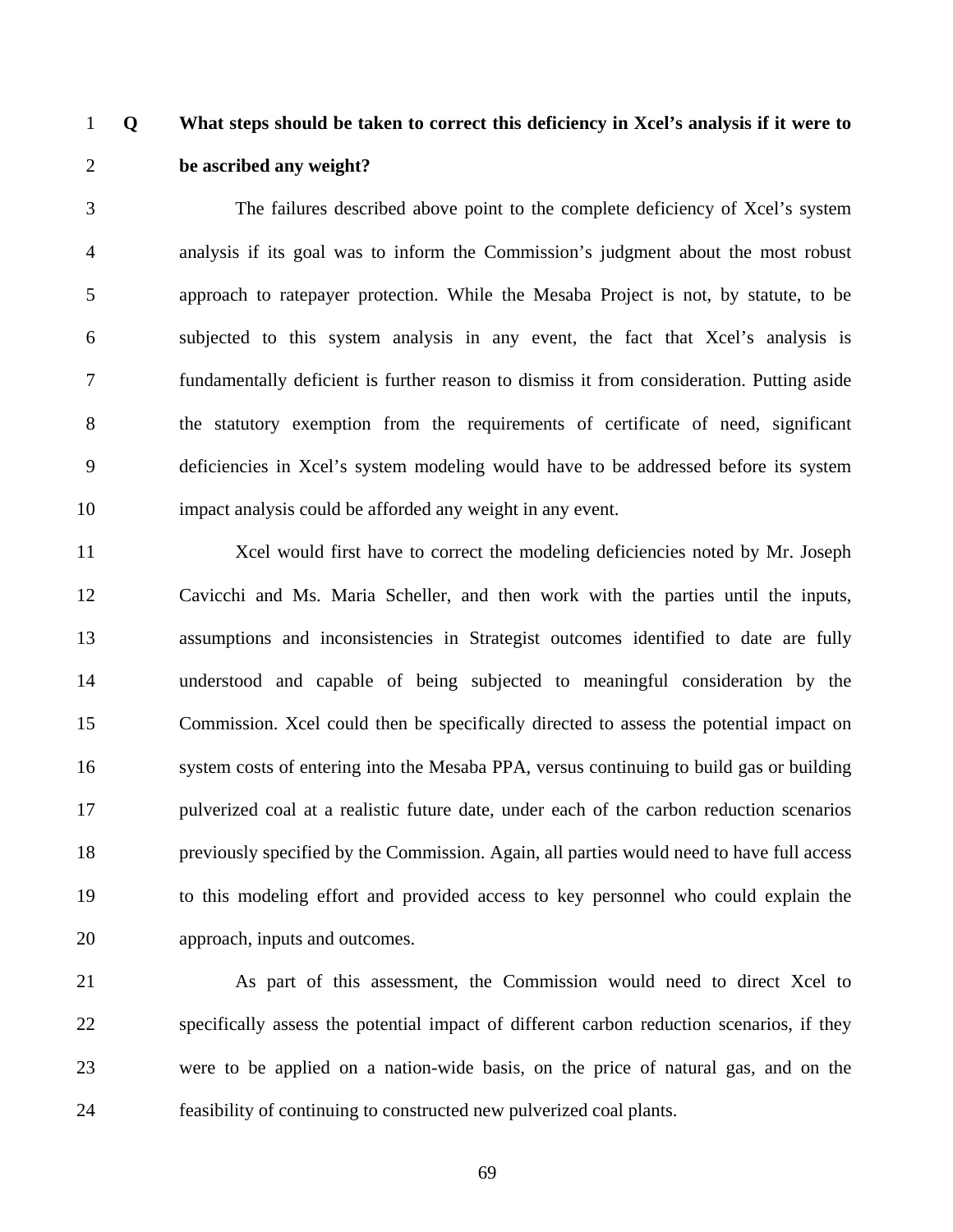### 1 **V. OTHER FACTORS THAT MUST BE TAKEN INTO**  2 **ACCOUNT IN ANY SOUND PLANNING EXERCISE.**

| 3              | Q            | Are there also other factors that Xcel failed to properly take into account in its           |
|----------------|--------------|----------------------------------------------------------------------------------------------|
| $\overline{4}$ |              | analysis of system costs?                                                                    |
| 5              |              | Yes, there are. NSP also failed to properly take into account numerous other                 |
| 6              |              | factors that can lead to much higher costs – either in specific years, or over extended      |
| 7              |              | periods of time or both.                                                                     |
| $8\,$          | Q            | Can you provide examples?                                                                    |
| $\overline{9}$ | A            | Yes. Examples include: (i) the potential for higher-than-expected load growth; (ii)          |
| 10             |              | continued hotter-than-normal summers; (iii) extended shutdowns, poor performance or          |
| 11             |              | even early retirement of one or more of NSP's existing nuclear or coal-fired plants; (iv)    |
| 12             |              | poor availability of wind resources; (v) unavailability of open-market purchases to meet     |
| 13             |              | capacity or energy shortfalls; and/or (vi) inability to achieve NSP's aggressive goals for   |
| 14             |              | DSM and/or for addition of renewable energy resources to its systems.                        |
| 15             | Q            | Could these factors have a significant impact on system costs?                               |
| 16             |              | Yes, these factors potentially could have a huge impact on NSP's costs - that                |
| 17             |              | potentially could amount to hundreds of millions of dollars in a single year and billions of |
| 18             |              | dollars over an extended period.                                                             |
| 19             |              | Once again, however, NSP appears to have ignored these impacts entirely in its               |
| 20             |              | analysis.                                                                                    |
| 21             | Q            | In your judgment, is this appropriate?                                                       |
| 22             | $\mathbf{A}$ | No, it is not. One of the major benefits of adding coal-fired capacity to NSP's              |
| 23             |              | system at any early date is that it reduces the exposure of NSP's customers to these costs.  |